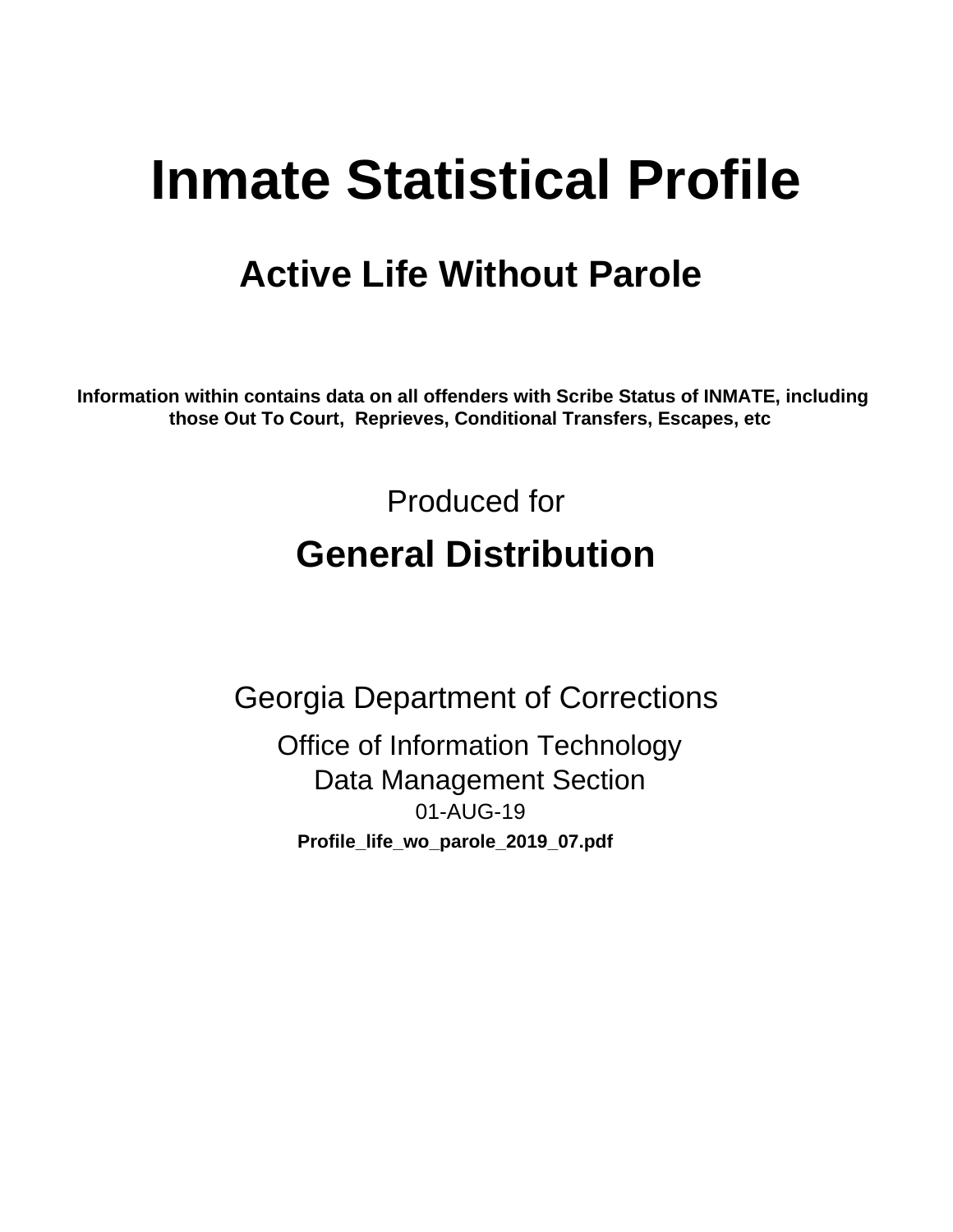#### **Inmate Statistical Profile 01-AUG-19** Contents

**Active Life Without Parole** 

Produced for General Distribution

# **Table of Contents**

|    | <b>Demographic information</b>                                        |
|----|-----------------------------------------------------------------------|
|    | 4 Current age, broken out in ten year age groups                      |
|    | 5 Race group                                                          |
|    | 6 Marital status, self-reported at entry to prison                    |
|    | 7 Number of Inmates with Dependents, self-reported at entry to prison |
|    | 8 Religious affiliation, self-reported at entry to prison             |
|    | 9 Home county - self-reported at entry to prison                      |
|    | 13 Employment status before prison, self-reported at entry to prison  |
|    | 14 Age at admission                                                   |
|    | 16 Height, measured at entry to prison                                |
|    | 17 Weight, measured at entry to prison                                |
|    | 18 Military service                                                   |
|    | <b>Correctional information</b>                                       |
|    | 19 Type of admission to prison                                        |
|    | 20 Current / last supervision level                                   |
|    | 21 Current / last institution type                                    |
|    | 22 Institution type - transitional centers                            |
|    | 23 Institution type - county prisons                                  |
|    | 24 Institution type - state prisons                                   |
|    | 25 Institution type - private prisons                                 |
|    | 26 Institution type - inmate boot camp                                |
|    | 27 Number of disciplinary reports                                     |
|    | 28 Number of transfers                                                |
|    | 29 Number of escapes                                                  |
|    | 30 Time served in current (or last) institution                       |
|    | Educational, psychological and physical information                   |
| 31 | Highest grade level attained                                          |
|    | 32 Culture fair IQ scores                                             |
|    | 33 Wide Range Achievement Test (WRAT) reading score                   |
|    | 34 Wide Range Achievement Test (WRAT) math score                      |
|    | 35 Wide Range Achievement Test (WRAT) spelling score                  |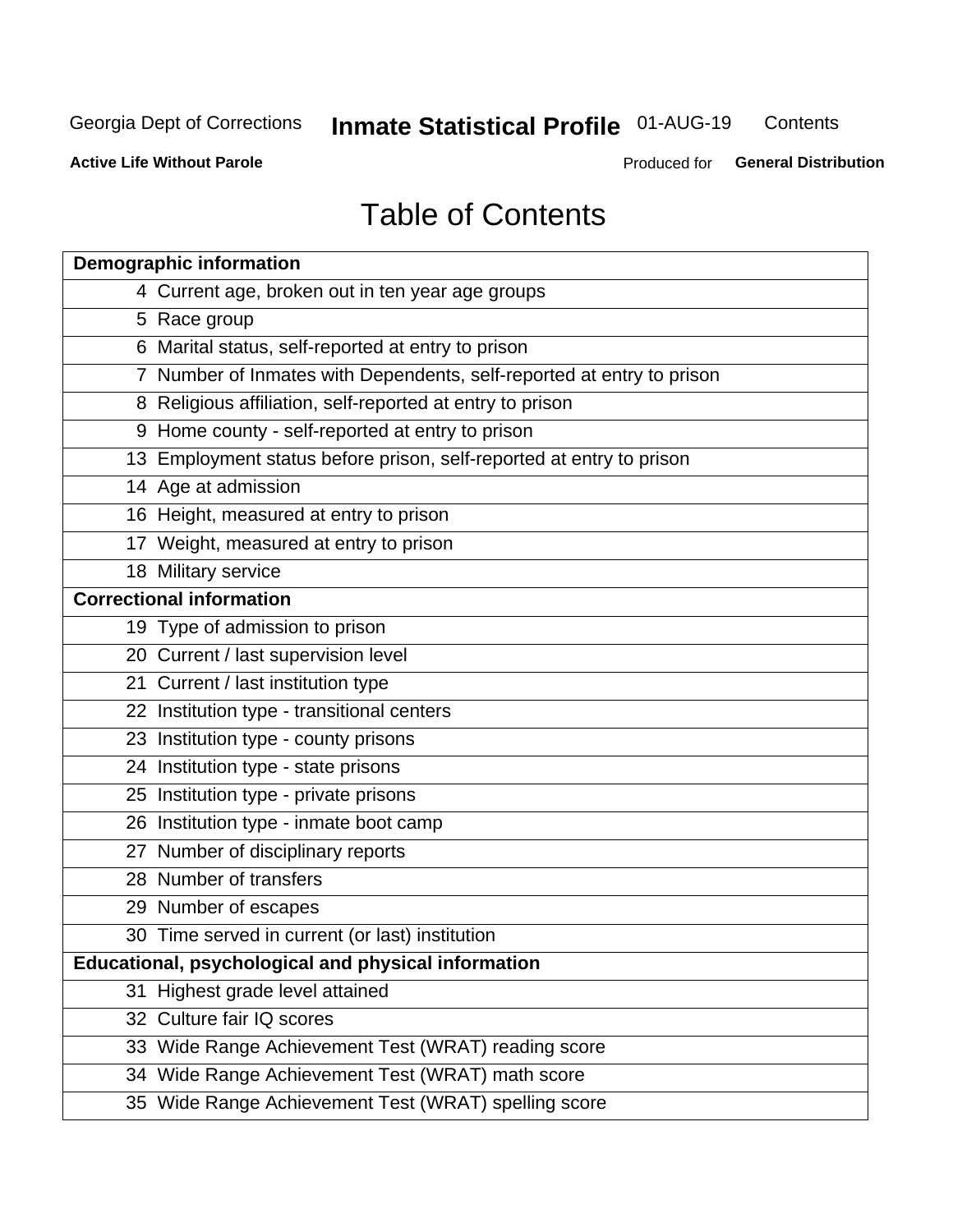#### **Inmate Statistical Profile 01-AUG-19** Contents

**Active Life Without Parole** 

Produced for General Distribution

# **Table of Contents**

| Educational, psychological and physical information              |
|------------------------------------------------------------------|
| 36 Current / last mental health treatment level                  |
| 37 PULHESDWIT medical scale - 'P' overall condition ('P'hysical) |
| 38 PULHESDWIT medical scale - 'U' upper body                     |
| 39 PULHESDWIT medical scale - 'L' lower body                     |
| 40 PULHESDWIT medical scale - 'H' hearing                        |
| 41 PULHESDWIT medical scale - 'E' vision                         |
| 42 PULHESDWIT medical scale -'S' psychiatric                     |
| 43 PULHESDWIT medical scale - 'D' dental                         |
| 44 PULHESDWIT medical scale - 'W' work ability                   |
| 45 PULHESDWIT medical scale - 'I' impairment                     |
| 46 PULHESDWIT medical scale - 'T' transportability               |
| <b>Crimes and criminal history information</b>                   |
| 47 Number of prior Georgia incarcerations                        |
| 48 Prison sentence in years                                      |
| 49 Primary offense, broken out into felonies vs misdemeanors     |
| 50 Primary offense, broken out into six broad crime categories   |
| 51 Primary offense, detailed offense code                        |
| 52 County of conviction of primary offense                       |
| 56 Circuit of conviction of primary offense                      |
| 58 Years served (jail + prison) in this incarceration            |
| <b>Medical information</b>                                       |
| 59 Results of most recent HIV test                               |
| 60 Results of most recent tuberculosis test                      |
| 61 Results of most recent syphilis test                          |
| 62 Results of most recent Hepatitis-C test                       |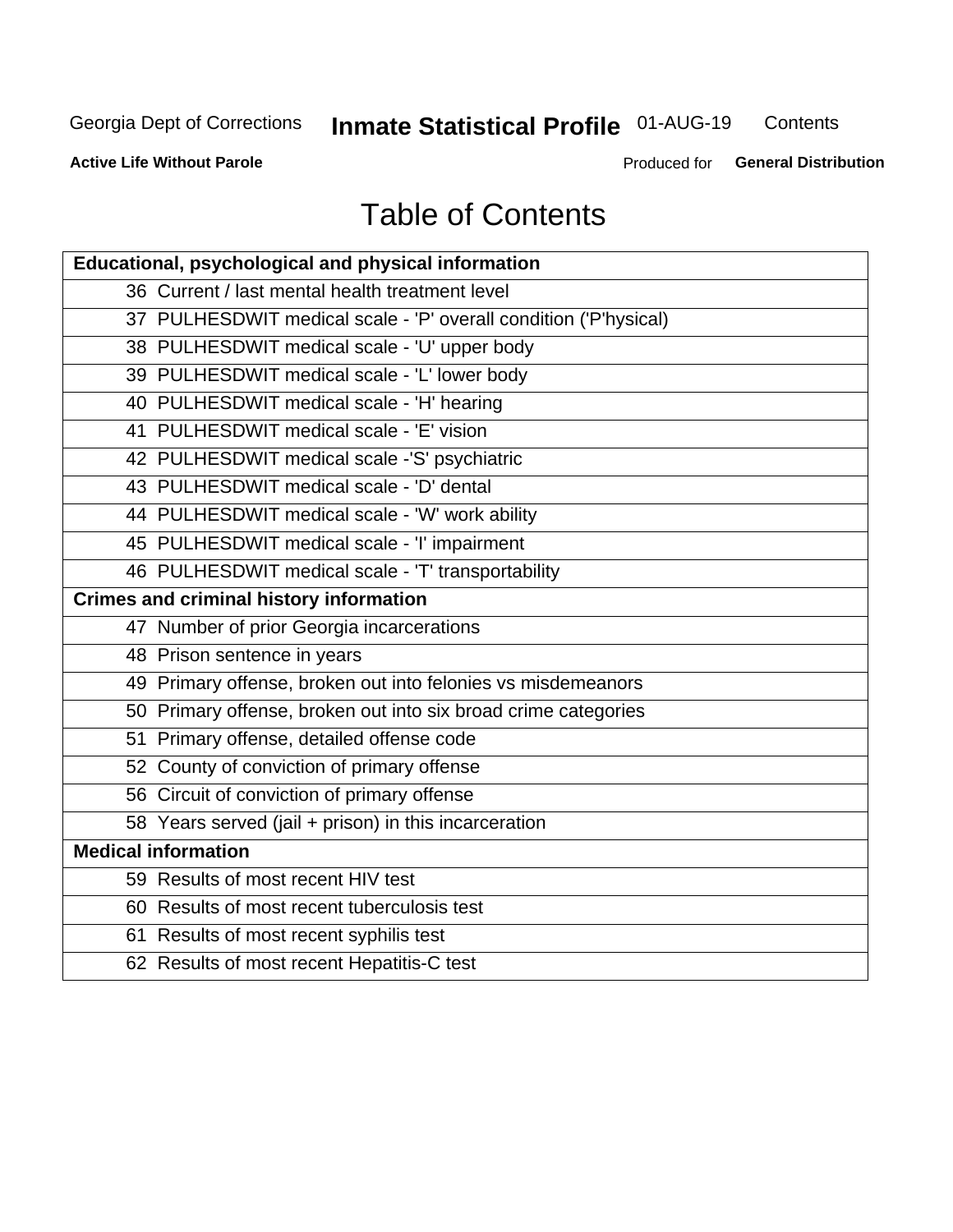#### **Active Life Without Parole**

#### Produced for General Distribution

### Current age, broken out in ten-year age groups

COL % - percent each COUNT is of its particular column

|                          | <b>Male</b>  |        |         |                 | <b>Female</b> |          |              | <b>Total</b> |
|--------------------------|--------------|--------|---------|-----------------|---------------|----------|--------------|--------------|
| <b>Current Age</b>       | <b>Count</b> | Col %  | Row %   | <b>Count</b>    | Col %         | Row %    | <b>Total</b> | Col %        |
| <b>Teens (1-19)</b>      |              | 0.13%  | 100.00% |                 |               |          |              | 0.13%        |
| <b>Twenties (20-29)</b>  | 247          | 16.12% | 96.11%  | 10 <sub>1</sub> | 17.86%        | $3.89\%$ | 257          | 16.18%       |
| Thirties (30-39)         | 425          | 27.74% | 95.51%  | 20 <sub>1</sub> | 35.71%        | 4.49%    | 445          | 28.02%       |
| <b>Forties (40-49)</b>   | 393          | 25.65% | 96.32%  | 15              | 26.79%        | 3.68%    | 408          | 25.69%       |
| <b>Fifties (50-59)</b>   | 304          | 19.84% | 97.44%  | 8               | 14.29%        | 2.56%    | 312          | 19.65%       |
| <b>Sixties (60-69)</b>   | 132          | 8.62%  | 97.78%  | 3               | $5.36\%$      | 2.22%    | 135          | 8.50%        |
| Seventy + (70 and above) | 29           | 1.89%  | 100.00% |                 |               |          | 29           | 1.83%        |
| <b>Total Reported</b>    | 1,532        | 100%   | 96.47%  | 56              | 100%          | 3.53%    | 1,588        | 100%         |

| المراجع بالنوار<br>rtea<br><b>NOT REPO</b><br>$\sim$ |               |    |      |
|------------------------------------------------------|---------------|----|------|
| $T0+0'$                                              | よつつ<br>∡ככ, י | วง | ,588 |

| <b>Mean</b><br>(average) | 42.95 | 40.18 | 42.85 |
|--------------------------|-------|-------|-------|
| Median (middle)          |       | 39    |       |
| Mode<br>(most frequent)  | 38    |       | 38    |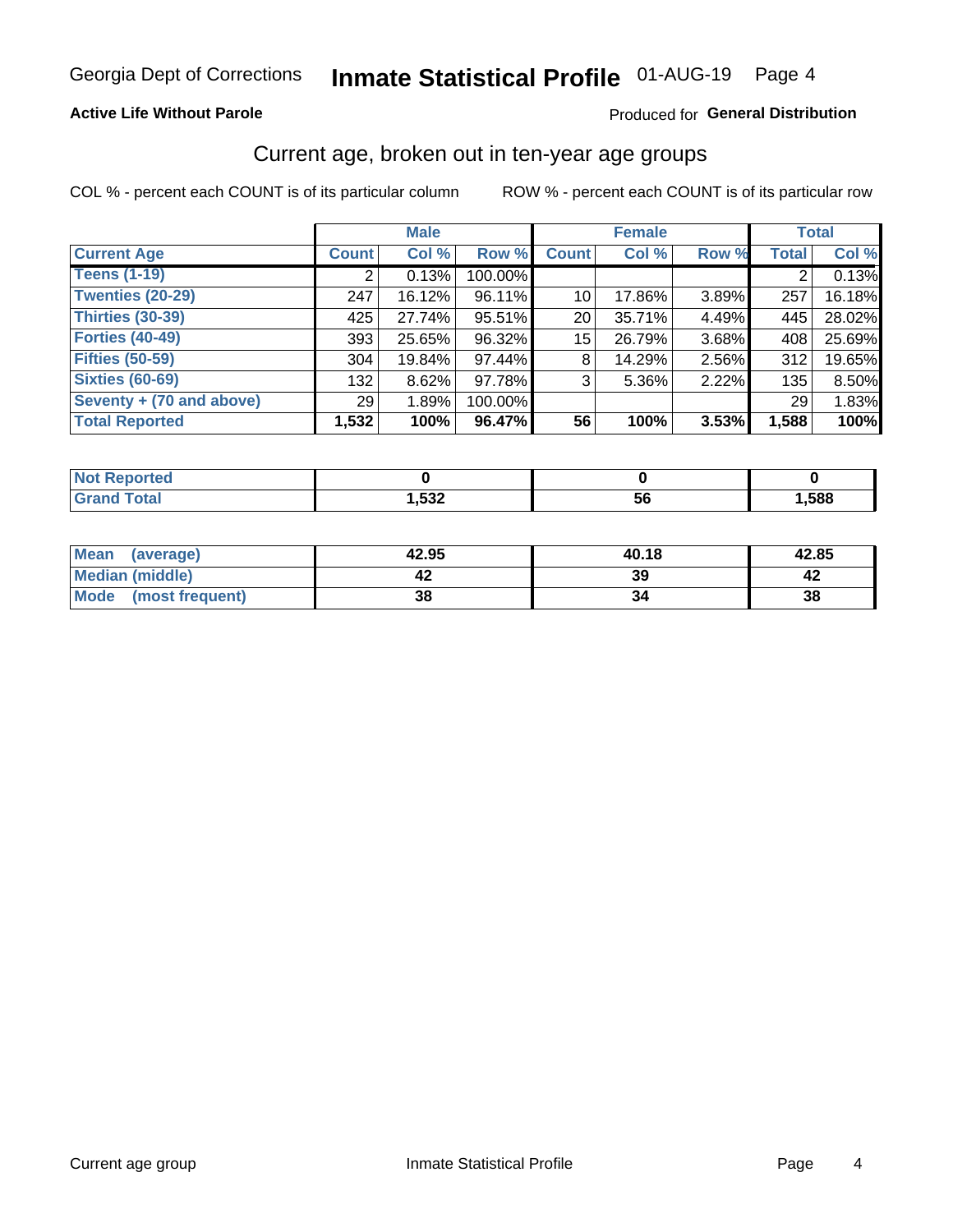# Inmate Statistical Profile 01-AUG-19 Page 5

#### **Active Life Without Parole**

Produced for General Distribution

### Race group

COL % - percent each COUNT is of its particular column

|                              | <b>Male</b>  |          |           | <b>Female</b>      |        |          | <b>Total</b> |        |
|------------------------------|--------------|----------|-----------|--------------------|--------|----------|--------------|--------|
| <b>Race Group</b>            | <b>Count</b> | Col %    |           | <b>Row % Count</b> | Col %  | Row %    | <b>Total</b> | Col %  |
| <b>White</b>                 | 324          | 21.15%   | 94.19%    | 20                 | 35.71% | 5.81%    | 344          | 21.66% |
| <b>Black</b><br>$\mathbf{2}$ | 1,168        | 76.24%   | $97.17\%$ | 34                 | 60.71% | 2.83%    | 1,202        | 75.69% |
| <b>Other</b><br>5.           |              | .13%     | 100.00%   |                    |        |          | 2            | .13%   |
| <b>Asian</b><br>6            | 6            | $.39\%$  | 100.00%   |                    |        |          | 6            | .38%   |
| <b>Hispanic</b><br>10        | 32           | $2.09\%$ | 94.12%    | 2                  | 3.57%  | $5.88\%$ | 34           | 2.14%  |
| <b>Total Reported</b>        | 1,532        | 100%     | 96.47%    | 56                 | 100%   | 3.53%    | 1,588        | 100%   |

| .<br>rer                |                       |     |      |
|-------------------------|-----------------------|-----|------|
| $f$ $f \circ f \circ f$ | <b>EOO</b><br>_∡ככ, י | -56 | ,588 |

| –•••• |  | M |  |  |  |
|-------|--|---|--|--|--|
|-------|--|---|--|--|--|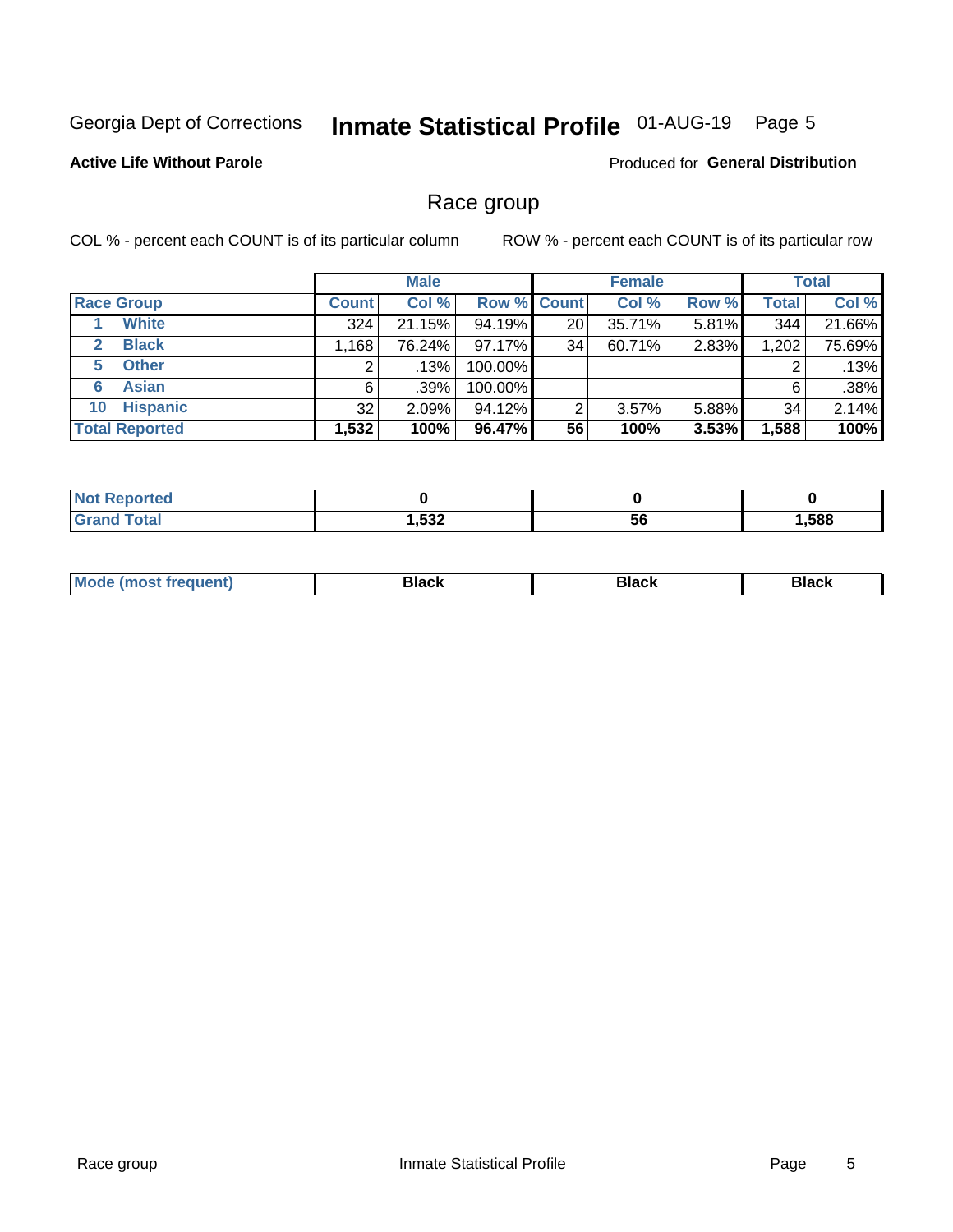# Inmate Statistical Profile 01-AUG-19 Page 6

#### **Active Life Without Parole**

#### Produced for General Distribution

### Marital status, self-reported at entry to prison

COL % - percent each COUNT is of its particular column

|                            |              | <b>Male</b> |        |                 | <b>Female</b> |        |              | <b>Total</b> |
|----------------------------|--------------|-------------|--------|-----------------|---------------|--------|--------------|--------------|
| <b>Marital Status</b>      | <b>Count</b> | Col %       | Row %  | <b>Count</b>    | Col %         | Row %  | <b>Total</b> | Col %        |
| <b>Unknown</b><br>$\bf{0}$ | 20           | 1.31%       | 95.24% |                 | 1.79%         | 4.76%  | 21           | 1.32%        |
| <b>Divorced</b><br>D       | 119          | 7.77%       | 96.75% | 4               | 7.14%         | 3.25%  | 123          | 7.75%        |
| <b>Married</b><br>М        | 211          | 13.77%      | 95.48% | 10 <sup>1</sup> | 17.86%        | 4.52%  | 221          | 13.92%       |
| <b>S</b> Separated         | 45           | $2.94\%$    | 88.24% | 6               | 10.71%        | 11.76% | 51           | 3.21%        |
| <b>Unmarried</b><br>U      | 1,099        | 71.74%      | 97.43% | 29              | 51.79%        | 2.57%  | 1,128        | 71.03%       |
| <b>Widow</b><br>W          | 38           | 2.48%       | 86.36% | 6               | 10.71%        | 13.64% | 44           | 2.77%        |
| <b>Total Reported</b>      | 1,532        | 100%        | 96.47% | 56              | 100%          | 3.53%  | 1,588        | 100%         |

| <b>Not Reported</b><br>. <b>.</b> |        |    |      |
|-----------------------------------|--------|----|------|
| <b>Total</b>                      | 532, ا | วง | ,588 |

|  | M | . | Unmarried | າmarried<br>_____ |
|--|---|---|-----------|-------------------|
|--|---|---|-----------|-------------------|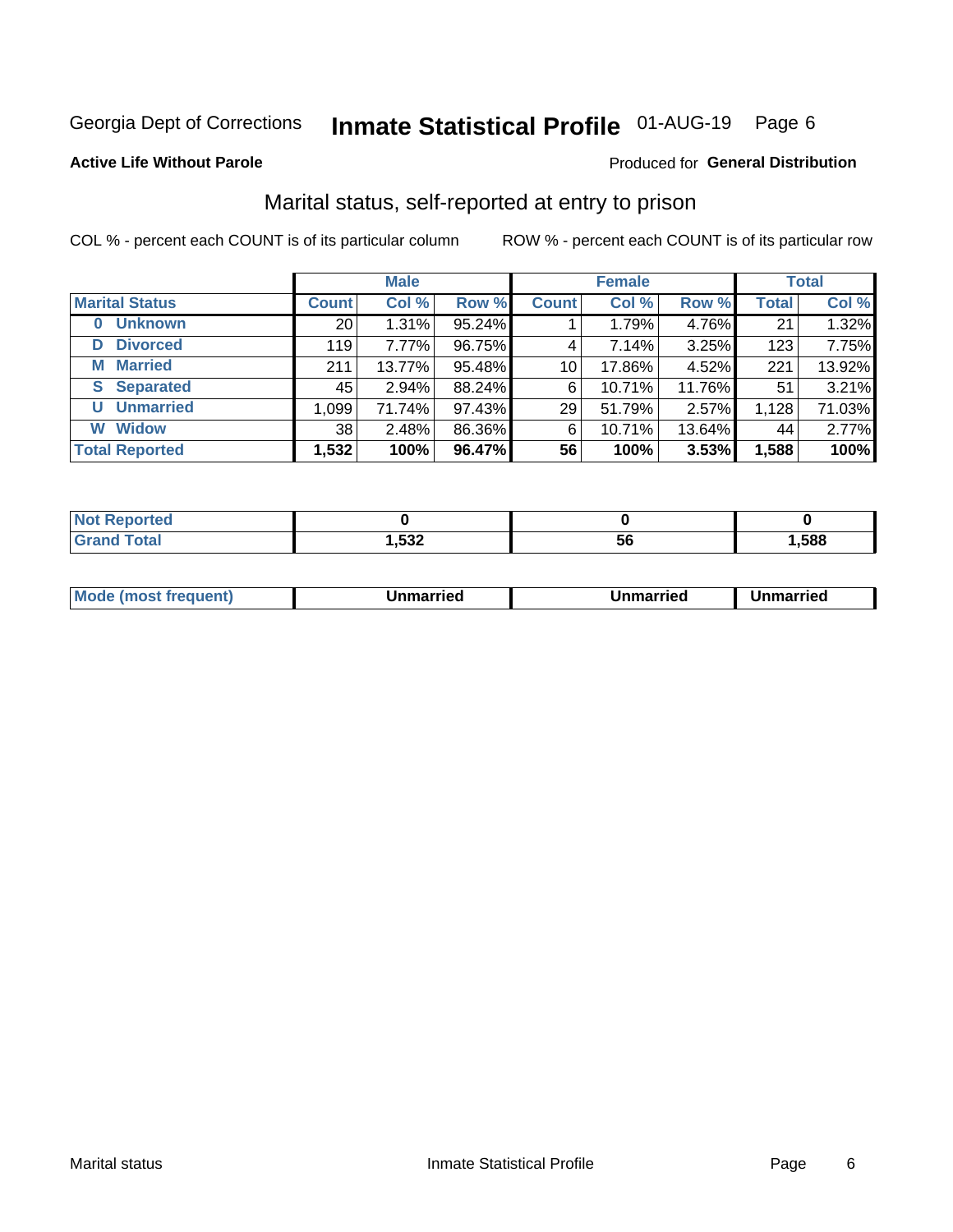#### Inmate Statistical Profile 01-AUG-19 Page 7

#### **Active Life Without Parole**

#### Produced for General Distribution

### Number of Inmates with Dependents, Self-Reported at Entry to Prison

COL % - percent each COUNT is of its particular column

|                             |              | <b>Male</b> |         |                | <b>Female</b> |       |              | <b>Total</b> |
|-----------------------------|--------------|-------------|---------|----------------|---------------|-------|--------------|--------------|
| <b>Number of dependents</b> | <b>Count</b> | Col %       | Row %   | <b>Count</b>   | Col %         | Row % | <b>Total</b> | Col %        |
| $\bf{0}$                    | 366          | 31.94%      | 94.82%  | 20             | 40.00%        | 5.18% | 386          | 32.27%       |
|                             | 272          | 23.73%      | 97.14%  | 8              | 16.00%        | 2.86% | 280          | 23.41%       |
| $\overline{2}$              | 204          | 17.80%      | 96.68%  |                | 14.00%        | 3.32% | 211          | 17.64%       |
| 3                           | 130          | 11.34%      | 93.53%  | 9              | 18.00%        | 6.47% | 139          | 11.62%       |
| 4                           | 83           | 7.24%       | 96.51%  | 3              | $6.00\%$      | 3.49% | 86           | 7.19%        |
| 5                           | 38           | 3.32%       | 95.00%  | $\overline{2}$ | 4.00%         | 5.00% | 40           | 3.34%        |
| 6                           | 25           | 2.18%       | 96.15%  |                | 2.00%         | 3.85% | 26           | 2.17%        |
| 7                           | 13           | 1.13%       | 100.00% |                |               |       | 13           | 1.09%        |
| 8                           | 6            | 0.52%       | 100.00% |                |               |       | 6            | 0.50%        |
| $\boldsymbol{9}$            | 3            | 0.26%       | 100.00% |                |               |       | 3            | 0.25%        |
| Over <sub>10</sub>          | 6            | 0.52%       | 100.00% |                |               |       | 6            | 0.50%        |
| <b>Total Reported</b>       | 1,146        | 100%        | 95.82%  | 50             | 100%          | 4.18% | 1,196        | 100%         |

| 386         |     | 392   |
|-------------|-----|-------|
| E20<br>ےככ. | -5t | 1,588 |

| <b>Mean</b><br>(average) | 72<br>I . / J | 1.54 | ר ד<br>I . <i>I 4</i> |
|--------------------------|---------------|------|-----------------------|
| <b>Median (middle)</b>   |               |      |                       |
| Mode (most frequent)     |               |      |                       |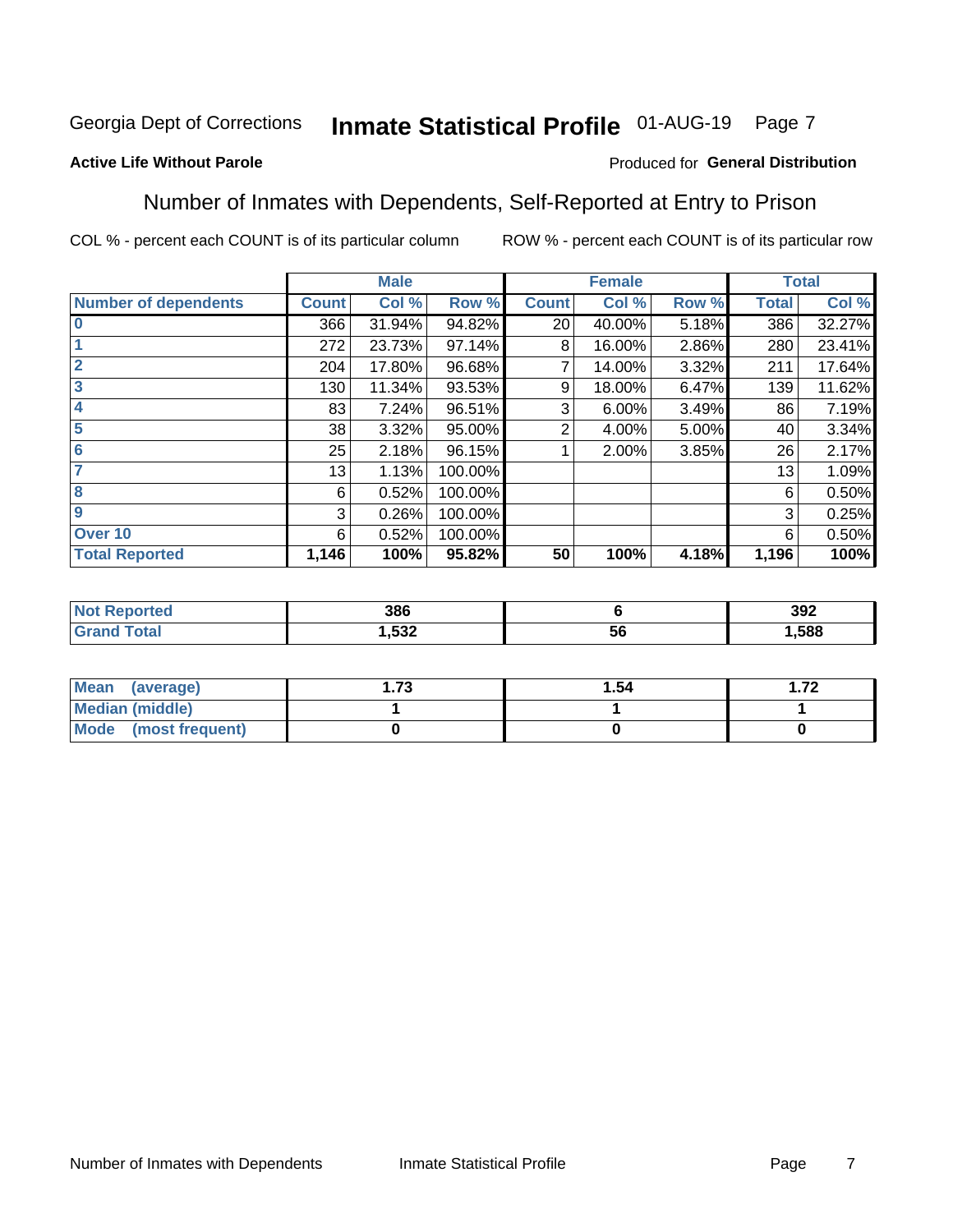# Inmate Statistical Profile 01-AUG-19 Page 8

#### **Active Life Without Parole**

#### Produced for General Distribution

### Religious affiliation, self-reported at entry to prison

COL % - percent each COUNT is of its particular column

|                |                              |                | <b>Male</b> |         |                | <b>Female</b>             |         |                | <b>Total</b> |
|----------------|------------------------------|----------------|-------------|---------|----------------|---------------------------|---------|----------------|--------------|
|                | <b>Religious Affiliation</b> | <b>Count</b>   | Col %       | Row %   | <b>Count</b>   | $\overline{\text{Col}}$ % | Row %   | <b>Total</b>   | Col %        |
| 1              | <b>Islam</b>                 | 89             | 11.11%      | 96.74%  | $\overline{3}$ | 7.50%                     | 3.26%   | 92             | 10.94%       |
| $\overline{2}$ | <b>Catholic</b>              | 24             | 3.00%       | 88.89%  | 3              | 7.50%                     | 11.11%  | 27             | 3.21%        |
| 3              | <b>Baptist</b>               | 390            | 48.69%      | 93.98%  | 25             | 62.50%                    | 6.02%   | 415            | 49.35%       |
| 4              | <b>Methodist</b>             | 12             | 1.50%       | 92.31%  | 1              | 2.50%                     | 7.69%   | 13             | 1.55%        |
| 7              | <b>Church Of God</b>         | 3              | .37%        | 100.00% |                |                           |         | 3              | .36%         |
| 8              | <b>Holiness</b>              | 16             | 2.00%       | 88.89%  | 2              | 5.00%                     | 11.11%  | 18             | 2.14%        |
| 9              | <b>Jewish</b>                | 3              | .37%        | 100.00% |                |                           |         | 3              | .36%         |
| 10             | <b>Anglican</b>              |                | .12%        | 100.00% |                |                           |         |                | .12%         |
| 12             | <b>Hindu</b>                 | $\overline{2}$ | .25%        | 100.00% |                |                           |         | $\overline{2}$ | .24%         |
| 13             | <b>Buddhist</b>              | 3              | .37%        | 100.00% |                |                           |         | 3              | .36%         |
| 16             | <b>Seventh Day Adventist</b> | 5              | .62%        | 100.00% |                |                           |         | 5              | .59%         |
| 17             | <b>Jehovah Witness</b>       | 11             | 1.37%       | 100.00% |                |                           |         | 11             | 1.31%        |
| 18             | <b>Latter Day Saints</b>     | 1              | .12%        | 100.00% |                |                           |         |                | .12%         |
| 20             | <b>Other Prot</b>            | 74             | 9.24%       | 98.67%  | 1              | 2.50%                     | 1.33%   | 75             | 8.92%        |
| 21             | <b>Messianic Judaism</b>     |                |             |         | $\overline{2}$ | 5.00%                     | 100.00% | $\overline{2}$ | .24%         |
| 25             | <b>Native American</b>       | 1              | .12%        | 100.00% |                |                           |         |                | .12%         |
| 28             | <b>Rastafari</b>             | 1              | .12%        | 100.00% |                |                           |         |                | .12%         |
| 30             | <b>No Religion</b>           | 19             | 2.37%       | 95.00%  | 1              | 2.50%                     | 5.00%   | 20             | 2.38%        |
| 31             | Christian -                  | 46             | 5.74%       | 95.83%  | 2              | 5.00%                     | 4.17%   | 48             | 5.71%        |
|                | <b>Unspecified</b>           |                |             |         |                |                           |         |                |              |
| 96             | <b>None</b>                  | 100            | 12.48%      | 100.00% |                |                           |         | 100            | 11.89%       |
|                | <b>Total Reported</b>        | 801            | 100%        | 95.24%  | 40             | 100%                      | 4.76%   | 841            | 100%         |

| τeο | $\mathbf{z}$<br>ິພ ເ | 10  | $-1-$<br>741 |
|-----|----------------------|-----|--------------|
|     | 1,532                | JL. | ,588         |

| <b>Mode (most frequent)</b> | aptist | Baptist | Baptist |
|-----------------------------|--------|---------|---------|
|-----------------------------|--------|---------|---------|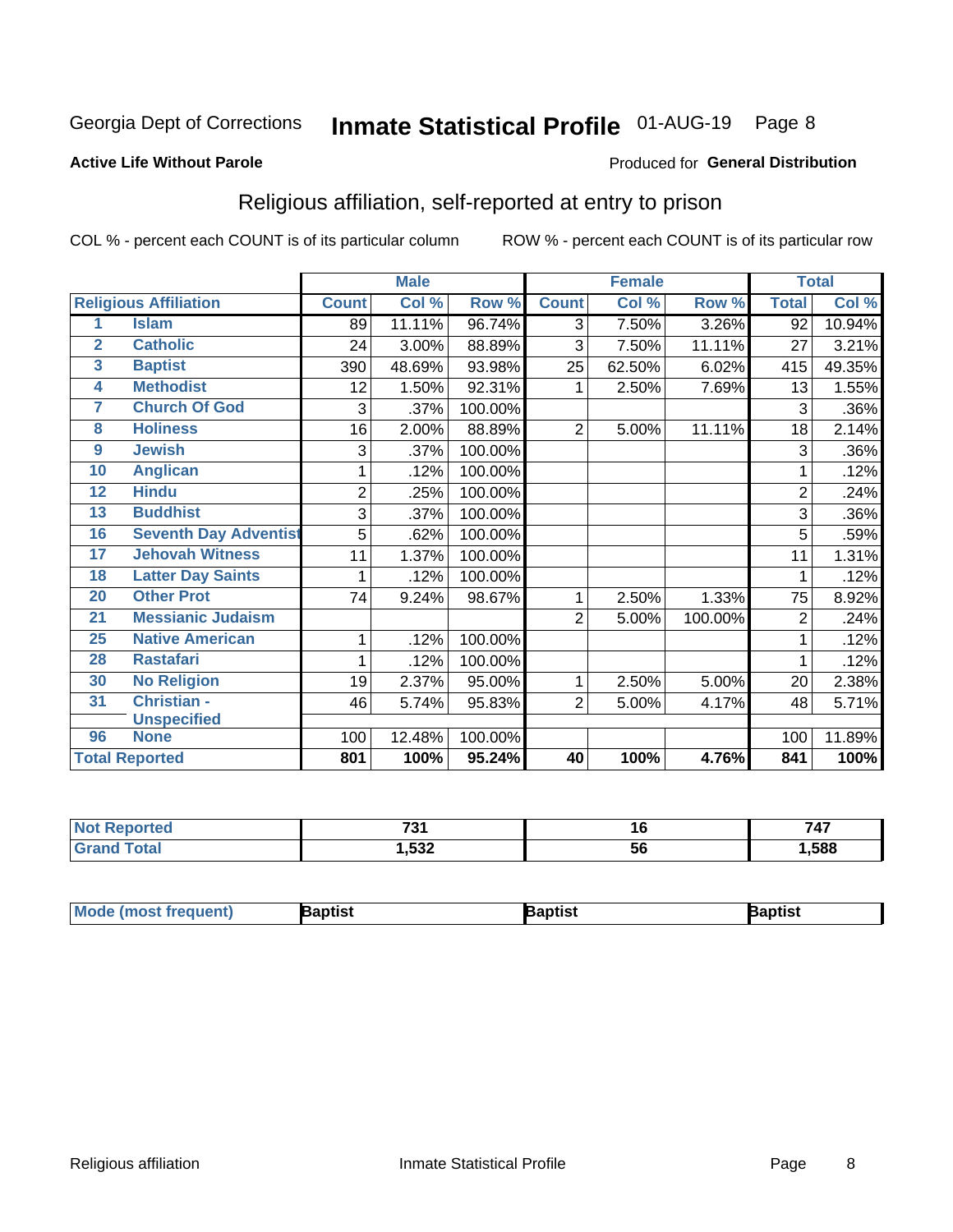# Inmate Statistical Profile 01-AUG-19 Page 9

#### **Active Life Without Parole**

#### Produced for General Distribution

### Home county, self-reported at entry to prison

COL % - percent each COUNT is of its particular column

|     |                             |                | <b>Male</b> |         |                | <b>Female</b> |        | <b>Total</b>     |        |
|-----|-----------------------------|----------------|-------------|---------|----------------|---------------|--------|------------------|--------|
|     | <b>Home County</b>          | <b>Count</b>   | Col %       | Row %   | <b>Count</b>   | Col %         | Row %  | <b>Total</b>     | Col %  |
| 000 | <b>Unknown</b>              | 290            | 18.93%      | 94.46%  | 17             | 30.36%        | 5.54%  | $\overline{307}$ | 19.33% |
| 001 | <b>Appling County</b>       | 5              | .33%        | 100.00% |                |               |        | 5                | .31%   |
| 002 | <b>Atkinson County</b>      | $\overline{2}$ | .13%        | 100.00% |                |               |        | $\overline{2}$   | .13%   |
| 003 | <b>Bacon County</b>         | $\mathbf 1$    | .07%        | 100.00% |                |               |        | 1                | .06%   |
| 004 | <b>Baker County</b>         | $\overline{2}$ | .13%        | 100.00% |                |               |        | $\overline{2}$   | .13%   |
| 005 | <b>Baldwin County</b>       | 3              | .20%        | 100.00% |                |               |        | 3                | .19%   |
| 006 | <b>Banks County</b>         | $\mathbf{1}$   | .07%        | 100.00% |                |               |        | 1                | .06%   |
| 007 | <b>Barrow County</b>        | 10             | .65%        | 100.00% |                |               |        | 10               | .63%   |
| 008 | <b>Bartow County</b>        | 10             | .65%        | 100.00% |                |               |        | 10               | .63%   |
| 009 | <b>Ben Hill County</b>      | 6              | .39%        | 100.00% |                |               |        | 6                | .38%   |
| 010 | <b>Berrien County</b>       | 4              | .26%        | 100.00% |                |               |        | $\overline{4}$   | .25%   |
| 011 | <b>Bibb County</b>          | 43             | 2.81%       | 95.56%  | $\overline{2}$ | 3.57%         | 4.44%  | 45               | 2.83%  |
| 012 | <b>Bleckley County</b>      | 1              | .07%        | 100.00% |                |               |        | 1                | .06%   |
| 013 | <b>Brantley County</b>      | $\mathbf 1$    | .07%        | 100.00% |                |               |        | 1                | .06%   |
| 014 | <b>Brooks County</b>        | 3              | .20%        | 100.00% |                |               |        | 3                | .19%   |
| 015 | <b>Bryan County</b>         | $\mathbf 1$    | .07%        | 100.00% |                |               |        | 1                | .06%   |
| 016 | <b>Bulloch County</b>       | 5              | .33%        | 100.00% |                |               |        | 5                | .31%   |
| 017 | <b>Burke County</b>         | 11             | .72%        | 100.00% |                |               |        | 11               | .69%   |
| 018 | <b>Butts County</b>         | 4              | .26%        | 100.00% |                |               |        | 4                | .25%   |
| 019 | <b>Calhoun County</b>       | $\mathbf 1$    | .07%        | 100.00% |                |               |        | 1                | .06%   |
| 020 | <b>Camden County</b>        | 5              | .33%        | 100.00% |                |               |        | 5                | .31%   |
| 021 | <b>Candler County</b>       | 5              | .33%        | 100.00% |                |               |        | 5                | .31%   |
| 022 | <b>Carroll County</b>       | 5              | .33%        | 83.33%  | 1              | 1.79%         | 16.67% | 6                | .38%   |
| 023 | <b>Catoosa County</b>       | 4              | .26%        | 100.00% |                |               |        | 4                | .25%   |
| 025 | <b>Chatham County</b>       | 54             | 3.52%       | 100.00% |                |               |        | 54               | 3.40%  |
| 026 | <b>Chattahoochee County</b> | $\mathbf 1$    | .07%        | 100.00% |                |               |        | 1                | .06%   |
| 027 | <b>Chattooga County</b>     | $\mathbf 1$    | .07%        | 100.00% |                |               |        | 1                | .06%   |
| 028 | <b>Cherokee County</b>      | 8              | .52%        | 100.00% |                |               |        | 8                | .50%   |
| 029 | <b>Clarke County</b>        | 24             | 1.57%       | 100.00% |                |               |        | 24               | 1.51%  |
| 030 | <b>Clay County</b>          | $\overline{2}$ | .13%        | 100.00% |                |               |        | $\overline{2}$   | .13%   |
| 031 | <b>Clayton County</b>       | 56             | 3.66%       | 94.92%  | 3              | 5.36%         | 5.08%  | 59               | 3.72%  |
| 033 | <b>Cobb County</b>          | 50             | 3.26%       | 98.04%  | 1              | 1.79%         | 1.96%  | 51               | 3.21%  |
| 034 | <b>Coffee County</b>        | $\overline{7}$ | .46%        | 87.50%  | 1              | 1.79%         | 12.50% | 8                | .50%   |
| 035 | <b>Colquitt County</b>      | $\overline{2}$ | .13%        | 100.00% |                |               |        | $\overline{2}$   | .13%   |
| 036 | <b>Columbia County</b>      | 11             | .72%        | 100.00% |                |               |        | 11               | .69%   |
| 037 | <b>Cook County</b>          | 4              | .26%        | 100.00% |                |               |        | 4                | .25%   |
| 038 | <b>Coweta County</b>        | 6              | .39%        | 100.00% |                |               |        | 6                | .38%   |
| 040 | <b>Crisp County</b>         | 6              | .39%        | 100.00% |                |               |        | 6                | .38%   |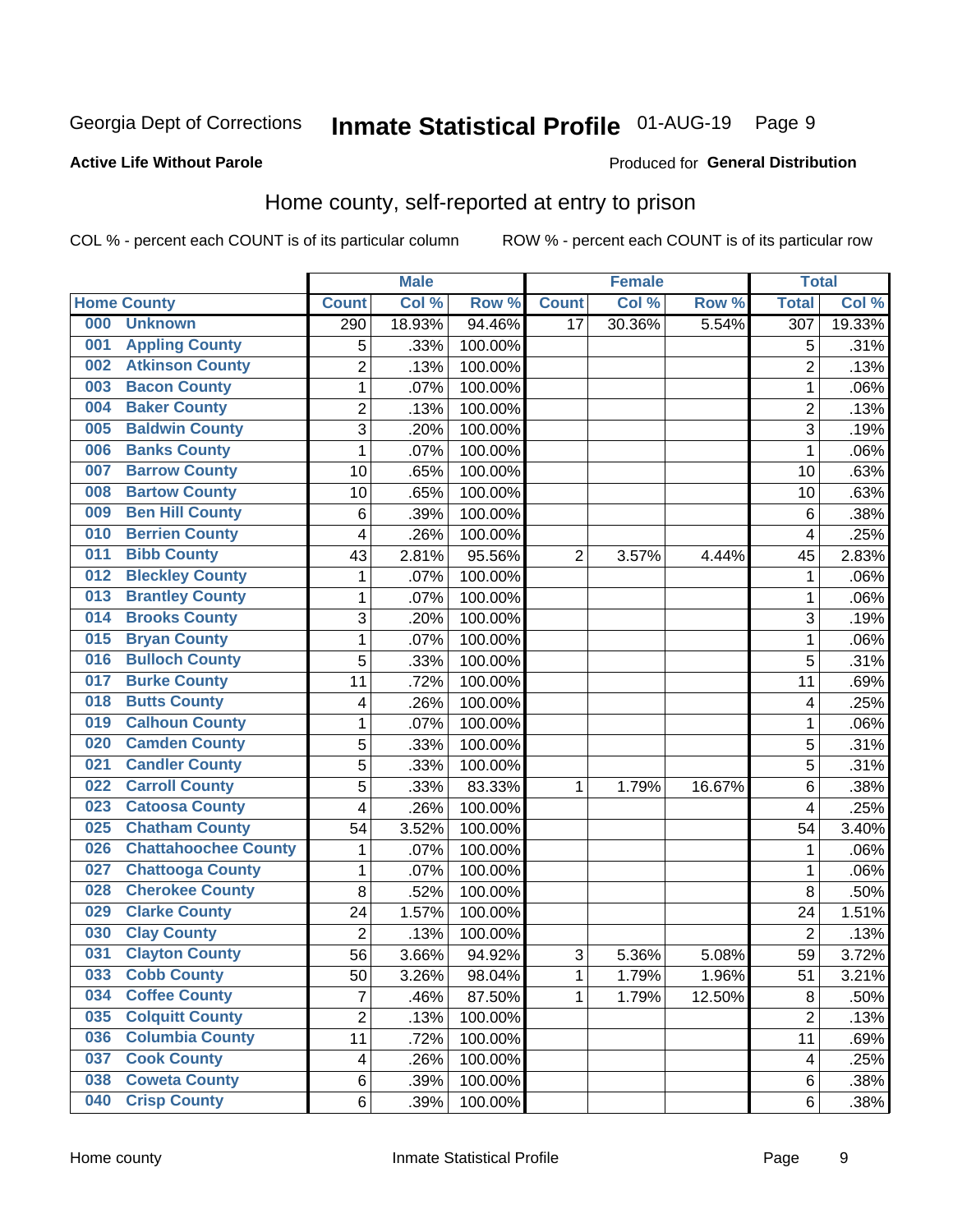# Inmate Statistical Profile 01-AUG-19 Page 10

#### **Active Life Without Parole**

#### Produced for General Distribution

### Home county, self-reported at entry to prison

COL % - percent each COUNT is of its particular column

|     |                          |                | <b>Male</b> |         |                | <b>Female</b> |        | <b>Total</b>   |        |
|-----|--------------------------|----------------|-------------|---------|----------------|---------------|--------|----------------|--------|
|     | <b>Home County</b>       | <b>Count</b>   | Col %       | Row %   | <b>Count</b>   | Col %         | Row %  | <b>Total</b>   | Col %  |
| 043 | <b>Decatur County</b>    | 5              | .33%        | 100.00% |                |               |        | 5              | .31%   |
| 044 | <b>Dekalb County</b>     | 115            | 7.51%       | 99.14%  | 1              | 1.79%         | .86%   | 116            | 7.30%  |
| 045 | <b>Dodge County</b>      | 1              | .07%        | 100.00% |                |               |        | 1              | .06%   |
| 046 | <b>Dooly County</b>      | 1              | .07%        | 100.00% |                |               |        | 1              | .06%   |
| 047 | <b>Dougherty County</b>  | 23             | 1.50%       | 92.00%  | $\overline{2}$ | 3.57%         | 8.00%  | 25             | 1.57%  |
| 048 | <b>Douglas County</b>    | 18             | 1.17%       | 94.74%  | 1              | 1.79%         | 5.26%  | 19             | 1.20%  |
| 049 | <b>Early County</b>      | $\overline{2}$ | .13%        | 100.00% |                |               |        | $\overline{2}$ | .13%   |
| 051 | <b>Effingham County</b>  | 4              | .26%        | 100.00% |                |               |        | 4              | .25%   |
| 052 | <b>Elbert County</b>     | $\overline{2}$ | .13%        | 100.00% |                |               |        | $\overline{2}$ | .13%   |
| 053 | <b>Emanuel County</b>    | 5              | .33%        | 100.00% |                |               |        | 5              | .31%   |
| 056 | <b>Fayette County</b>    | $\overline{7}$ | .46%        | 100.00% |                |               |        | $\overline{7}$ | .44%   |
| 057 | <b>Floyd County</b>      | 21             | 1.37%       | 91.30%  | $\overline{2}$ | 3.57%         | 8.70%  | 23             | 1.45%  |
| 058 | <b>Forsyth County</b>    | 3              | .20%        | 60.00%  | $\overline{2}$ | 3.57%         | 40.00% | 5              | .31%   |
| 059 | <b>Franklin County</b>   | 3              | .20%        | 100.00% |                |               |        | 3              | .19%   |
| 060 | <b>Fulton County</b>     | 176            | 11.49%      | 97.78%  | 4              | 7.14%         | 2.22%  | 180            | 11.34% |
| 061 | <b>Gilmer County</b>     | 2              | .13%        | 100.00% |                |               |        | $\overline{2}$ | .13%   |
| 063 | <b>Glynn County</b>      | 12             | .78%        | 100.00% |                |               |        | 12             | .76%   |
| 064 | <b>Gordon County</b>     | 8              | .52%        | 100.00% |                |               |        | 8              | .50%   |
| 066 | <b>Greene County</b>     | 3              | .20%        | 100.00% |                |               |        | 3              | .19%   |
| 067 | <b>Gwinnett County</b>   | 44             | 2.87%       | 93.62%  | 3              | 5.36%         | 6.38%  | 47             | 2.96%  |
| 068 | <b>Habersham County</b>  | $\overline{2}$ | .13%        | 100.00% |                |               |        | $\overline{2}$ | .13%   |
| 069 | <b>Hall County</b>       | 13             | .85%        | 92.86%  | 1              | 1.79%         | 7.14%  | 14             | .88%   |
| 070 | <b>Hancock County</b>    | $\overline{2}$ | .13%        | 100.00% |                |               |        | $\overline{2}$ | .13%   |
| 071 | <b>Haralson County</b>   | 3              | .20%        | 100.00% |                |               |        | 3              | .19%   |
| 072 | <b>Harris County</b>     | 3              | .20%        | 100.00% |                |               |        | 3              | .19%   |
| 073 | <b>Hart County</b>       | 3              | .20%        | 100.00% |                |               |        | 3              | .19%   |
| 074 | <b>Heard County</b>      | $\mathbf 1$    | .07%        | 100.00% |                |               |        | 1              | .06%   |
| 075 | <b>Henry County</b>      | 17             | 1.11%       | 94.44%  | 1              | 1.79%         | 5.56%  | 18             | 1.13%  |
| 076 | <b>Houston County</b>    | 21             | 1.37%       | 95.45%  | 1              | 1.79%         | 4.55%  | 22             | 1.39%  |
| 078 | <b>Jackson County</b>    | 11             | .72%        | 100.00% |                |               |        | 11             | .69%   |
| 079 | <b>Jasper County</b>     | 1              | .07%        | 100.00% |                |               |        | 1              | .06%   |
| 080 | <b>Jeff Davis County</b> | 1              | .07%        | 100.00% |                |               |        | 1              | .06%   |
| 081 | <b>Jefferson County</b>  | 6              | .39%        | 85.71%  | 1              | 1.79%         | 14.29% | $\overline{7}$ | .44%   |
| 082 | <b>Jenkins County</b>    | $\overline{2}$ | .13%        | 100.00% |                |               |        | $\overline{2}$ | .13%   |
| 084 | <b>Jones County</b>      | $\mathbf 1$    | .07%        | 100.00% |                |               |        | 1              | .06%   |
| 087 | <b>Laurens County</b>    | 4              | .26%        | 100.00% |                |               |        | 4              | .25%   |
| 088 | <b>Lee County</b>        | $\overline{2}$ | .13%        | 100.00% |                |               |        | $\overline{2}$ | .13%   |
| 089 | <b>Liberty County</b>    | 12             | .78%        | 92.31%  | 1              | 1.79%         | 7.69%  | 13             | .82%   |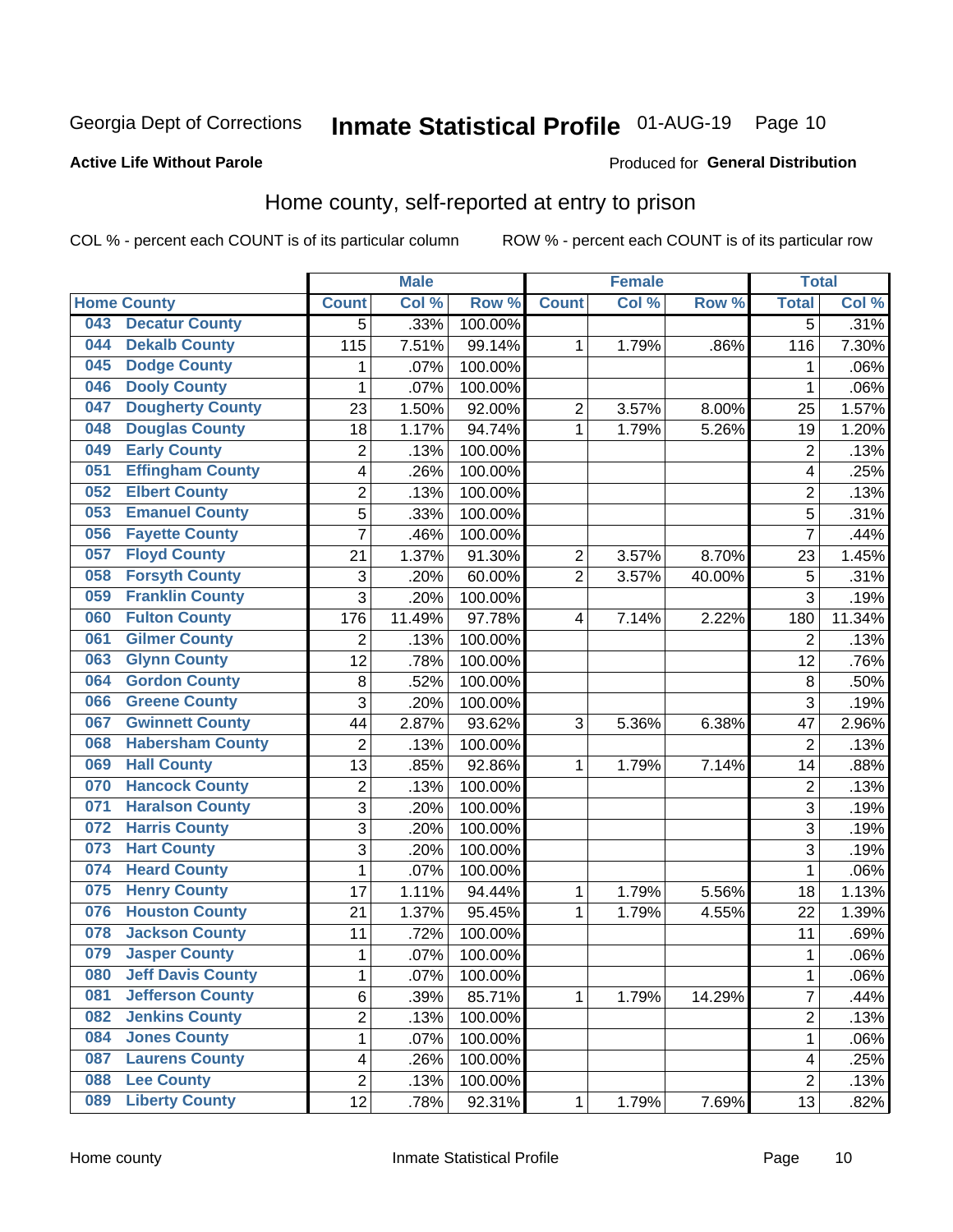# Inmate Statistical Profile 01-AUG-19 Page 11

#### **Active Life Without Parole**

#### Produced for General Distribution

### Home county, self-reported at entry to prison

COL % - percent each COUNT is of its particular column

|                  |                          |                | <b>Male</b> |         |                | <b>Female</b> |         | <b>Total</b>   |       |
|------------------|--------------------------|----------------|-------------|---------|----------------|---------------|---------|----------------|-------|
|                  | <b>Home County</b>       | <b>Count</b>   | Col %       | Row %   | <b>Count</b>   | Col %         | Row %   | <b>Total</b>   | Col % |
| 090              | <b>Lincoln County</b>    | 1              | .07%        | 100.00% |                |               |         | 1              | .06%  |
| 091              | <b>Long County</b>       | 1              | .07%        | 100.00% |                |               |         | 1              | .06%  |
| 092              | <b>Lowndes County</b>    | 9              | .59%        | 100.00% |                |               |         | 9              | .57%  |
| 093              | <b>Lumpkin County</b>    | $\overline{2}$ | .13%        | 100.00% |                |               |         | $\overline{2}$ | .13%  |
| 094              | <b>Macon County</b>      | $\mathbf 1$    | .07%        | 100.00% |                |               |         | 1              | .06%  |
| 095              | <b>Madison County</b>    | $\mathbf 1$    | .07%        | 100.00% |                |               |         | 1              | .06%  |
| 096              | <b>Marion County</b>     | $\mathbf 1$    | .07%        | 100.00% |                |               |         | 1              | .06%  |
| 097              | <b>Mcduffie County</b>   | 3              | .20%        | 100.00% |                |               |         | 3              | .19%  |
| 098              | <b>Mcintosh County</b>   | $\mathbf 1$    | .07%        | 100.00% |                |               |         | 1              | .06%  |
| 099              | <b>Meriwether County</b> | $\mathbf 1$    | .07%        | 100.00% |                |               |         | 1              | .06%  |
| 100              | <b>Miller County</b>     | $\overline{c}$ | .13%        | 100.00% |                |               |         | 2              | .13%  |
| 101              | <b>Mitchell County</b>   | 1              | .07%        | 100.00% |                |               |         | 1              | .06%  |
| 102              | <b>Monroe County</b>     | 7              | .46%        | 100.00% |                |               |         | 7              | .44%  |
| 103              | <b>Montgomery County</b> | $\overline{c}$ | .13%        | 100.00% |                |               |         | $\overline{2}$ | .13%  |
| 104              | <b>Morgan County</b>     | $\overline{2}$ | .13%        | 100.00% |                |               |         | $\overline{2}$ | .13%  |
| 106              | <b>Muscogee County</b>   | 33             | 2.15%       | 100.00% |                |               |         | 33             | 2.08% |
| 107              | <b>Newton County</b>     | 6              | .39%        | 75.00%  | $\overline{2}$ | 3.57%         | 25.00%  | 8              | .50%  |
| 108              | <b>Oconee County</b>     |                |             |         | 1              | 1.79%         | 100.00% | 1              | .06%  |
| 109              | <b>Oglethorpe County</b> | 4              | .26%        | 100.00% |                |               |         | 4              | .25%  |
| 110              | <b>Paulding County</b>   | 11             | .72%        | 100.00% |                |               |         | 11             | .69%  |
| 111              | <b>Peach County</b>      | $\mathbf 1$    | .07%        | 100.00% |                |               |         | 1              | .06%  |
| $\overline{112}$ | <b>Pickens County</b>    | $\mathbf 1$    | .07%        | 100.00% |                |               |         | 1              | .06%  |
| 113              | <b>Pierce County</b>     | 5              | .33%        | 100.00% |                |               |         | 5              | .31%  |
| 114              | <b>Pike County</b>       | 3              | .20%        | 100.00% |                |               |         | 3              | .19%  |
| $\overline{115}$ | <b>Polk County</b>       | 5              | .33%        | 100.00% |                |               |         | 5              | .31%  |
| 117              | <b>Putnam County</b>     | 4              | .26%        | 100.00% |                |               |         | 4              | .25%  |
| 119              | <b>Rabun County</b>      | $\overline{2}$ | .13%        | 100.00% |                |               |         | $\overline{2}$ | .13%  |
| 120              | <b>Randolph County</b>   | $\overline{2}$ | .13%        | 100.00% |                |               |         | $\overline{2}$ | .13%  |
| 121              | <b>Richmond County</b>   | 56             | 3.66%       | 94.92%  | 3              | 5.36%         | 5.08%   | 59             | 3.72% |
| 122              | <b>Rockdale County</b>   | 8              | .52%        | 100.00% |                |               |         | 8              | .50%  |
| 124              | <b>Screven County</b>    | $\mathbf 1$    | .07%        | 100.00% |                |               |         | 1              | .06%  |
| 125              | <b>Seminole County</b>   | 2              | .13%        | 100.00% |                |               |         | 2              | .13%  |
| 126              | <b>Spalding County</b>   | 13             | .85%        | 100.00% |                |               |         | 13             | .82%  |
| 127              | <b>Stephens County</b>   | $\overline{c}$ | .13%        | 66.67%  | 1              | 1.79%         | 33.33%  | $\mathbf{3}$   | .19%  |
| 128              | <b>Stewart County</b>    | $\mathbf{1}$   | .07%        | 100.00% |                |               |         | $\mathbf 1$    | .06%  |
| 129              | <b>Sumter County</b>     | 3              | .20%        | 100.00% |                |               |         | 3              | .19%  |
| $\overline{132}$ | <b>Tattnall County</b>   | $\overline{7}$ | .46%        | 87.50%  | 1              | 1.79%         | 12.50%  | 8              | .50%  |
| $\overline{133}$ | <b>Taylor County</b>     | $\mathbf{1}$   | .07%        | 100.00% |                |               |         | 1              | .06%  |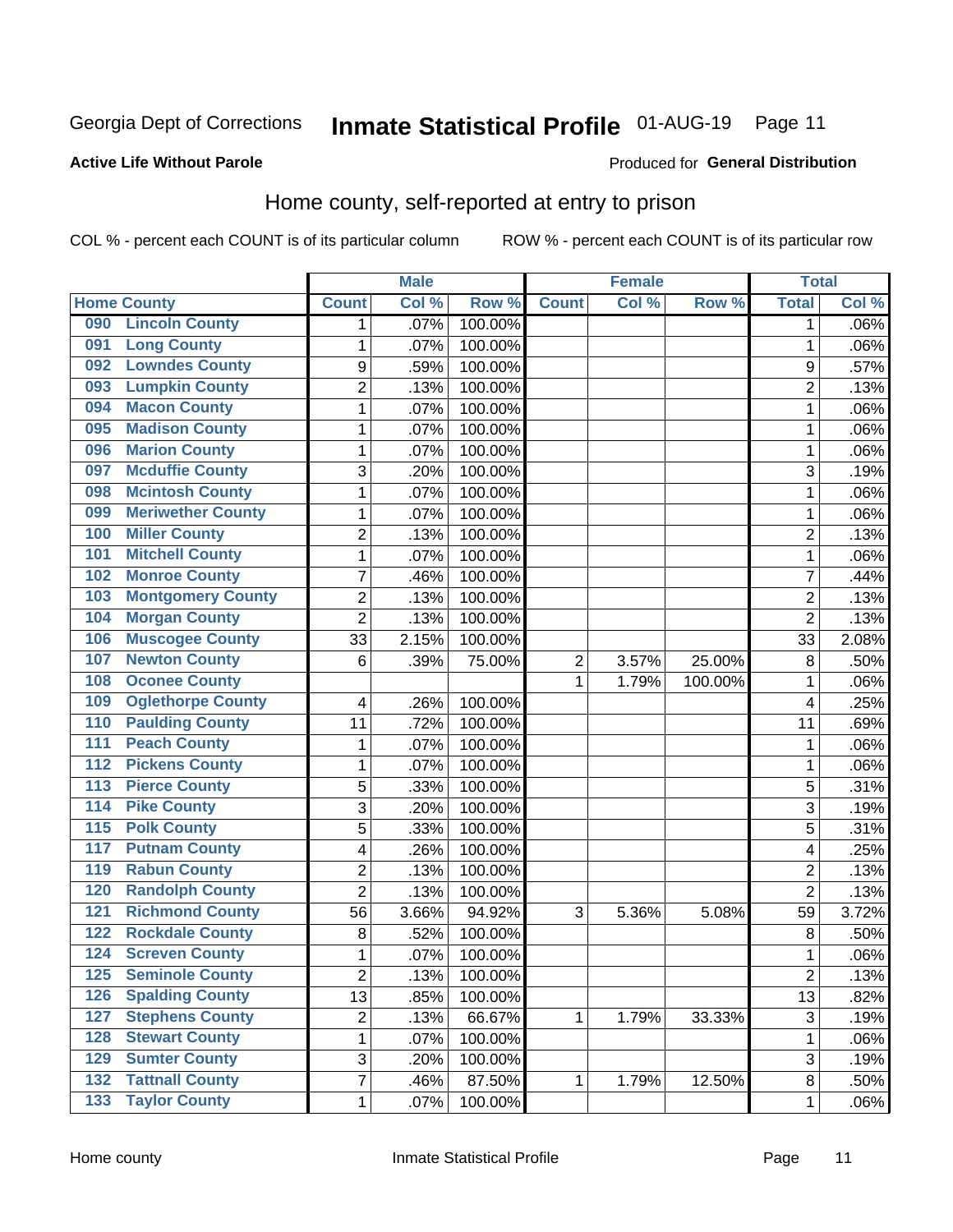# Inmate Statistical Profile 01-AUG-19 Page 12

#### **Active Life Without Parole**

#### Produced for General Distribution

### Home county, self-reported at entry to prison

COL % - percent each COUNT is of its particular column

|                                    |                | <b>Male</b> |         | <b>Female</b> |       |        | <b>Total</b>   |         |
|------------------------------------|----------------|-------------|---------|---------------|-------|--------|----------------|---------|
| <b>Home County</b>                 | <b>Count</b>   | Col%        | Row %   | <b>Count</b>  | Col % | Row %  | <b>Total</b>   | Col %   |
| <b>Telfair County</b><br>134       | 1              | .07%        | 100.00% |               |       |        | 1              | $.06\%$ |
| <b>Thomas County</b><br>136        | 5              | .33%        | 100.00% |               |       |        | 5              | .31%    |
| <b>Tift County</b><br>137          | 10             | .65%        | 100.00% |               |       |        | 10             | .63%    |
| <b>Toombs County</b><br>138        | 10             | .65%        | 100.00% |               |       |        | 10             | .63%    |
| <b>Treutlen County</b><br>140      | 4              | .26%        | 100.00% |               |       |        | 4              | .25%    |
| <b>Troup County</b><br>141         | $\overline{7}$ | .46%        | 100.00% |               |       |        | 7              | .44%    |
| <b>Twiggs County</b><br>143        | $\overline{c}$ | .13%        | 100.00% |               |       |        | $\overline{2}$ | .13%    |
| <b>Union County</b><br>144         | 1              | .07%        | 100.00% |               |       |        | 1              | .06%    |
| <b>Upson County</b><br>145         | 5              | .33%        | 100.00% |               |       |        | 5              | .31%    |
| <b>Walker County</b><br>146        | 4              | .26%        | 80.00%  | 1             | 1.79% | 20.00% | 5              | .31%    |
| <b>Walton County</b><br>147        | 14             | .91%        | 100.00% |               |       |        | 14             | .88%    |
| <b>Ware County</b><br>148          | 9              | .59%        | 100.00% |               |       |        | 9              | .57%    |
| <b>Warren County</b><br>149        | $\overline{2}$ | .13%        | 66.67%  | 1             | 1.79% | 33.33% | 3              | .19%    |
| <b>Washington County</b><br>150    | 7              | .46%        | 100.00% |               |       |        | 7              | .44%    |
| <b>Wayne County</b><br>151         | 8              | .52%        | 100.00% |               |       |        | 8              | .50%    |
| <b>Wheeler County</b><br>153       | 1              | .07%        | 100.00% |               |       |        | 1              | .06%    |
| <b>White County</b><br>154         | 1              | .07%        | 50.00%  | 1             | 1.79% | 50.00% | $\overline{2}$ | .13%    |
| <b>Whitfield County</b><br>155     | 9              | .59%        | 100.00% |               |       |        | 9              | .57%    |
| <b>Wilcox County</b><br>156        | 1              | .07%        | 100.00% |               |       |        |                | .06%    |
| <b>Wilkes County</b><br>157        | 4              | .26%        | 100.00% |               |       |        | 4              | .25%    |
| <b>Wilkinson County</b><br>158     | 2              | .13%        | 100.00% |               |       |        | $\overline{2}$ | .13%    |
| <b>Worth County</b><br>159         | 1              | .07%        | 100.00% |               |       |        | 1              | .06%    |
| <b>Other Custody/Out Of</b><br>999 | 3              | .20%        | 100.00% |               |       |        | 3              | .19%    |
| <b>State</b>                       |                |             |         |               |       |        |                |         |
| <b>Total Rported</b>               | 1,532          | 100%        | 96.47%  | 56            | 100%  | 3.53%  | 1,588          | 100%    |

| NOt<br>Reported |      |    |      |
|-----------------|------|----|------|
| `otal           | ,532 | ວບ | ,588 |

| Mode (most frequent) | <b>Fulton County</b> | <b>Fulton County</b> | <b>Fulton County</b> |
|----------------------|----------------------|----------------------|----------------------|
|----------------------|----------------------|----------------------|----------------------|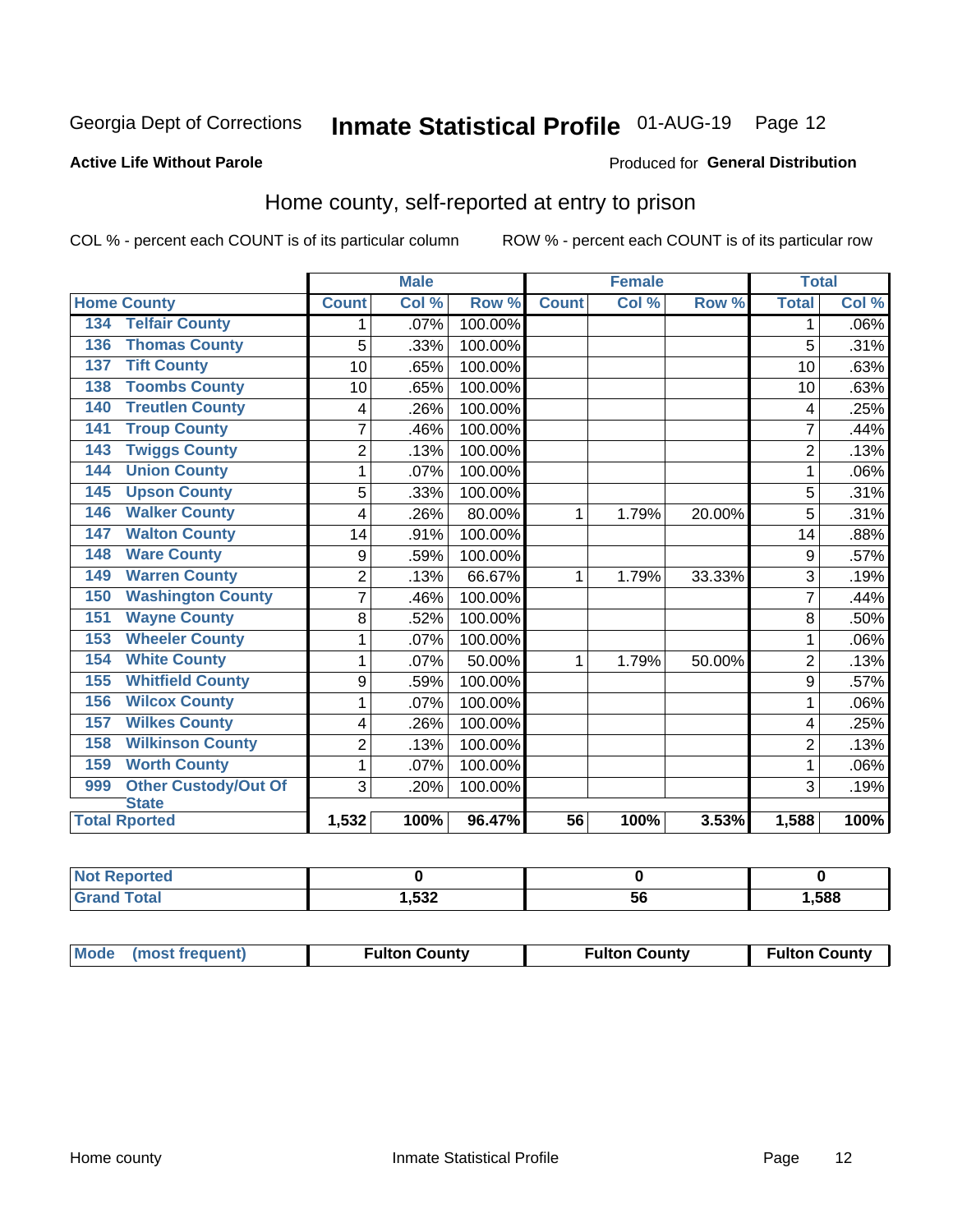# Inmate Statistical Profile 01-AUG-19 Page 13

#### **Active Life Without Parole**

#### Produced for General Distribution

### Employment status before prison, self-reported at entry to prison

COL % - percent each COUNT is of its particular column

|                           |         | <b>Male</b> |         |              | <b>Female</b> |       |       | <b>Total</b> |
|---------------------------|---------|-------------|---------|--------------|---------------|-------|-------|--------------|
| <b>Employment Status</b>  | Count l | Col %       | Row %   | <b>Count</b> | Col %         | Row % | Total | Col %        |
| <b>Full Time</b><br>01    | 516     | 45.79%      | 96.09%  | 21           | 47.73%        | 3.91% | 537   | 45.86%       |
| <b>Part Time</b><br>02    | 74      | 6.57%       | 100.00% |              |               |       | 74    | 6.32%        |
| Unempl $<$ 6M<br>03       | 70      | 6.21%       | 98.59%  |              | 2.27%         | 1.41% | 71    | 6.06%        |
| Unempl > 6M<br>04         | 278     | 24.67%      | 94.56%  | 16           | 36.36%        | 5.44% | 294   | 25.11%       |
| <b>Never Worked</b><br>05 | 100     | 8.87%       | 100.00% |              |               |       | 100   | 8.54%        |
| <b>Student</b><br>06      | 34      | 3.02%       | 100.00% |              |               |       | 34    | 2.90%        |
| <b>Incapable</b><br>07    | 55      | 4.88%       | 90.16%  | 6            | 13.64%        | 9.84% | 61    | 5.21%        |
| <b>Total Reported</b>     | 1,127   | 100%        | 96.24%  | 44           | 100%          | 3.76% | 1,171 | 100%         |

| 405<br>__ | $\overline{\phantom{0}}$ | .<br>-<br><b>TII</b> |
|-----------|--------------------------|----------------------|
| ,532      | ುರ                       | .588                 |

| Mc | ∙u∥<br>----<br>ıme | ίuΙ<br>Πmε |
|----|--------------------|------------|
|    |                    |            |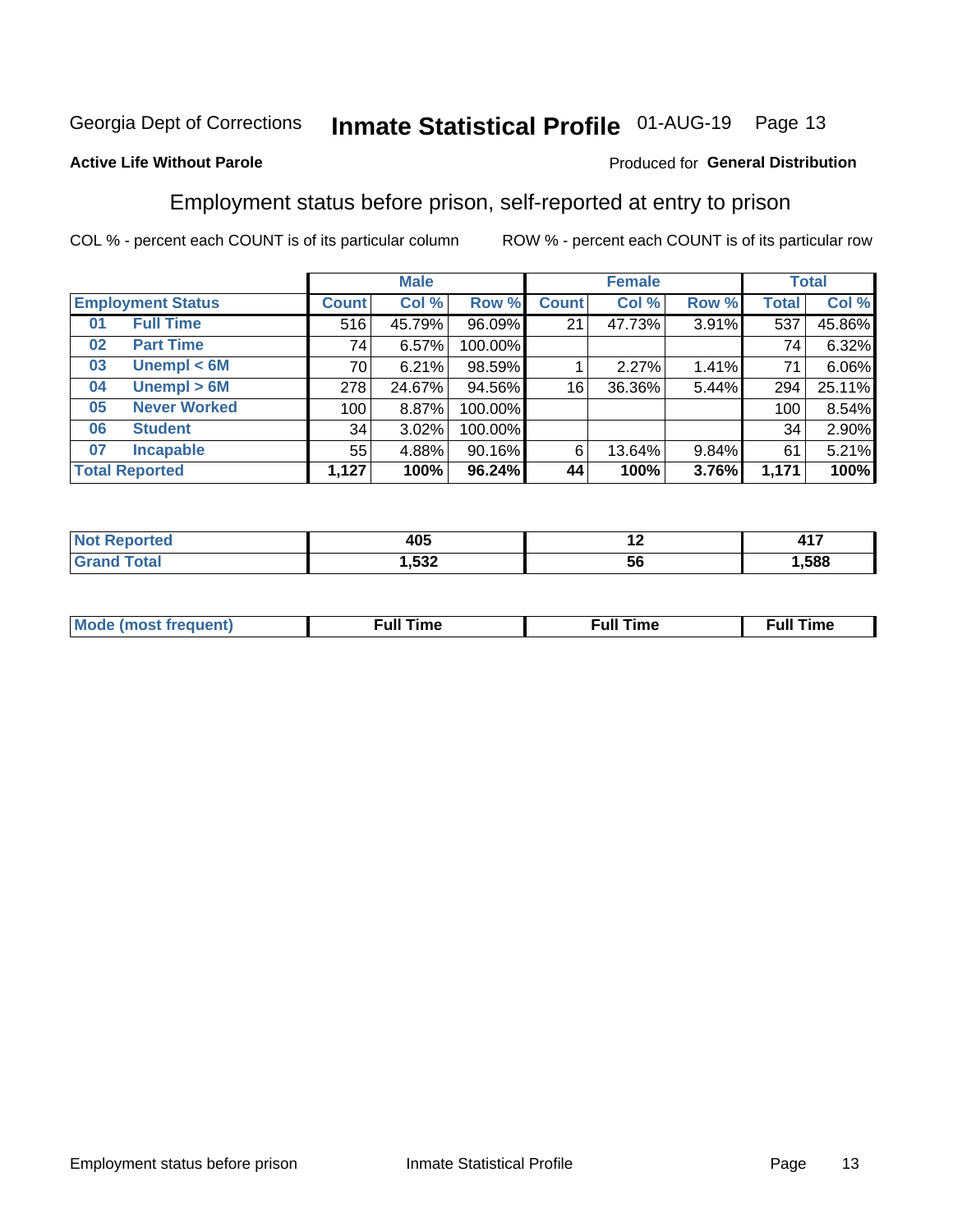#### **Active Life Without Parole**

Produced for General Distribution

### Age at admission

COL % - percent each COUNT is of its particular column

|                         |                | <b>Male</b> |         |                           | <b>Female</b> |        |              | <b>Total</b> |
|-------------------------|----------------|-------------|---------|---------------------------|---------------|--------|--------------|--------------|
| <b>Age At Admission</b> | <b>Count</b>   | Col %       | Row %   | <b>Count</b>              | Col %         | Row %  | <b>Total</b> | Col %        |
| 15                      | $\overline{2}$ | 0.13%       | 100.00% |                           |               |        | 2            | 0.13%        |
| 16                      | 1              | 0.07%       | 100.00% |                           |               |        | $\mathbf{1}$ | 0.06%        |
| $\overline{17}$         | 8              | 0.52%       | 100.00% |                           |               |        | 8            | 0.50%        |
| 18                      | 9              | 0.59%       | 100.00% |                           |               |        | 9            | 0.57%        |
| 19                      | 19             | 1.24%       | 100.00% |                           |               |        | 19           | 1.20%        |
| $\overline{20}$         | 41             | 2.68%       | 97.62%  | 1                         | 1.79%         | 2.38%  | 42           | 2.64%        |
| 21                      | 37             | 2.42%       | 97.37%  | 1                         | 1.79%         | 2.63%  | 38           | 2.39%        |
| $\overline{22}$         | 63             | 4.11%       | 96.92%  | $\overline{2}$            | 3.57%         | 3.08%  | 65           | 4.09%        |
| $\overline{23}$         | 57             | 3.72%       | 98.28%  | 1                         | 1.79%         | 1.72%  | 58           | 3.65%        |
| 24                      | 55             | 3.59%       | 94.83%  | 3                         | 5.36%         | 5.17%  | 58           | 3.65%        |
| $\overline{25}$         | 67             | 4.37%       | 94.37%  | $\overline{\mathbf{4}}$   | 7.14%         | 5.63%  | 71           | 4.47%        |
| 26                      | 69             | 4.50%       | 97.18%  | $\overline{2}$            | 3.57%         | 2.82%  | 71           | 4.47%        |
| $\overline{27}$         | 57             | 3.72%       | 93.44%  | $\overline{\mathbf{4}}$   | 7.14%         | 6.56%  | 61           | 3.84%        |
| 28                      | 67             | 4.37%       | 97.10%  | $\overline{2}$            | 3.57%         | 2.90%  | 69           | 4.35%        |
| 29                      | 63             | 4.11%       | 98.44%  | 1                         | 1.79%         | 1.56%  | 64           | 4.03%        |
| 30                      | 51             | 3.33%       | 100.00% |                           |               |        | 51           | 3.21%        |
| 31                      | 66             | 4.31%       | 98.51%  | 1                         | 1.79%         | 1.49%  | 67           | 4.22%        |
| $\overline{32}$         | 65             | 4.24%       | 95.59%  | 3                         | 5.36%         | 4.41%  | 68           | 4.28%        |
| 33                      | 52             | 3.39%       | 96.30%  | $\overline{2}$            | 3.57%         | 3.70%  | 54           | 3.40%        |
| 34                      | 33             | 2.15%       | 91.67%  | 3                         | 5.36%         | 8.33%  | 36           | 2.27%        |
| 35                      | 40             | 2.61%       | 97.56%  | 1                         | 1.79%         | 2.44%  | 41           | 2.58%        |
| 36                      | 51             | 3.33%       | 96.23%  | $\overline{c}$            | 3.57%         | 3.77%  | 53           | 3.34%        |
| $\overline{37}$         | 42             | 2.74%       | 97.67%  | 1                         | 1.79%         | 2.33%  | 43           | 2.71%        |
| 38                      | 48             | 3.13%       | 100.00% |                           |               |        | 48           | 3.02%        |
| 39                      | 38             | 2.48%       | 86.36%  | 6                         | 10.71%        | 13.64% | 44           | 2.77%        |
| 40                      | 33             | 2.15%       | 94.29%  | $\overline{c}$            | 3.57%         | 5.71%  | 35           | 2.20%        |
| 41                      | 41             | 2.68%       | 95.35%  | $\overline{2}$            | 3.57%         | 4.65%  | 43           | 2.71%        |
| 42                      | 36             | 2.35%       | 100.00% |                           |               |        | 36           | 2.27%        |
| 43                      | 30             | 1.96%       | 93.75%  | $\overline{2}$            | 3.57%         | 6.25%  | 32           | 2.02%        |
| 44                      | 24             | 1.57%       | 92.31%  | $\overline{c}$            | 3.57%         | 7.69%  | 26           | 1.64%        |
| 45                      | 31             | 2.02%       | 96.88%  | 1                         | 1.79%         | 3.13%  | 32           | 2.02%        |
| 46                      | 26             | 1.70%       | 89.66%  | $\ensuremath{\mathsf{3}}$ | 5.36%         | 10.34% | 29           | 1.83%        |
| 47                      | 27             | 1.76%       | 100.00% |                           |               |        | 27           | 1.70%        |
| 48                      | 26             | 1.70%       | 89.66%  | 3                         | 5.36%         | 10.34% | 29           | 1.83%        |
| 49                      | 25             | 1.63%       | 100.00% |                           |               |        | 25           | 1.57%        |
| 50                      | 25             | 1.63%       | 100.00% |                           |               |        | 25           | 1.57%        |
| $\overline{51}$         | 11             | 0.72%       | 100.00% |                           |               |        | 11           | 0.69%        |
| 52                      | 13             | 0.85%       | 100.00% |                           |               |        | 13           | 0.82%        |
| 53                      | 15             | 0.98%       | 100.00% |                           |               |        | 15           | 0.94%        |
| 54                      | 10             | 0.65%       | 100.00% |                           |               |        | 10           | 0.63%        |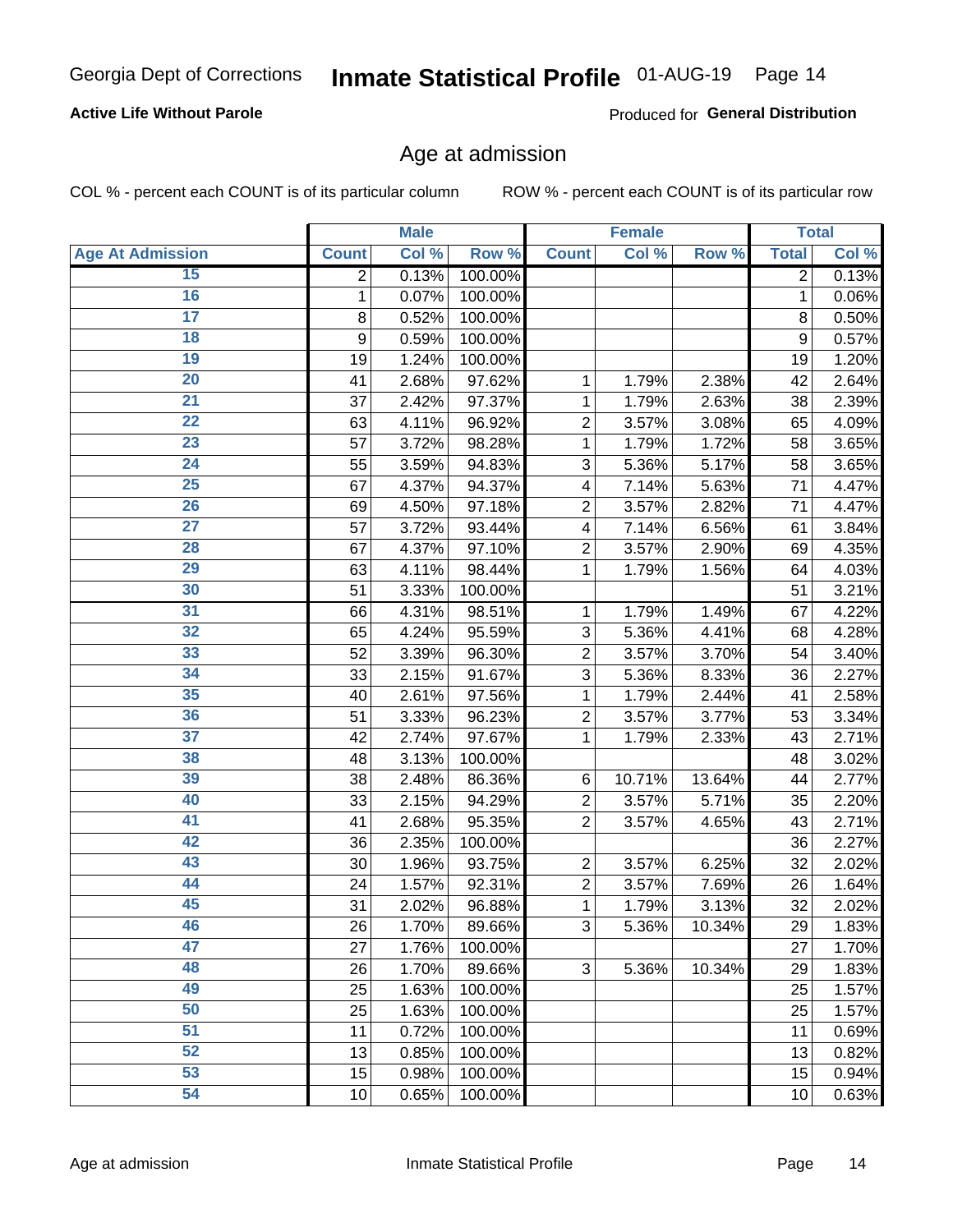#### **Active Life Without Parole**

Produced for General Distribution

# Age at admission

COL % - percent each COUNT is of its particular column

|                         |              | <b>Male</b> |         |              | <b>Female</b> |       |       | <b>Total</b> |
|-------------------------|--------------|-------------|---------|--------------|---------------|-------|-------|--------------|
| <b>Age At Admission</b> | <b>Count</b> | Col %       | Row %   | <b>Count</b> | Col %         | Row % | Total | Col %        |
| 55                      | 12           | 0.78%       | 92.31%  |              | 1.79%         | 7.69% | 13    | 0.82%        |
| 56                      | 7            | 0.46%       | 100.00% |              |               |       |       | 0.44%        |
| 57                      | 8            | 0.52%       | 100.00% |              |               |       | 8     | 0.50%        |
| 58                      | 6            | 0.39%       | 100.00% |              |               |       | 6     | 0.38%        |
| 59                      | 5            | 0.33%       | 100.00% |              |               |       | 5     | 0.31%        |
| 60                      | 3            | 0.20%       | 100.00% |              |               |       | 3     | 0.19%        |
| 61                      |              | 0.07%       | 100.00% |              |               |       |       | 0.06%        |
| 62                      | 2            | 0.13%       | 100.00% |              |               |       | 2     | 0.13%        |
| 64                      | 3            | 0.20%       | 100.00% |              |               |       | 3     | 0.19%        |
| 65                      | 2            | 0.13%       | 100.00% |              |               |       | 2     | 0.13%        |
| 66                      | 2            | 0.13%       | 100.00% |              |               |       | 2     | 0.13%        |
| 67                      | 2            | 0.13%       | 100.00% |              |               |       | 2     | 0.13%        |
| 69                      | 3            | 0.20%       | 100.00% |              |               |       | 3     | 0.19%        |
| 73                      |              | 0.07%       | 100.00% |              |               |       |       | 0.06%        |
| 78                      |              | 0.07%       | 100.00% |              |               |       |       | 0.06%        |
| <b>Total Reported</b>   | 1,532        | 100%        | 96.47%  | 56           | 100%          | 3.53% | 1,588 | 100%         |

| <b>Not Reported</b> |      |    |      |
|---------------------|------|----|------|
| Total               | ,532 | ುರ | .588 |

| <b>Mean</b><br>(average) | 34.01   | 34.21 | 34.01   |
|--------------------------|---------|-------|---------|
| <b>Median (middle)</b>   | ົ<br>JZ | 34    | ົ<br>∠ت |
| Mode<br>(most frequent)  | 26      | 39    | 25      |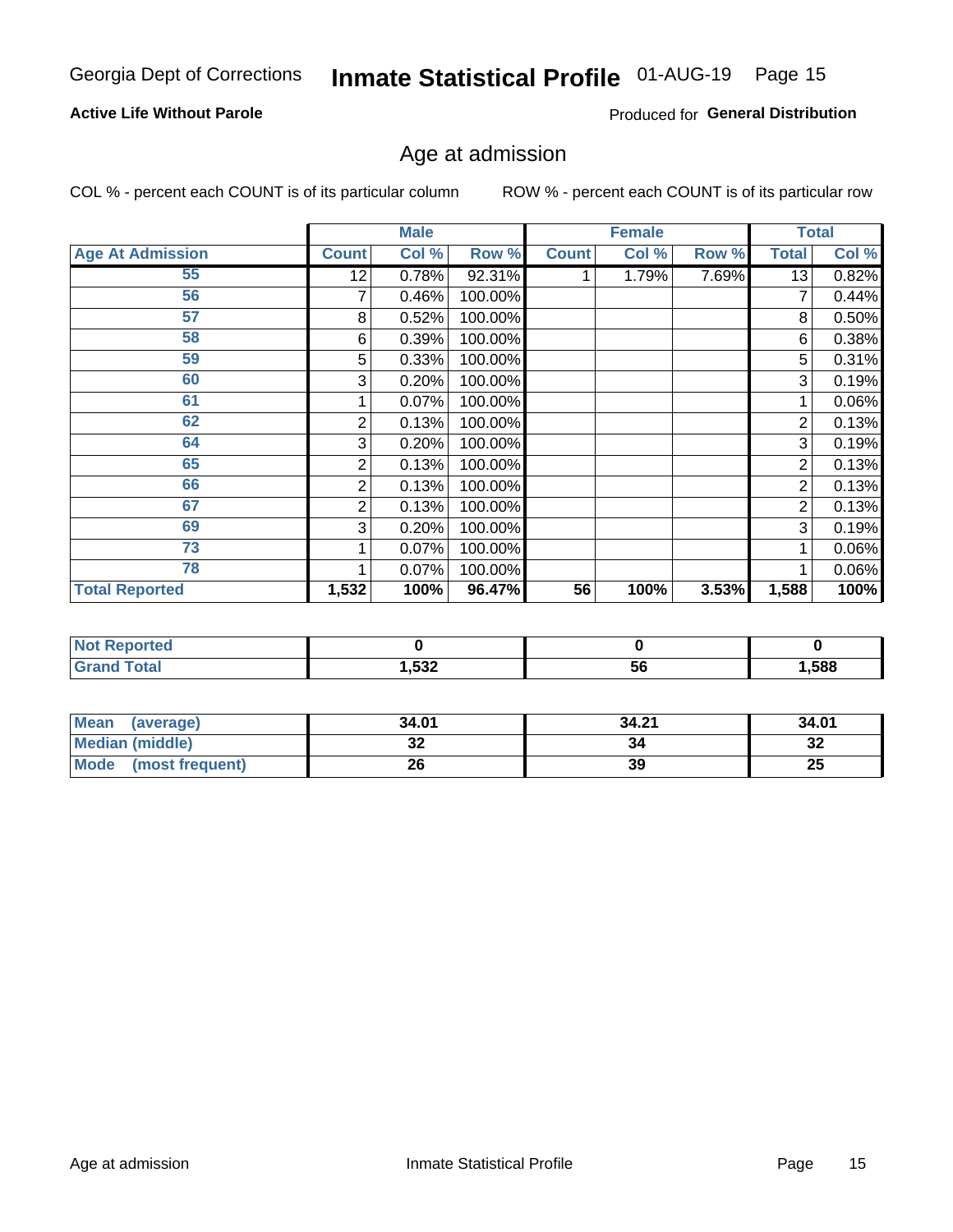#### **Active Life Without Parole**

#### Produced for General Distribution

### Height, measured at entry to prison

COL % - percent each COUNT is of its particular column

|                       |                | <b>Male</b> |         |                 | <b>Female</b> |         |                | <b>Total</b> |
|-----------------------|----------------|-------------|---------|-----------------|---------------|---------|----------------|--------------|
| <b>Height</b>         | <b>Count</b>   | Col %       | Row %   | <b>Count</b>    | Col %         | Row %   | <b>Total</b>   | Col %        |
| $\bf{0}$              | 9              | 0.59%       | 100.00% |                 |               |         | 9              | 0.57%        |
| 4'10''                |                |             |         | $\mathbf{1}$    | 1.79%         | 100.00% | 1              | 0.06%        |
| 5'00''                | 4              | 0.26%       | 100.00% |                 |               |         | 4              | 0.25%        |
| 5'01"                 | 4              | 0.26%       | 66.67%  | $\overline{2}$  | 3.57%         | 33.33%  | 6              | 0.38%        |
| 5'02"                 | 5              | 0.33%       | 83.33%  | 1               | 1.79%         | 16.67%  | $6\phantom{1}$ | 0.38%        |
| 5'03''                | 13             | 0.85%       | 56.52%  | 10              | 17.86%        | 43.48%  | 23             | 1.45%        |
| 5'04"                 | 17             | 1.11%       | 53.13%  | 15              | 26.79%        | 46.88%  | 32             | 2.02%        |
| 5'05"                 | 41             | 2.68%       | 85.42%  | $\overline{7}$  | 12.50%        | 14.58%  | 48             | 3.02%        |
| 5'06''                | 105            | 6.85%       | 94.59%  | 6               | 10.71%        | 5.41%   | 111            | 6.99%        |
| 5'07"                 | 105            | 6.85%       | 93.75%  | 7               | 12.50%        | 6.25%   | 112            | 7.05%        |
| 5'08''                | 159            | 10.38%      | 99.38%  | 1               | 1.79%         | 0.63%   | 160            | 10.08%       |
| 5'09''                | 201            | 13.12%      | 98.53%  | 3               | 5.36%         | 1.47%   | 204            | 12.85%       |
| 5'10''                | 178            | 11.62%      | 99.44%  | 1               | 1.79%         | 0.56%   | 179            | 11.27%       |
| 5'11"                 | 193            | 12.60%      | 100.00% |                 |               |         | 193            | 12.15%       |
| 6'00''                | 162            | 10.57%      | 99.39%  | 1.              | 1.79%         | 0.61%   | 163            | 10.26%       |
| 6'01''                | 125            | 8.16%       | 100.00% |                 |               |         | 125            | 7.87%        |
| 6'02"                 | 104            | 6.79%       | 100.00% |                 |               |         | 104            | 6.55%        |
| 6'03''                | 51             | 3.33%       | 98.08%  | $\mathbf{1}$    | 1.79%         | 1.92%   | 52             | 3.27%        |
| 6'04"                 | 37             | 2.42%       | 100.00% |                 |               |         | 37             | 2.33%        |
| 6'05"                 | 9              | 0.59%       | 100.00% |                 |               |         | 9              | 0.57%        |
| 6'06''                | 6              | 0.39%       | 100.00% |                 |               |         | 6              | 0.38%        |
| 6'07''                | $\overline{2}$ | 0.13%       | 100.00% |                 |               |         | $\overline{2}$ | 0.13%        |
| 6'11''                | $\overline{2}$ | 0.13%       | 100.00% |                 |               |         | $\overline{2}$ | 0.13%        |
| <b>Total Reported</b> | 1,532          | 100%        | 96.47%  | $\overline{56}$ | 100%          | 3.53%   | 1,588          | 100%         |

| w<br>τeα |       |    |      |
|----------|-------|----|------|
| ______   | 1,532 | 56 | ,588 |

| <b>Mean</b> | (average)       | 5'10" | 5'05" | 5'10" |
|-------------|-----------------|-------|-------|-------|
|             |                 |       |       |       |
| Mode        | (most frequent) | 5'09" | 5'04" | 5'09" |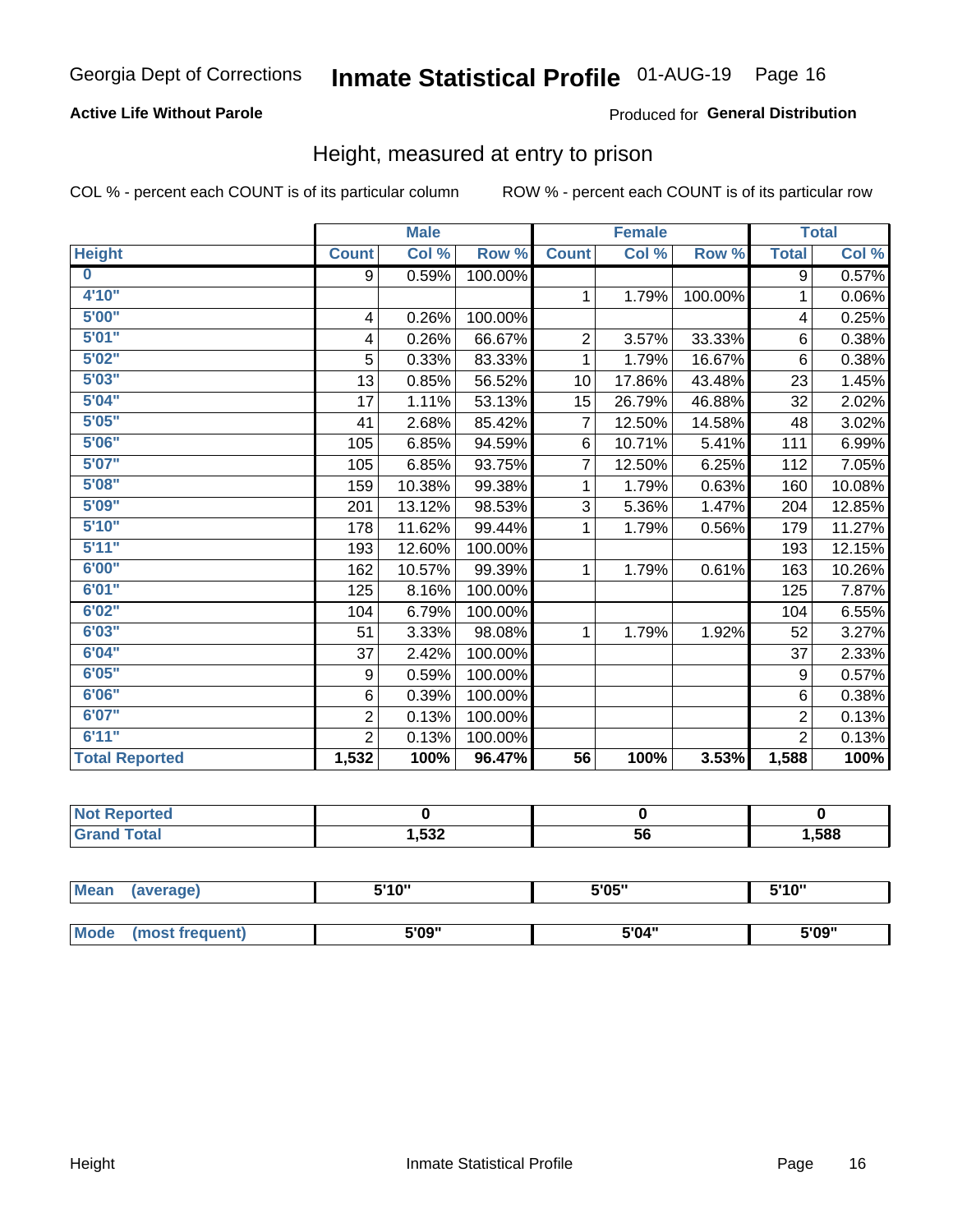**Active Life Without Parole** 

Produced for General Distribution

### Weight, measured at entry to prison

COL % - percent each COUNT is of its particular column

|                          |                         | <b>Male</b>    |         |                 | <b>Female</b>   |         |                | <b>Total</b> |
|--------------------------|-------------------------|----------------|---------|-----------------|-----------------|---------|----------------|--------------|
| <b>Weight</b>            | <b>Count</b>            | Col %          | Row %   | <b>Count</b>    | Col %           | Row %   | <b>Total</b>   | Col %        |
| 100 - 109 pounds         |                         |                |         | 1               | 1.79%           | 100.00% | $\mathbf 1$    | 0.06%        |
| 110 - 119 pounds         | 4                       | 0.26%          | 66.67%  | $\overline{2}$  | 3.57%           | 33.33%  | 6              | 0.38%        |
| 120 - 129 pounds         | $\overline{7}$          | 0.46%          | 87.50%  | $\mathbf{1}$    | 1.79%           | 12.50%  | 8              | 0.51%        |
| 130 - 139 pounds         | 45                      | 2.95%          | 91.84%  | 4               | 7.14%           | 8.16%   | 49             | 3.09%        |
| 140 - 149 pounds         | 99                      | 6.48%          | 95.19%  | 5               | 8.93%           | 4.81%   | 104            | 6.57%        |
| 150 - 159 pounds         | 139                     | 9.10%          | 95.86%  | 6               | 10.71%          | 4.14%   | 145            | 9.15%        |
| 160 - 169 pounds         | 184                     | 12.04%         | 97.87%  | 4               | 7.14%           | 2.13%   | 188            | 11.87%       |
| 170 - 179 pounds         | 202                     | 13.22%         | 98.06%  | 4               | 7.14%           | 1.94%   | 206            | 13.01%       |
| 180 - 189 pounds         | 202                     | 13.22%         | 97.58%  | 5               | 8.93%           | 2.42%   | 207            | 13.07%       |
| 190 - 199 pounds         | 126                     | 8.25%          | 94.74%  | $\overline{7}$  | 12.50%          | 5.26%   | 133            | 8.40%        |
| 200 - 209 pounds         | 131                     | 8.57%          | 96.32%  | 5               | 8.93%           | 3.68%   | 136            | 8.59%        |
| 210 - 219 pounds         | 96                      | 6.28%          | 95.05%  | 5               | 8.93%           | 4.95%   | 101            | 6.38%        |
| 220 - 229 pounds         | 95                      | 6.22%          | 98.96%  | 1               | 1.79%           | 1.04%   | 96             | 6.06%        |
| 230 - 239 pounds         | 57                      | 3.73%          | 98.28%  | $\mathbf{1}$    | 1.79%           | 1.72%   | 58             | 3.66%        |
| 240 - 249 pounds         | 46                      | 3.01%          | 100.00% |                 |                 |         | 46             | 2.90%        |
| 250 - 259 pounds         | 33                      | 2.16%          | 100.00% |                 |                 |         | 33             | 2.08%        |
| 260 - 269 pounds         | 13                      | 0.85%          | 92.86%  | $\mathbf{1}$    | 1.79%           | 7.14%   | 14             | 0.88%        |
| 270 - 279 pounds         | 15                      | 0.98%          | 100.00% |                 |                 |         | 15             | 0.95%        |
| 280 - 289 pounds         | 12                      | 0.79%          | 92.31%  | 1               | 1.79%           | 7.69%   | 13             | 0.82%        |
| 290 - 299 pounds         | $\overline{5}$          | 0.33%          | 71.43%  | $\overline{2}$  | 3.57%           | 28.57%  | $\overline{7}$ | 0.44%        |
| 300 - 309 pounds         | 4                       | 0.26%          | 100.00% |                 |                 |         | 4              | 0.25%        |
| 310 - 319 pounds         | 1                       | 0.07%          | 100.00% |                 |                 |         | $\mathbf 1$    | 0.06%        |
| 320 - 329 pounds         | $\overline{\mathbf{4}}$ | 0.26%          | 100.00% |                 |                 |         | 4              | 0.25%        |
| 330 - 339 pounds         | $\overline{5}$          | 0.33%          | 100.00% |                 |                 |         | 5              | 0.32%        |
| 360 - 369 pounds         | $\mathbf{1}$            | 0.07%          | 100.00% |                 |                 |         | $\mathbf{1}$   | 0.06%        |
| 370 - 379 pounds         | 1                       | 0.07%          | 100.00% |                 |                 |         | 1              | 0.06%        |
| 390 - 399 pounds         |                         |                |         | $\mathbf{1}$    | 1.79%           | 100.00% | 1              | 0.06%        |
| 400 pounds and over      | $\mathbf{1}$            | 0.07%          | 100.00% |                 |                 |         | $\mathbf{1}$   | 0.06%        |
| <b>Total Reported</b>    | 1,528                   | 100%           | 96.46%  | $\overline{56}$ | 100%            | 3.54%   | 1,584          | 100%         |
| <b>Not Reported</b>      |                         | $\overline{4}$ |         |                 | $\mathbf 0$     |         |                | 4            |
| <b>Grand Total</b>       |                         | 1,532          |         |                 | $\overline{56}$ |         |                | 1,588        |
|                          |                         |                |         |                 |                 |         |                |              |
| <b>Mean</b><br>(average) |                         | 188            |         |                 | 183             |         |                | 188          |

| <b>Mean</b><br>(average)       | 188 | 183 | 188 |
|--------------------------------|-----|-----|-----|
| Median (middle)                | 180 | 180 | 180 |
| <b>Mode</b><br>(most frequent) | 180 | 180 | 180 |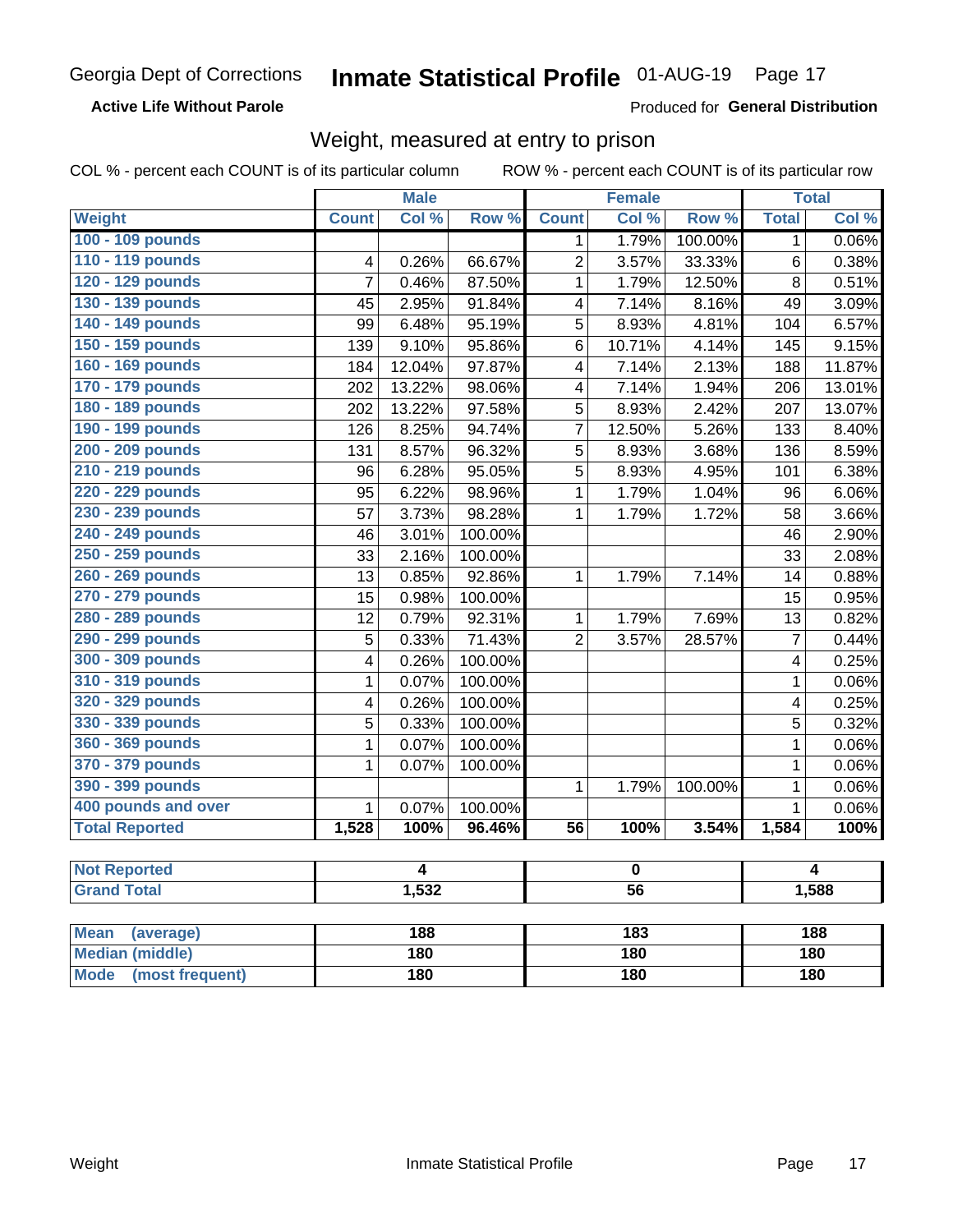# Inmate Statistical Profile 01-AUG-19 Page 18

#### **Active Life Without Parole**

#### Produced for General Distribution

### Veterans validated by Veteran's Administration

COL % - percent each COUNT is of its particular column

|                          | <b>Male</b>  |           |                    | <b>Female</b> |         |       | <b>Total</b> |        |
|--------------------------|--------------|-----------|--------------------|---------------|---------|-------|--------------|--------|
| <b>Military service</b>  | <b>Count</b> | Col %     | <b>Row % Count</b> |               | Col %   | Row % | Total        | Col %  |
| <b>Others</b><br>0       | 51           | 40.48%    | 100.00%            |               |         |       | 51           | 40.16% |
| <b>Air Force</b>         | 49           | 38.89%    | 98.00%             |               | 100.00% | 2.00% | 50           | 39.37% |
| <b>Army</b>              | 6            | 4.76%     | 100.00%            |               |         |       | 6            | 4.72%  |
| <b>Navy</b><br>3         |              | $5.56\%$  | 100.00%            |               |         |       |              | 5.51%  |
| <b>Coast Guard</b><br>5. | 13           | $10.32\%$ | 100.00%            |               |         |       | 13           | 10.24% |
| <b>Total Reported</b>    | 126          | 100%      | 99.21%             |               | 100%    | .79%  | 127          | 100%   |

| orted   | .406           | --<br>. .<br>◡ | .461 |
|---------|----------------|----------------|------|
| $F = F$ | よつつ<br>ີ' ∙ວວ∡ | 56             | ,588 |

| _____<br>____ |
|---------------|
|---------------|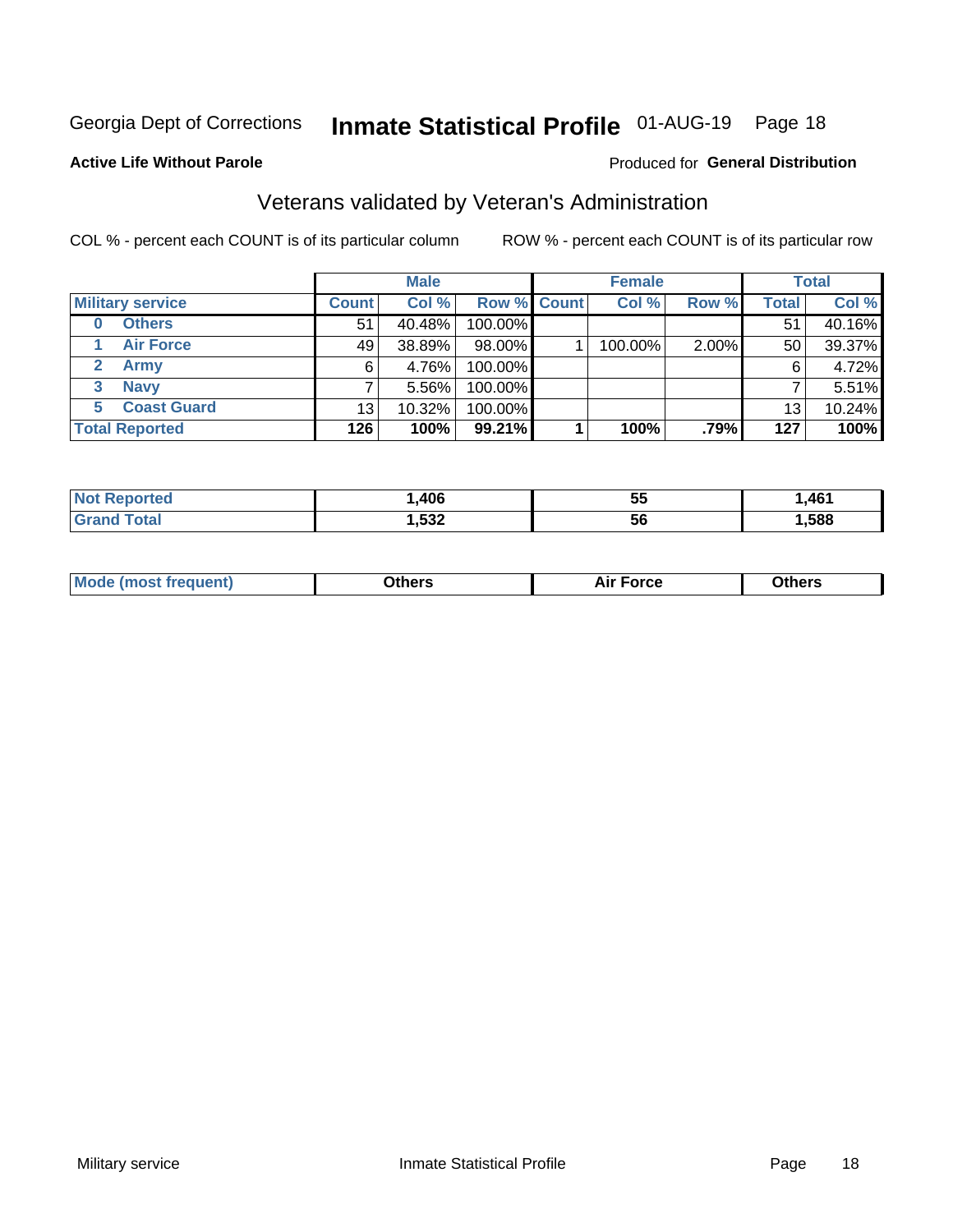# Inmate Statistical Profile 01-AUG-19 Page 19

#### **Active Life Without Parole**

#### Produced for General Distribution

### Type of admission to prison

COL % - percent each COUNT is of its particular column

|                                      |              | <b>Male</b> |                    |    | <b>Female</b> |       |              | <b>Total</b> |
|--------------------------------------|--------------|-------------|--------------------|----|---------------|-------|--------------|--------------|
| <b>Type of Admission</b>             | <b>Count</b> | Col %       | <b>Row % Count</b> |    | Col %         | Row % | <b>Total</b> | Col %        |
| <b>New Sentence</b><br>52            | 1,452        | 94.78%      | 96.29%             | 56 | 100.00%       | 3.71% | 1,508        | 94.96%       |
| <b>Probation Rev Partial</b><br>53   | 8            | .52%        | 100.00%            |    |               |       | 8            | .50%         |
| <b>Probation Rev Remainder</b><br>54 | 18           | 1.17%       | 100.00%            |    |               |       | 18           | 1.13%        |
| <b>Parole Rev New Sentence</b><br>55 | 20           | 1.31%       | 100.00%            |    |               |       | 20           | 1.26%        |
| <b>Parole Rev No New</b><br>56       | 20           | 1.31%       | 100.00%            |    |               |       | 20           | 1.26%        |
| <b>Sentence</b>                      |              |             |                    |    |               |       |              |              |
| <b>Life W/O Parole</b><br>70         | 13           | .85%        | 100.00%            |    |               |       | 13           | .82%         |
| <b>Unknown</b><br>82                 |              | .07%        | 100.00%            |    |               |       |              | .06%         |
| <b>Total Reported</b>                | 1,532        | 100%        | 96.47%             | 56 | 100%          | 3.53% | 1,588        | 100%         |

| <b>Not Reported</b> |               |           |      |
|---------------------|---------------|-----------|------|
| <b>Total</b>        | よつつ<br>∠دڌ, ו | - -<br>56 | ,588 |

| <b>Mode (most frequent)</b> | <b>New Sentence</b> | <b>New Sentence</b> | <b>New Sentence</b> |
|-----------------------------|---------------------|---------------------|---------------------|
|                             |                     |                     |                     |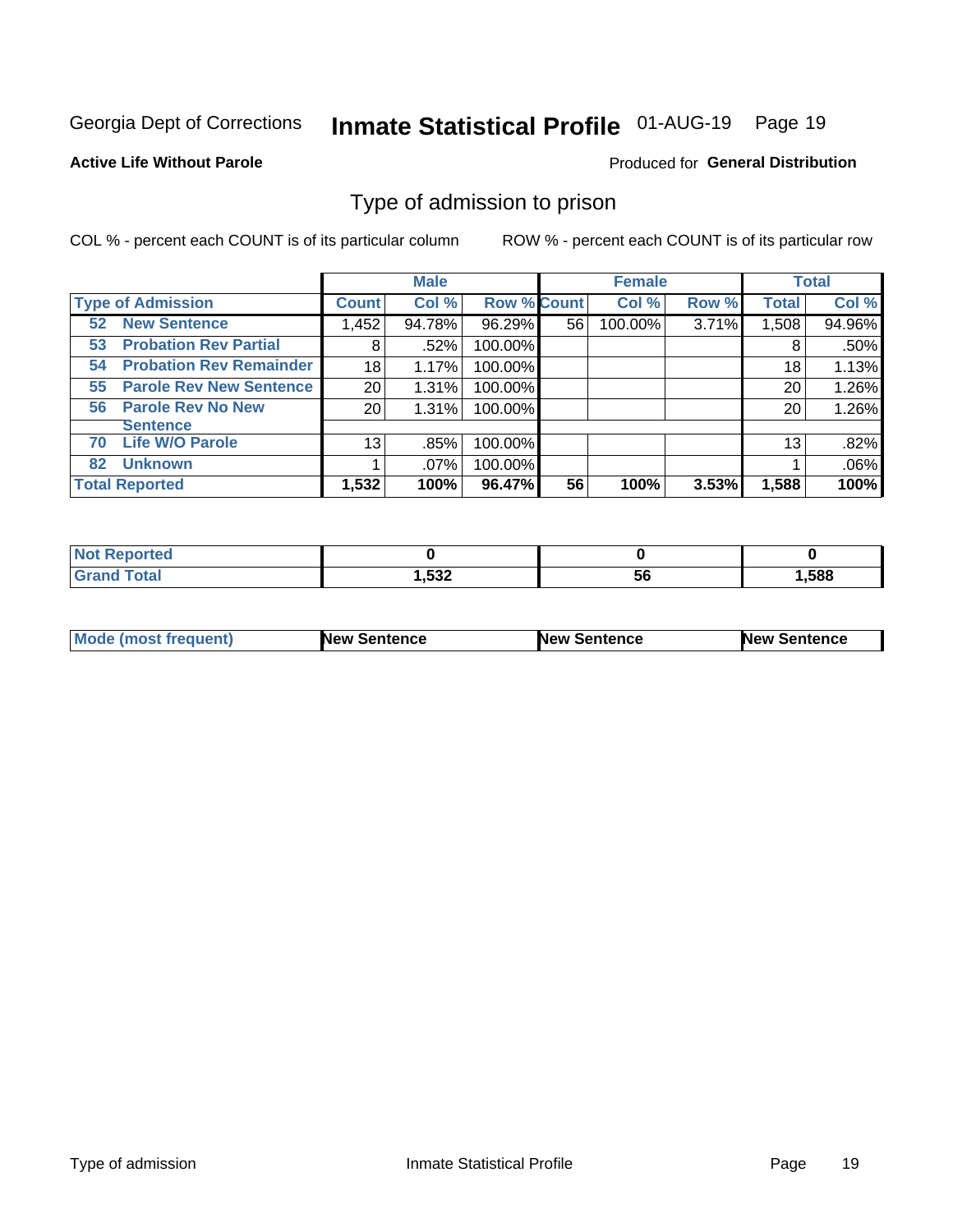# Inmate Statistical Profile 01-AUG-19 Page 20

**Active Life Without Parole** 

#### Produced for General Distribution

# Current / last supervision level

COL % - percent each COUNT is of its particular column

|                        |              | <b>Male</b> |                    |    | <b>Female</b> |       |       | <b>Total</b> |
|------------------------|--------------|-------------|--------------------|----|---------------|-------|-------|--------------|
| <b>Security Status</b> | <b>Count</b> | Col%        | <b>Row % Count</b> |    | Col %         | Row % | Total | Col %        |
| 4 Medium               | ົ            | .20% '      | 100.00%            |    | .00%          |       |       | .19%         |
| 5 Close                | ا 529. ا     | 99.80%      | 96.47%             | 56 | 100.00%       | 3.53% | .585  | 99.81%       |
| <b>Total Reported</b>  | 1,532        | 100%        | 96.47%             | 56 | 100%          | 3.53% | 1,588 | 100%         |

| <b>Still being diagnosed</b> |       |    |       |
|------------------------------|-------|----|-------|
| <b>Not Reported</b>          |       |    |       |
| <b>Grand Total</b>           | 1,532 | 56 | 1,588 |

| <b>Mode (most frequent)</b> | Close | ∵lose | Close |
|-----------------------------|-------|-------|-------|
|                             |       |       |       |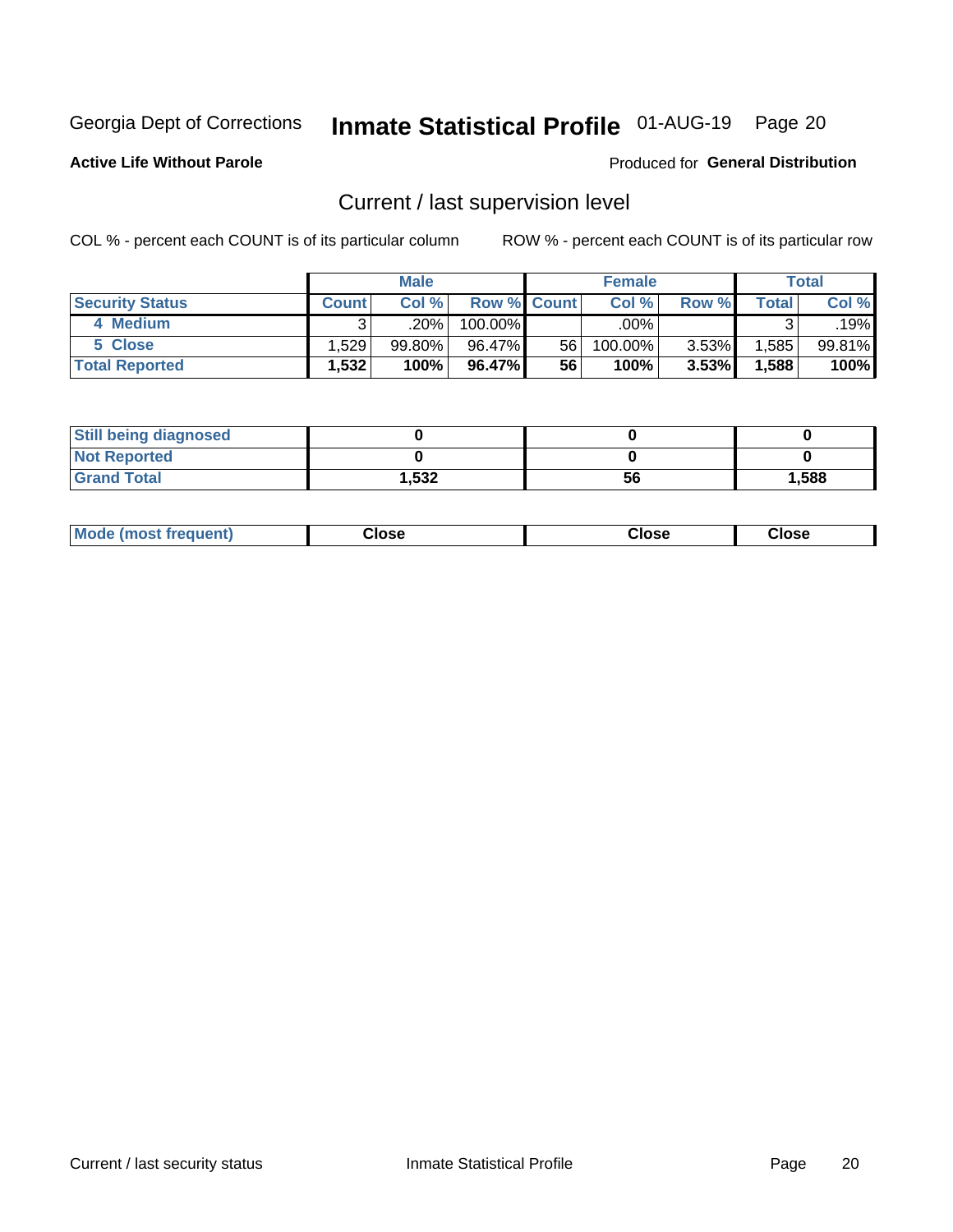# Inmate Statistical Profile 01-AUG-19 Page 21

**Active Life Without Parole** 

Produced for General Distribution

# Current / last type of institution

COL % - percent each COUNT is of its particular column

|                            |              | <b>Male</b> |                    |    | <b>Female</b> |          |              | <b>Total</b> |
|----------------------------|--------------|-------------|--------------------|----|---------------|----------|--------------|--------------|
| <b>Type of Institution</b> | <b>Count</b> | Col%        | <b>Row % Count</b> |    | Col %         | Row %    | <b>Total</b> | Col %        |
| <b>State Prison</b>        | 1.532        | 100.00%     | 96.47%             | 56 | 100.00%       | $3.53\%$ | 1,588        | 100.00%      |
| <b>Total Reported</b>      | 1,532        | 100%        | 96.47%             | 56 | 100%          | $3.53\%$ | 1,588        | 100%         |

| е |             |    |      |
|---|-------------|----|------|
|   | E00<br>,JJZ | 5t | .588 |

|  | <b>Mode (most frequent)</b> | State Prison | <b>State Prison</b> | <b>State Prison</b> |
|--|-----------------------------|--------------|---------------------|---------------------|
|--|-----------------------------|--------------|---------------------|---------------------|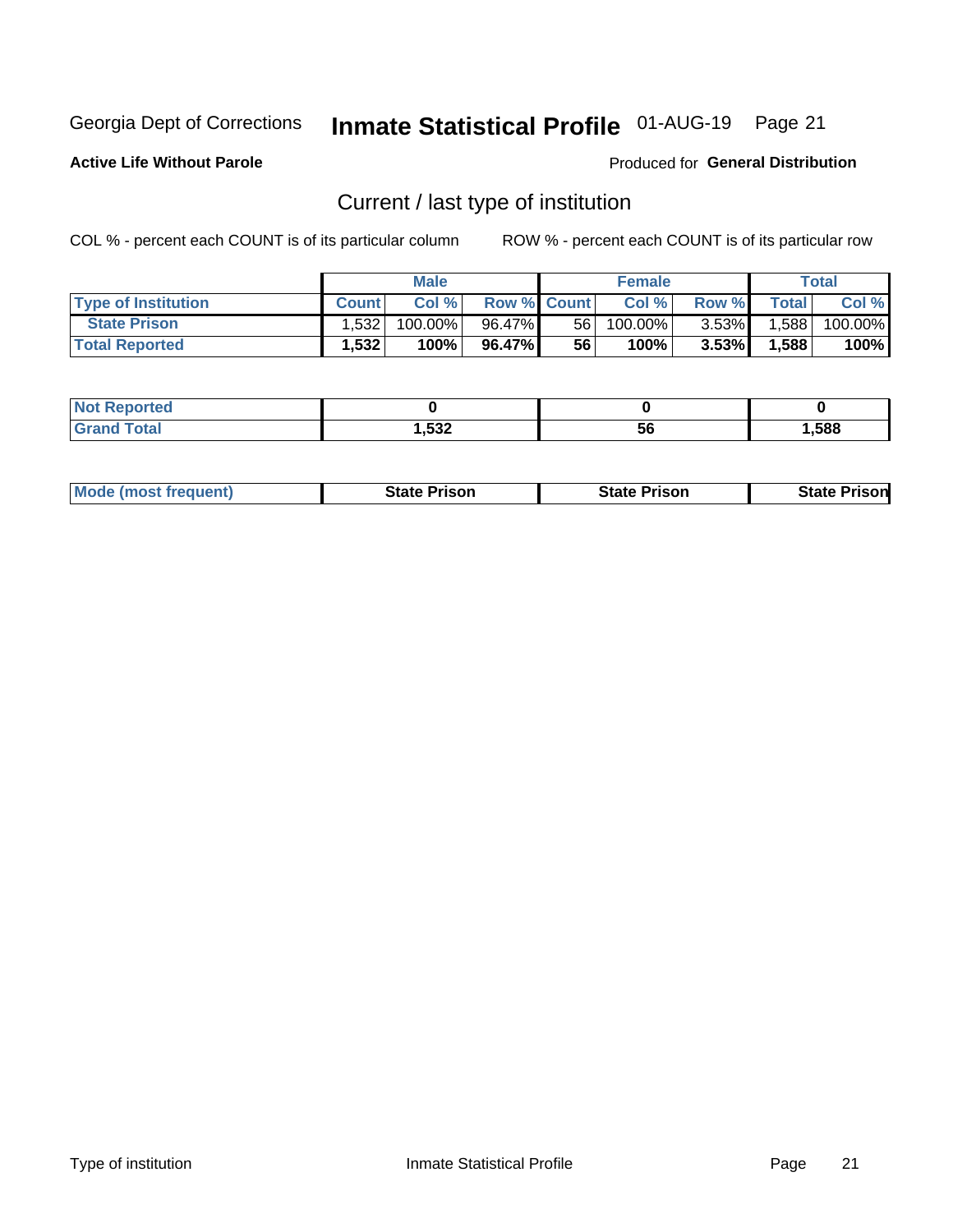# Inmate Statistical Profile 01-AUG-19 Page 22

#### **Active Life Without Parole**

#### Produced for General Distribution

### Institution type - transitional centers

COL % - percent each COUNT is of its particular column

|                                                  | <b>Male</b> |                    | <b>Female</b> |             | Total |
|--------------------------------------------------|-------------|--------------------|---------------|-------------|-------|
| <b>Institution Type - Trans. Centers Count  </b> | Col%        | <b>Row % Count</b> | Col %         | Row % Total | Col % |
| <b>Total Reported</b>                            |             |                    |               |             |       |

| <b>Reported</b><br><b>NOT</b><br>$\sim$            |  |  |
|----------------------------------------------------|--|--|
| $f$ $f \circ f \circ f$<br>$C = 1$<br><b>TULAI</b> |  |  |

| Mode (most frequent) | <b>Null</b> | <b>Null</b> | <b>Null</b> |
|----------------------|-------------|-------------|-------------|
|                      |             |             |             |
|                      |             |             |             |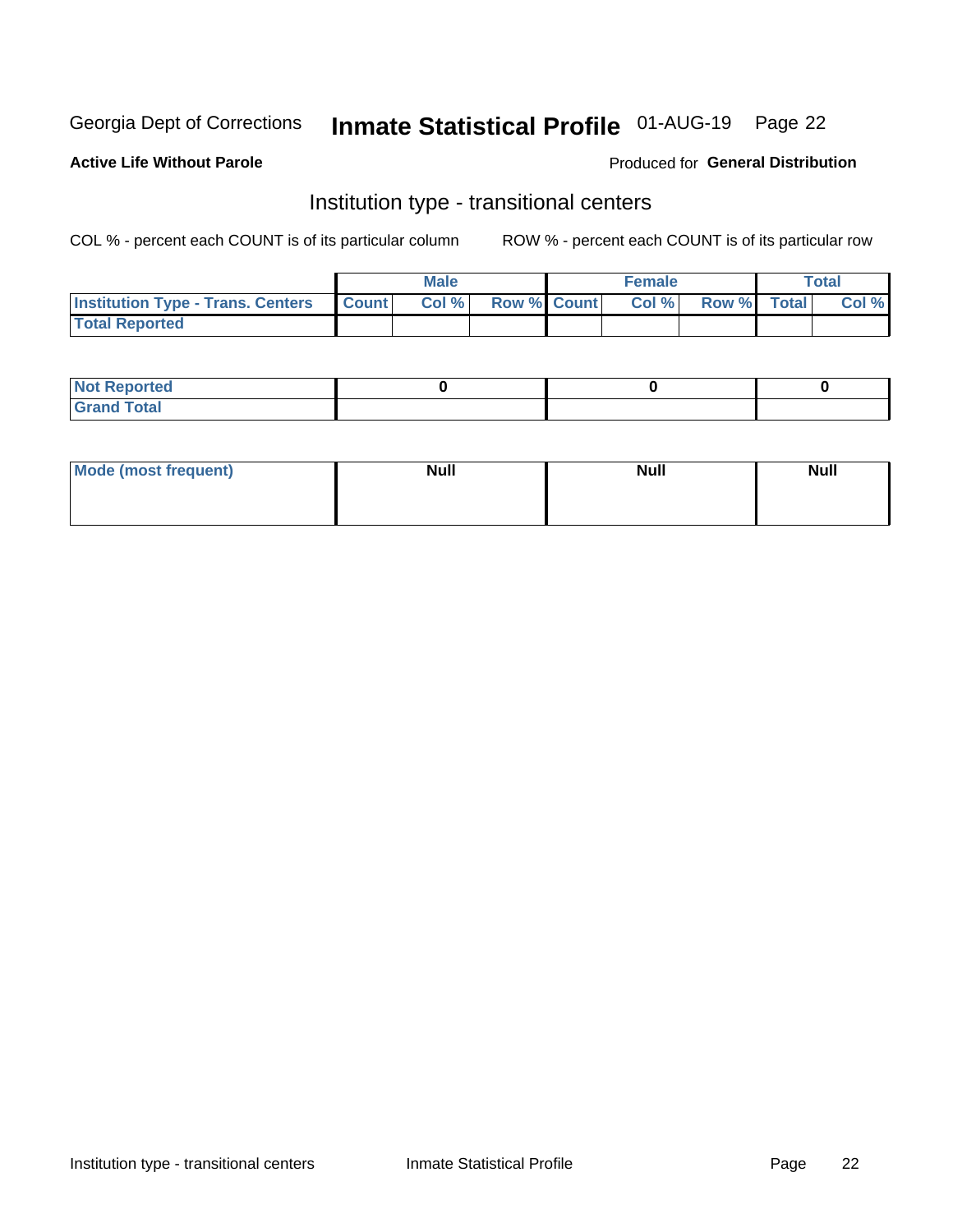# Inmate Statistical Profile 01-AUG-19 Page 23

**Active Life Without Parole** 

Produced for General Distribution

### Institution type - county prisons

COL % - percent each COUNT is of its particular column

|                                                    | <b>Male</b> |  | <b>Female</b>            |             | <b>Total</b> |
|----------------------------------------------------|-------------|--|--------------------------|-------------|--------------|
| <b>Institution Type - County Prisons   Count  </b> | Col %       |  | <b>Row % Count Col %</b> | Row % Total | Col %        |
| <b>Total Reported</b>                              |             |  |                          |             |              |

| <b>Not</b><br>: Reported<br> |  |  |
|------------------------------|--|--|
| <b>Total</b><br>---          |  |  |

| Mode (most frequent) | <b>Null</b> | <b>Null</b><br><b>Null</b> |
|----------------------|-------------|----------------------------|
|                      |             |                            |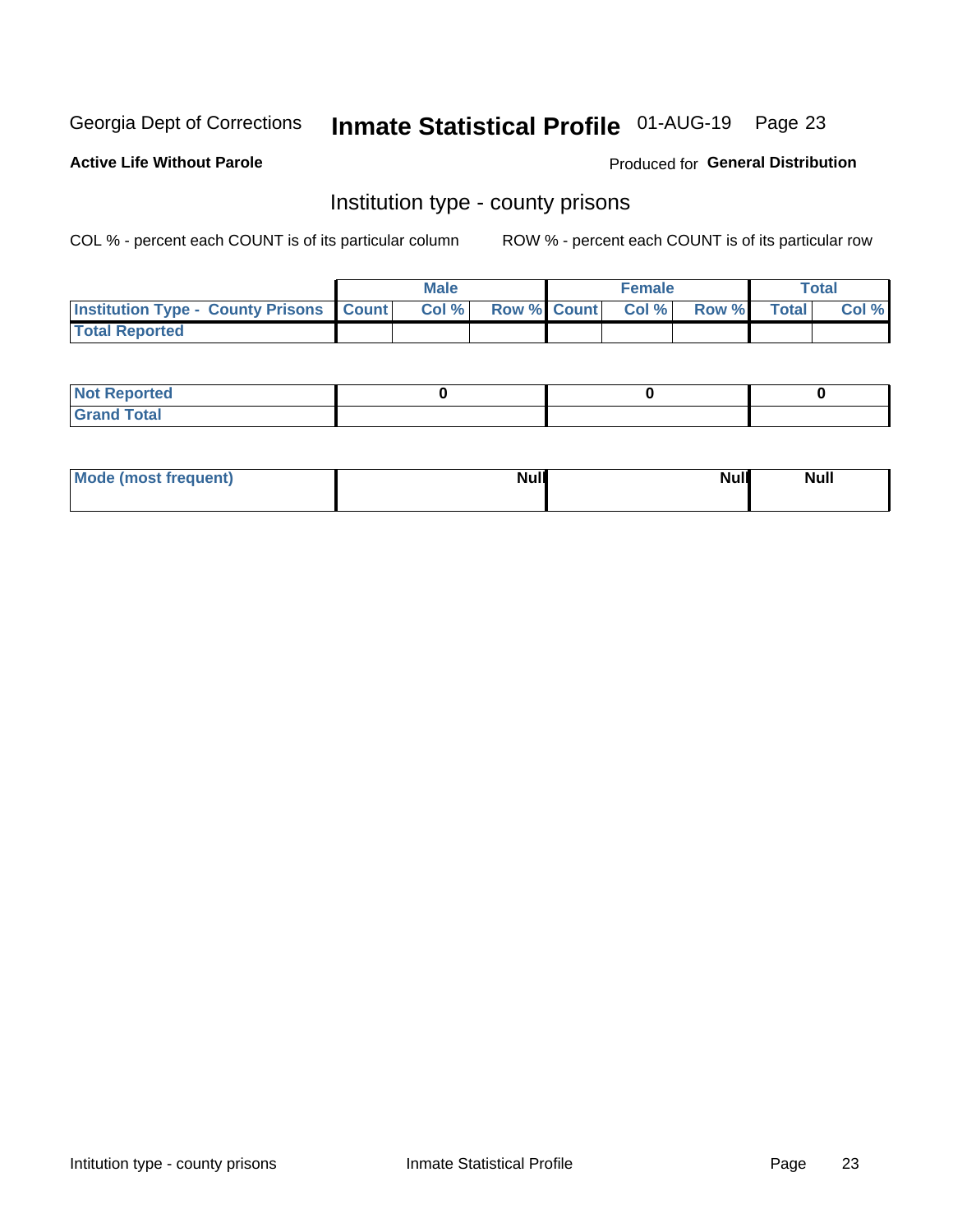# Inmate Statistical Profile 01-AUG-19 Page 24

#### **Active Life Without Parole**

#### Produced for General Distribution

### Institution type - state prisons

COL % - percent each COUNT is of its particular column

|                                         |              | <b>Male</b>               |         |                 | <b>Female</b>                 |         | <b>Total</b>                        |                    |
|-----------------------------------------|--------------|---------------------------|---------|-----------------|-------------------------------|---------|-------------------------------------|--------------------|
| <b>Institution Type - State Prisons</b> | <b>Count</b> | Col %                     | Row %   | <b>Count</b>    | Col %                         | Row %   | <b>Total</b>                        | Col %              |
| <b>Arrendale State Prison</b>           |              |                           |         | 29              | 51.79%                        | 100.00% | 29                                  | 1.83%              |
| <b>Augusta State Med. Prison</b>        | 77           | 5.03%                     | 100.00% |                 |                               |         | 77                                  | 4.85%              |
| <b>Autry State Prison</b>               | 1            | .07%                      | 100.00% |                 |                               |         | 1                                   | .06%               |
| <b>Baldwin State Prison</b>             | 47           | 3.07%                     | 100.00% |                 |                               |         | 47                                  | 2.96%              |
| <b>Central State Prison</b>             |              | .46%                      | 100.00% |                 |                               |         |                                     | .44%               |
| <b>Coastal State Prison</b>             | 4            | .26%                      | 100.00% |                 |                               |         | 4                                   | .25%               |
| <b>Ga Diag Class Prison</b>             | 64           | 4.18%                     | 100.00% |                 |                               |         | 64                                  | 4.03%              |
| <b>Ga State Prison</b>                  | 40           | 2.61%                     | 100.00% |                 |                               |         | 40                                  | 2.52%              |
| <b>Hancock State Prison</b>             | 174          | 11.36%                    | 100.00% |                 |                               |         | 174                                 | 10.96%             |
| <b>Hays State Prison</b>                | 126          | 8.22%                     | 100.00% |                 |                               |         | 126                                 | 7.93%              |
| <b>Johnson State Prison</b>             |              | .07%                      | 100.00% |                 |                               |         |                                     | .06%               |
| <b>Long Unit</b>                        | 1            | .07%                      | 100.00% |                 |                               |         |                                     | .06%               |
| <b>Macon State Prison</b>               | 316          | 20.63%                    | 100.00% |                 |                               |         | 316                                 | 19.90%             |
| <b>Phillips State Prison</b>            | 28           | 1.83%                     | 100.00% |                 |                               |         | 28                                  | 1.76%              |
| <b>Pulaski State Prison</b>             |              |                           |         | 27              | 48.21%                        | 100.00% | 27                                  | 1.70%              |
| <b>Smith State Prison</b>               | 206          | 13.45%                    | 100.00% |                 |                               |         | 206                                 | 12.97%             |
| <b>Telfair State Prison</b>             | 230          | 15.01%                    | 100.00% |                 |                               |         | 230                                 | 14.48%             |
| <b>Valdosta State Prison</b>            | 101          | 6.59%                     | 100.00% |                 |                               |         | 101                                 | 6.36%              |
| <b>Ware State Prison</b>                | 109          | 7.11%                     | 100.00% |                 |                               |         | 109                                 | 6.86%              |
| <b>Total Reported</b>                   | 1,532        | 100%                      | 96.47%  | 56              | 100%                          | 3.53%   | 1,588                               | $\overline{100\%}$ |
| <b>Not Reported</b>                     |              | $\bf{0}$                  |         | 0               |                               |         | $\bf{0}$                            |                    |
| <b>Grand Total</b>                      |              | 1,532                     |         | $\overline{56}$ |                               |         |                                     | 1,588              |
| <b>Mode (most frequent)</b>             |              | <b>Macon State Prison</b> |         |                 | <b>Arrendale State Prison</b> |         | <b>Macon State</b><br><b>Prison</b> |                    |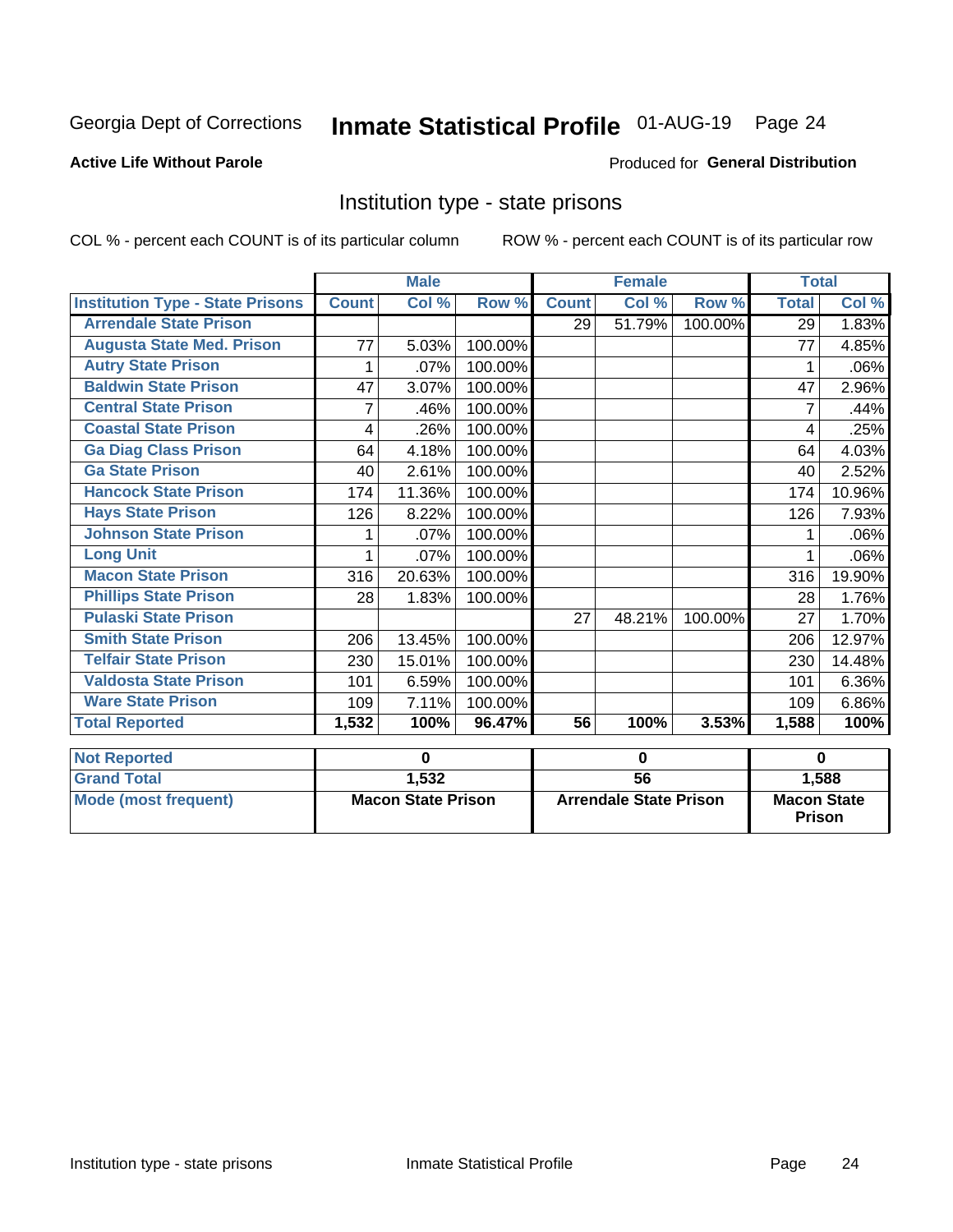# Inmate Statistical Profile 01-AUG-19 Page 25

#### **Active Life Without Parole**

#### Produced for General Distribution

### Institution type - private prisons

COL % - percent each COUNT is of its particular column

|                                                     | <b>Male</b> |                    | <b>Female</b> |             | Total |
|-----------------------------------------------------|-------------|--------------------|---------------|-------------|-------|
| <b>Institution Type - Private Prisons   Count  </b> | Col %       | <b>Row % Count</b> | Col %         | Row % Total | Col % |
| <b>Total Reported</b>                               |             |                    |               |             |       |

| Not Reported           |  |  |
|------------------------|--|--|
| <b>Cotal</b><br>______ |  |  |

| <b>Mo</b><br>frequent) | <b>Null</b> | <b>Null</b> | . . I *<br><b>IVUII</b> |
|------------------------|-------------|-------------|-------------------------|
|                        |             |             |                         |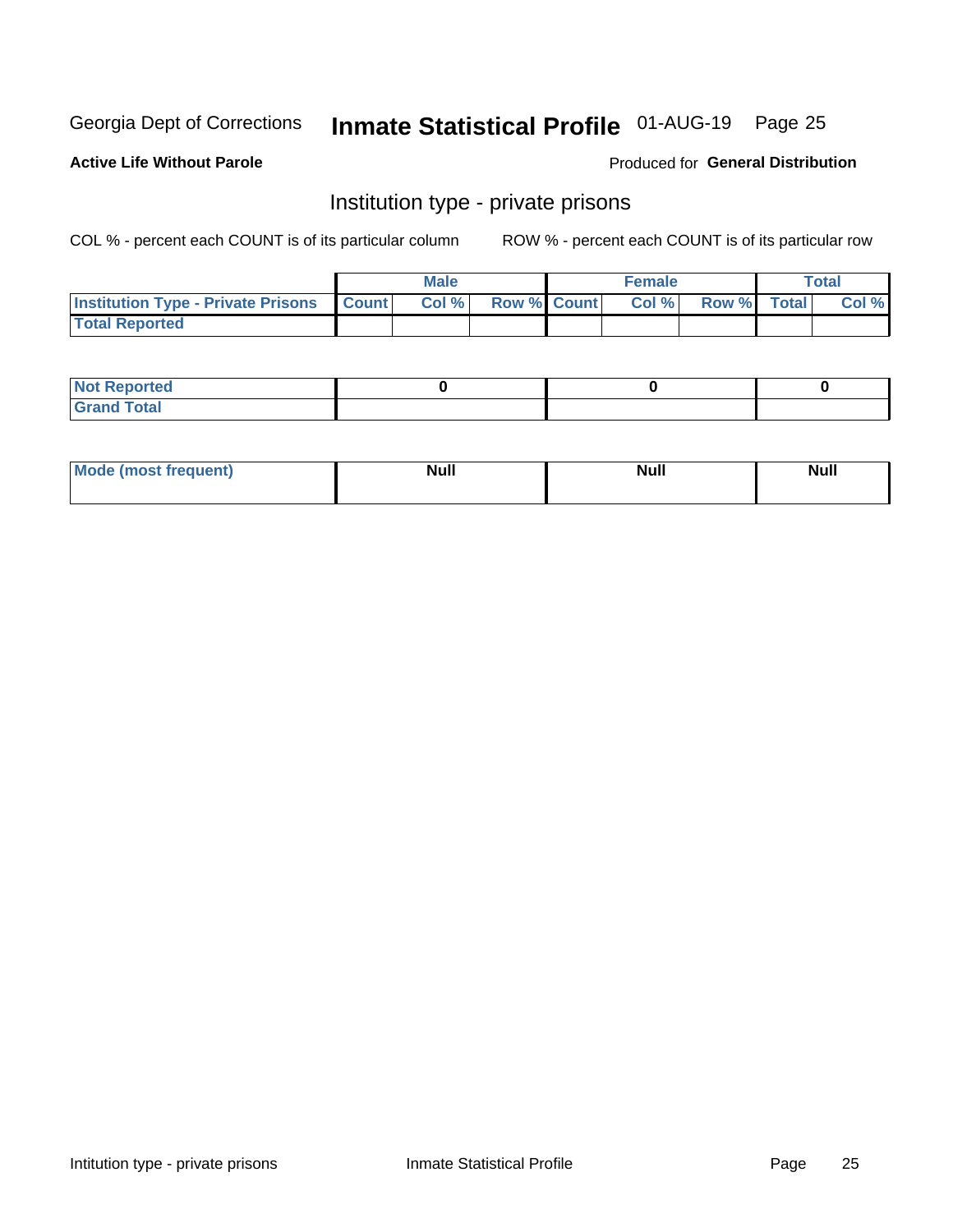# Inmate Statistical Profile 01-AUG-19 Page 26

#### **Active Life Without Parole**

#### Produced for General Distribution

### Institution type - inmate boot camp

COL % - percent each COUNT is of its particular column

|                                      |              | <b>Male</b> |               |              | <b>Female</b> |             | <b>Total</b> |
|--------------------------------------|--------------|-------------|---------------|--------------|---------------|-------------|--------------|
| <b>Institution Type - Boot Camps</b> | <b>Count</b> | Col %       | <b>Row %I</b> | <b>Count</b> | Col %         | Row % Total | Col %        |
| <b>Total Rported</b>                 |              |             |               |              |               |             |              |

| <b>Not Reported</b>            |  |  |
|--------------------------------|--|--|
| <b>Total</b><br>C <sub>r</sub> |  |  |

| Mod<br>uamo | Nul.<br>$- - - - - -$ | <b>Null</b> | . .<br>uu.<br>------ |
|-------------|-----------------------|-------------|----------------------|
|             |                       |             |                      |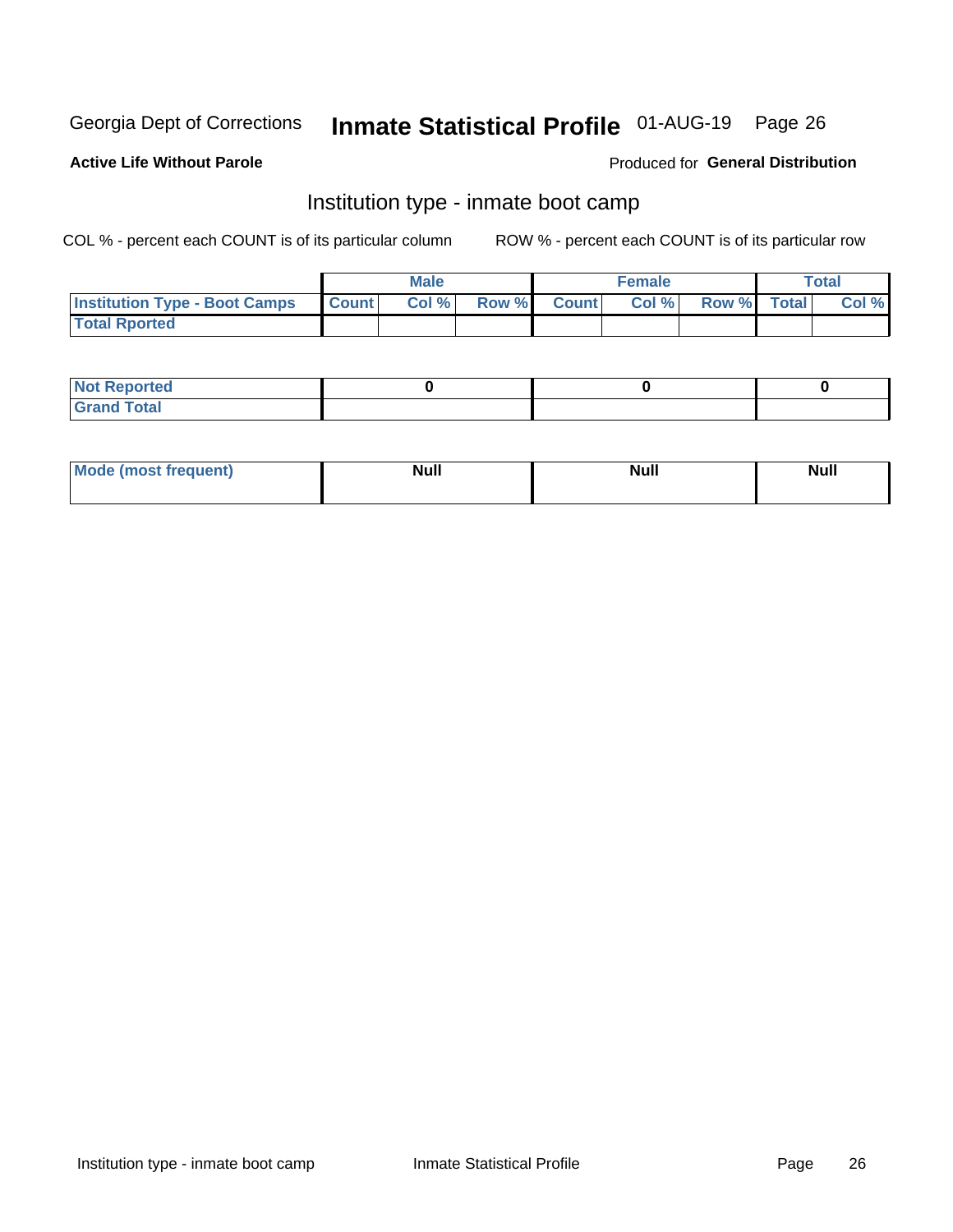# Inmate Statistical Profile 01-AUG-19 Page 27

#### **Active Life Without Parole**

#### Produced for General Distribution

### Number of disciplinary reports

COL % - percent each COUNT is of its particular column

|                                       |              | <b>Male</b> |         |                 | <b>Female</b> |       |              | <b>Total</b> |
|---------------------------------------|--------------|-------------|---------|-----------------|---------------|-------|--------------|--------------|
| <b>Number of Disciplinary Reports</b> | <b>Count</b> | Col %       | Row %   | <b>Count</b>    | Col %         | Row % | <b>Total</b> | Col %        |
|                                       | 478          | 31.20%      | 95.41%  | 23              | 41.07%        | 4.59% | 501          | 31.55%       |
|                                       | 198          | 12.92%      | 97.06%  | 6               | 10.71%        | 2.94% | 204          | 12.85%       |
| $\mathbf{2}$                          | 139          | $9.07\%$    | 93.29%  | 10 <sup>1</sup> | 17.86%        | 6.71% | 149          | 9.38%        |
| 3                                     | 110          | 7.18%       | 95.65%  | 5               | 8.93%         | 4.35% | 115          | 7.24%        |
|                                       | 71           | 4.63%       | 95.95%  | 3               | 5.36%         | 4.05% | 74           | 4.66%        |
| 5                                     | 64           | 4.18%       | 100.00% |                 |               |       | 64           | 4.03%        |
| <b>More Than 5</b>                    | 472          | 30.81%      | 98.13%  | 9               | 16.07%        | 1.87% | 481          | 30.29%       |
| <b>Total Reported</b>                 | 1,532        | 100%        | 96.47%  | 56              | 100%          | 3.53% | 1,588        | 100%         |

| NO    |      |    |      |
|-------|------|----|------|
| Γotal | ,532 | วง | ,588 |

| Mean (average)       | 6.57 | 3.88 | 6.48 |
|----------------------|------|------|------|
| Median (middle)      |      |      |      |
| Mode (most frequent) |      |      |      |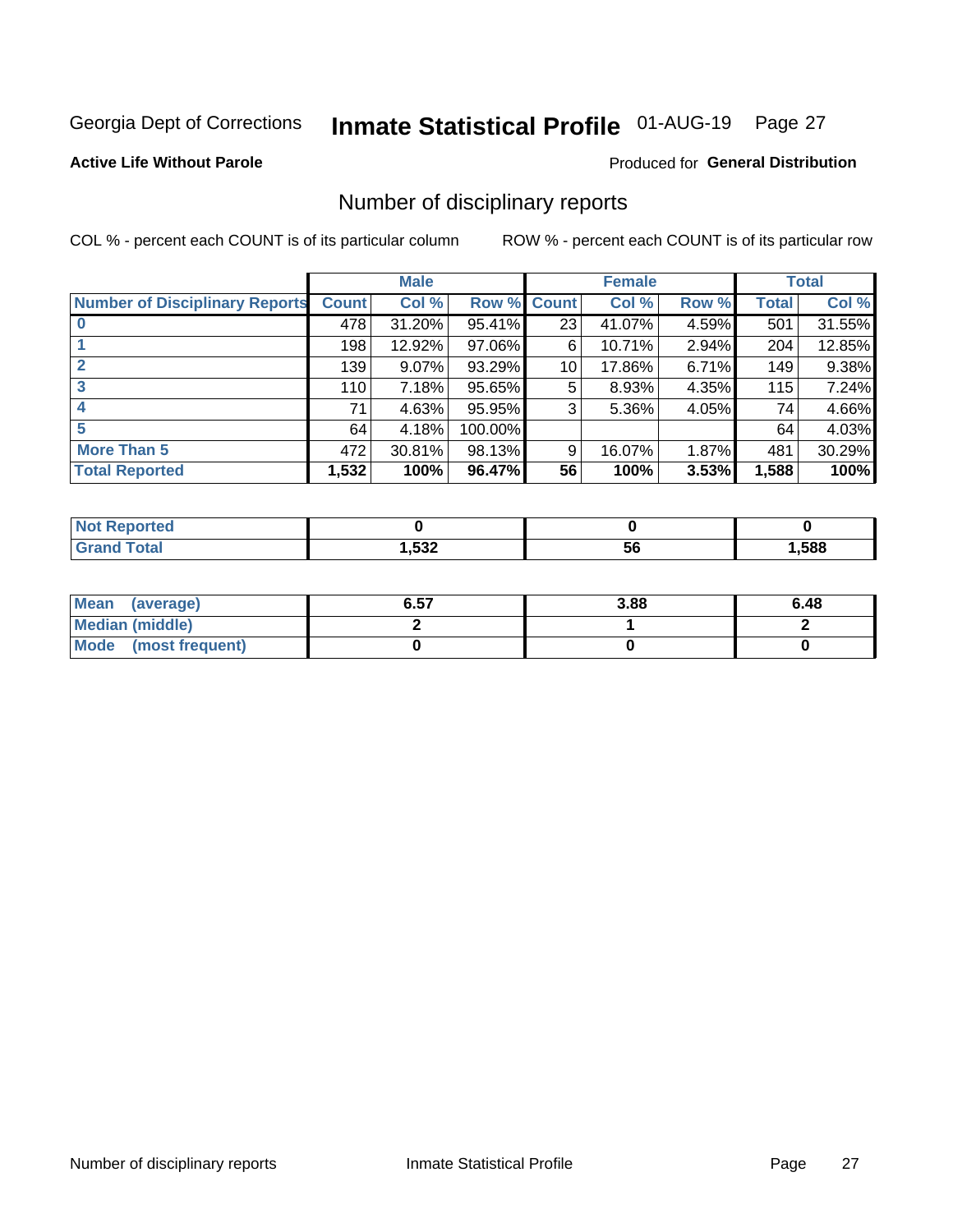# Inmate Statistical Profile 01-AUG-19 Page 28

#### **Active Life Without Parole**

#### **Produced for General Distribution**

### Number of transfers

COL % - percent each COUNT is of its particular column

|                            |         | <b>Male</b> |             |    | <b>Female</b> |          |       | <b>Total</b> |
|----------------------------|---------|-------------|-------------|----|---------------|----------|-------|--------------|
| <b>Number of Transfers</b> | Count l | Col %       | Row % Count |    | Col %         | Row %    | Total | Col %        |
|                            | 32      | 2.09%       | 78.05%      | 9  | 16.07%        | 21.95%   | 41    | 2.58%        |
|                            | 413     | 26.96%      | 94.72%      | 23 | 41.07%        | $5.28\%$ | 436   | 27.46%       |
| 2                          | 222     | 14.49%      | 94.87%      | 12 | 21.43%        | 5.13%    | 234   | 14.74%       |
| 3                          | 163     | 10.64%      | 96.45%      | 6  | 10.71%        | $3.55\%$ | 169   | 10.64%       |
|                            | 125     | $8.16\%$    | 99.21%      |    | 1.79%         | 0.79%    | 126   | 7.93%        |
| 5                          | 69      | 4.50%       | 98.57%      |    | 1.79%         | 1.43%    | 70    | 4.41%        |
| <b>More Than 5</b>         | 508     | 33.16%      | 99.22%      | 4  | 7.14%         | 0.78%    | 512   | 32.24%       |
| <b>Total Reported</b>      | 1,532   | 100%        | 96.47%      | 56 | 100%          | 3.53%    | 1,588 | 100%         |

| тео |      |    |      |
|-----|------|----|------|
|     | ,532 | วง | ,588 |

| Mean (average)       | 5.90 | 1.86 | 5.76 |
|----------------------|------|------|------|
| Median (middle)      |      |      |      |
| Mode (most frequent) |      |      |      |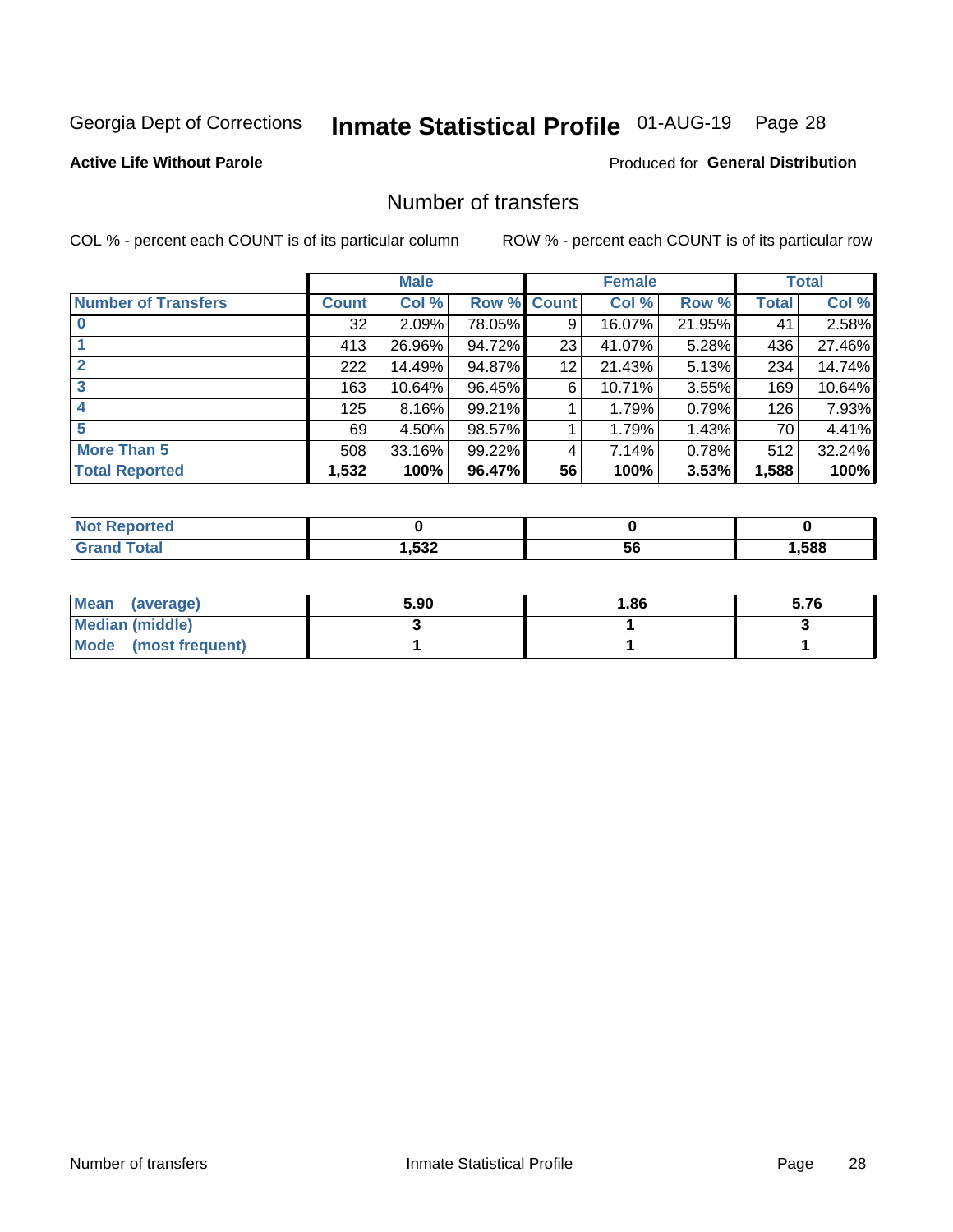# Inmate Statistical Profile 01-AUG-19 Page 29

**Active Life Without Parole** 

Produced for General Distribution

# Number of escapes

COL % - percent each COUNT is of its particular column

|                          |              | <b>Male</b> |                    |    | <b>Female</b> |       |       | Total  |
|--------------------------|--------------|-------------|--------------------|----|---------------|-------|-------|--------|
| <b>Number of Escapes</b> | <b>Count</b> | Col %       | <b>Row % Count</b> |    | Col %         | Row % | Total | Col %  |
|                          | .528         | $99.74\%$   | $96.46\%$          | 56 | $100.00\%$    | 3.54% | .584  | 99.75% |
|                          |              | 0.13%       | 100.00%            |    |               |       |       | 0.13%  |
|                          |              | 0.13%       | 100.00%            |    |               |       |       | 0.13%  |
| <b>Total Reported</b>    | $.532+$      | 100%        | $96.47\%$          | 56 | 100%          | 3.53% | 1,588 | 100.0% |

| <b>Not Reported</b>   |      |    |      |
|-----------------------|------|----|------|
| <b>Total</b><br>Grand | ,532 | 56 | ,588 |

| Mean (average)       |  |  |
|----------------------|--|--|
| Median (middle)      |  |  |
| Mode (most frequent) |  |  |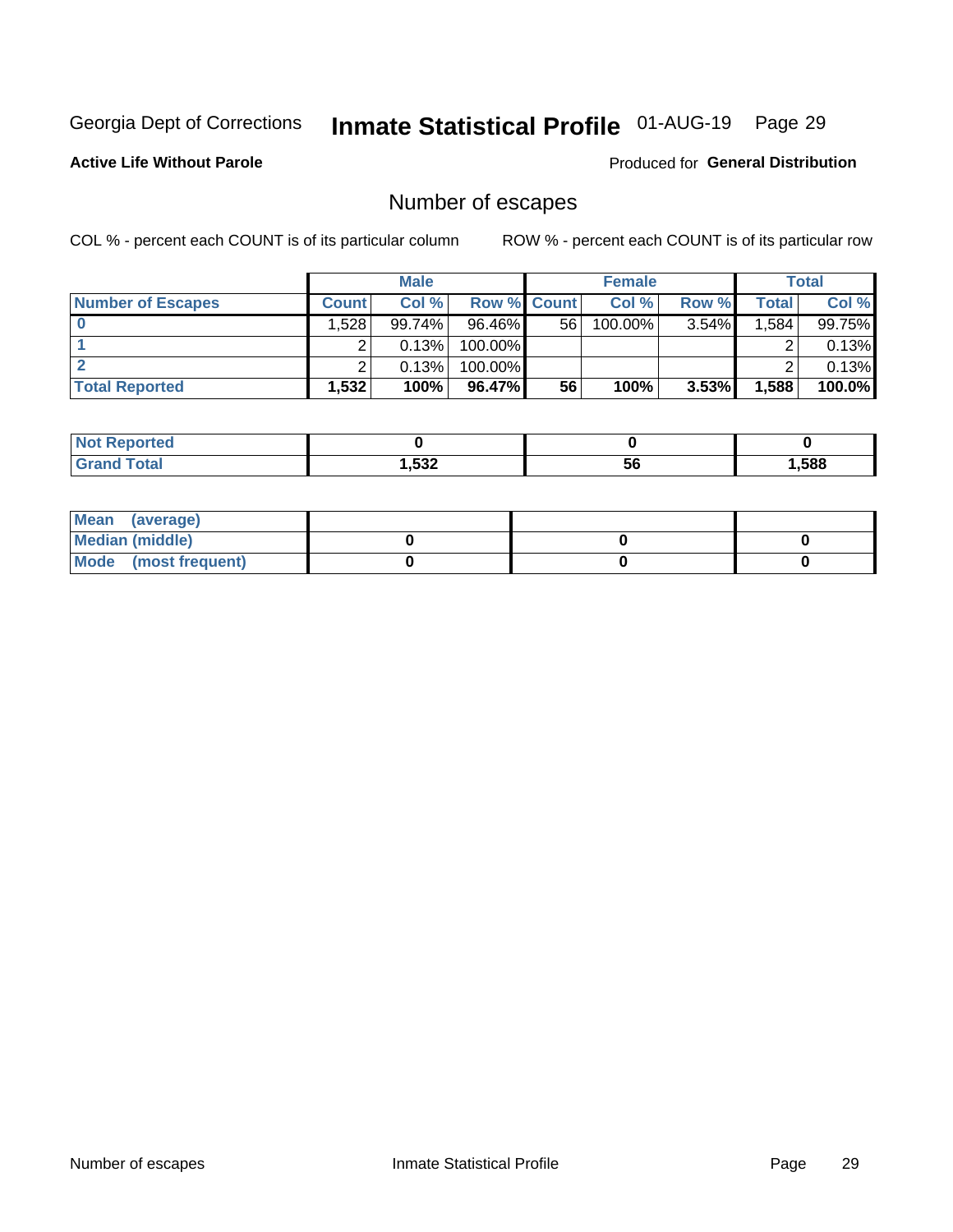#### **Active Life Without Parole**

#### Produced for General Distribution

### Time served in current (or last) institution

COL % - percent each COUNT is of its particular column

|                            |              | <b>Male</b> |         |                | <b>Female</b> |        |              | <b>Total</b> |
|----------------------------|--------------|-------------|---------|----------------|---------------|--------|--------------|--------------|
| <b>Time In Institution</b> | <b>Count</b> | Col %       | Row %   | <b>Count</b>   | Col %         | Row %  | <b>Total</b> | Col %        |
| 0 to 3 months              | 166          | 10.84%      | 98.22%  | 3              | 5.36%         | 1.78%  | 169          | 10.64%       |
| <b>3.01 to 6 months</b>    | 154          | 10.05%      | 98.09%  | 3              | 5.36%         | 1.91%  | 157          | 9.89%        |
| 6.01 to 9 months           | 108          | 7.05%       | 93.10%  | 8              | 14.29%        | 6.90%  | 116          | 7.30%        |
| 9.01 to 12 months          | 90           | 5.87%       | 96.77%  | 3              | 5.36%         | 3.23%  | 93           | 5.86%        |
| 12.01 to 18 months         | 192          | 12.53%      | 98.46%  | 3              | 5.36%         | 1.54%  | 195          | 12.28%       |
| <b>18.01 to 24 months</b>  | 130          | 8.49%       | 97.74%  | 3              | 5.36%         | 2.26%  | 133          | 8.38%        |
| $2.01$ to 3 years          | 204          | 13.32%      | 99.03%  | $\overline{2}$ | 3.57%         | 0.97%  | 206          | 12.97%       |
| $3.01$ to 4 years          | 145          | 9.46%       | 91.19%  | 14             | 25.00%        | 8.81%  | 159          | 10.01%       |
| 4.01 to 5 years            | 81           | 5.29%       | 94.19%  | 5              | 8.93%         | 5.81%  | 86           | 5.42%        |
| 5.01 to 6 years            | 57           | 3.72%       | 96.61%  | $\overline{2}$ | 3.57%         | 3.39%  | 59           | 3.72%        |
| 6.01 to 7 years            | 60           | 3.92%       | 93.75%  | 4              | 7.14%         | 6.25%  | 64           | 4.03%        |
| 7.01 to 8 years            | 32           | 2.09%       | 100.00% |                |               |        | 32           | 2.02%        |
| 8.01 to 9 years            | 29           | 1.89%       | 82.86%  | 6              | 10.71%        | 17.14% | 35           | 2.20%        |
| 9.01 to 10 years           | 17           | 1.11%       | 100.00% |                |               |        | 17           | 1.07%        |
| Over 10 years              | 67           | 4.37%       | 100.00% |                |               |        | 67           | 4.22%        |
| <b>Total Reported</b>      | 1,532        | 100%        | 96.47%  | 56             | 100%          | 3.53%  | 1,588        | 100.0%       |

| <b>Not Reported</b>    |      |    |      |
|------------------------|------|----|------|
| $f \wedge f \wedge f'$ | 532, | JL | ,588 |

| <b>Mean</b><br>(average) | 34 months | 38 months | 34 months |
|--------------------------|-----------|-----------|-----------|
| Median (middle)          | 20 months | 37 months | 21 months |
| Mode (most frequent)     | 4 months  | 4 months  | 1 months  |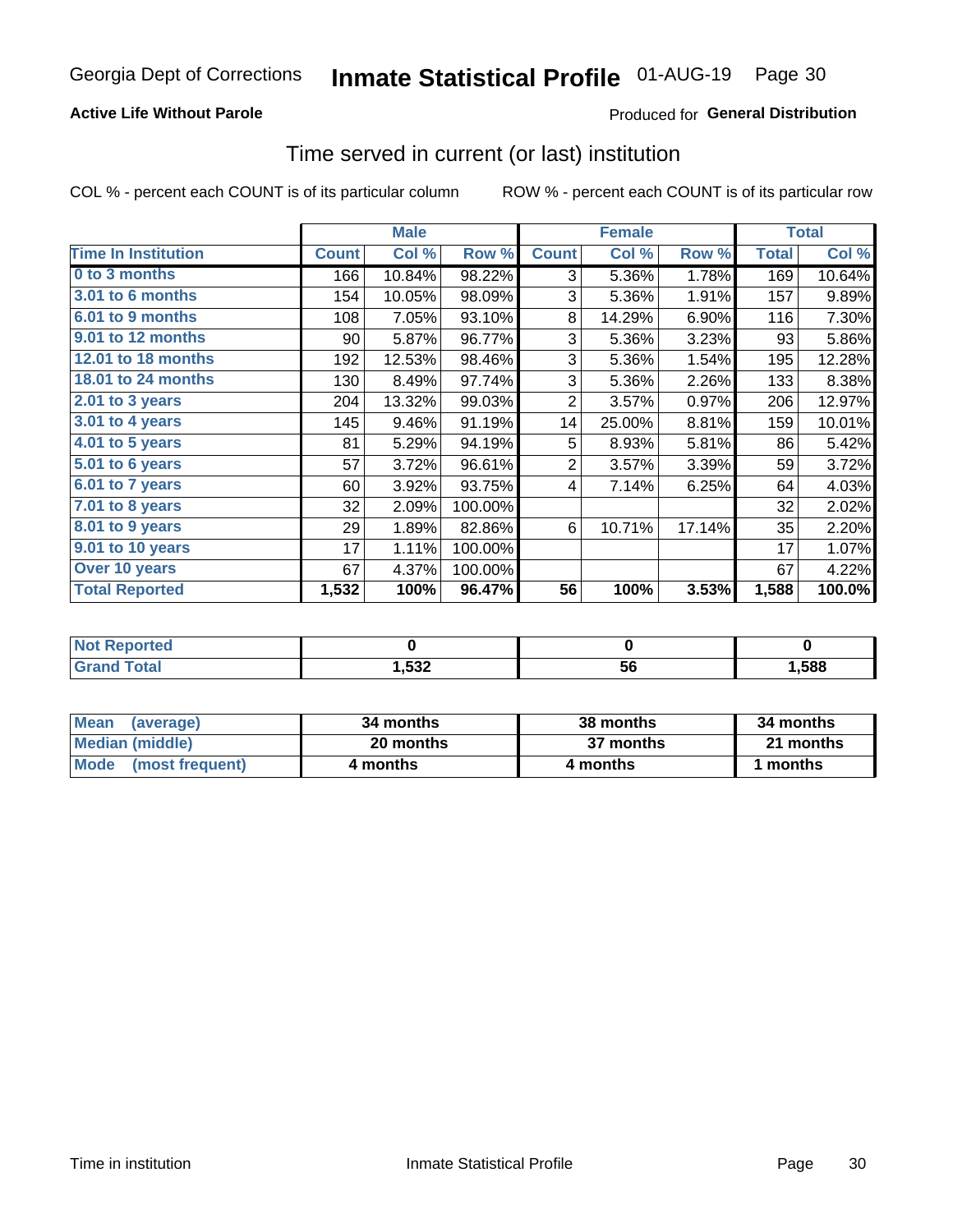# Inmate Statistical Profile 01-AUG-19 Page 31

#### **Active Life Without Parole**

#### Produced for General Distribution

### Highest grade level attained

COL % - percent each COUNT is of its particular column

|                              |                | <b>Male</b> |         |                 | <b>Female</b> |        |                | <b>Total</b> |
|------------------------------|----------------|-------------|---------|-----------------|---------------|--------|----------------|--------------|
| <b>Grade Level</b>           | <b>Count</b>   | Col %       | Row %   | <b>Count</b>    | Col %         | Row %  | <b>Total</b>   | Col %        |
| No school at all             | 2              | 0.17%       | 100.00% |                 |               |        | $\overline{2}$ | 0.17%        |
| <b>Grade 1</b>               | 1              | 0.09%       | 100.00% |                 |               |        | 1              | 0.09%        |
| <b>Grade 2</b>               | 1              | 0.09%       | 100.00% |                 |               |        | 1              | 0.09%        |
| <b>Grade 3</b>               | $\overline{2}$ | 0.17%       | 100.00% |                 |               |        | $\overline{2}$ | 0.17%        |
| Grade 4                      | 3              | 0.26%       | 100.00% |                 |               |        | 3              | 0.26%        |
| Grade 5                      | 1              | 0.09%       | 100.00% |                 |               |        | 1              | 0.09%        |
| Grade 6                      | 9              | 0.78%       | 100.00% |                 |               |        | 9              | 0.77%        |
| Grade 7                      | 36             | 3.13%       | 100.00% |                 |               |        | 36             | 3.06%        |
| <b>Grade 8</b>               | 76             | 6.61%       | 98.70%  | 1               | 3.85%         | 1.30%  | 77             | 6.55%        |
| Grade 9                      | 140            | 12.17%      | 97.90%  | 3               | 11.54%        | 2.10%  | 143            | 12.16%       |
| Grade 10                     | 221            | 19.22%      | 97.36%  | 6               | 23.08%        | 2.64%  | 227            | 19.30%       |
| Grade 11                     | 206            | 17.91%      | 98.56%  | 3               | 11.54%        | 1.44%  | 209            | 17.77%       |
| <b>Grade 12 or GED</b>       | 298            | 25.91%      | 97.39%  | 8               | 30.77%        | 2.61%  | 306            | 26.02%       |
| Some tech school             | 15             | 1.30%       | 93.75%  | 1               | 3.85%         | 6.25%  | 16             | 1.36%        |
| <b>Completed tech school</b> | 16             | 1.39%       | 100.00% |                 |               |        | 16             | 1.36%        |
| College, 1 year              | 37             | 3.22%       | 97.37%  | 1               | 3.85%         | 2.63%  | 38             | 3.23%        |
| College, 2 year              | 40             | 3.48%       | 97.56%  | 1               | 3.85%         | 2.44%  | 41             | 3.49%        |
| College, 3 year              | 18             | 1.57%       | 100.00% |                 |               |        | 18             | 1.53%        |
| <b>Bachelor's degree</b>     | 21             | 1.83%       | 100.00% |                 |               |        | 21             | 1.79%        |
| <b>Master's degree</b>       | 4              | 0.35%       | 80.00%  | 1               | 3.85%         | 20.00% | 5              | 0.43%        |
| Ph.D. degree                 | 1              | 0.09%       | 50.00%  | 1               | 3.85%         | 50.00% | $\overline{2}$ | 0.17%        |
| Law degree                   | $\overline{2}$ | 0.17%       | 100.00% |                 |               |        | $\overline{2}$ | 0.17%        |
| <b>Total Reported</b>        | 1,150          | 100%        | 97.79%  | $\overline{26}$ | 100.0%        | 2.21%  | 1,176          | 100.0%       |

| онео | 382  | 30 | T I 4 |
|------|------|----|-------|
|      | ,532 | วง | .588  |

| <b>Mean</b><br>(average) | 10.83           | 11.62           | 10.84           |  |
|--------------------------|-----------------|-----------------|-----------------|--|
| <b>Median (middle)</b>   | Grade 11        | Other           | Grade 11        |  |
| Mode<br>(most frequent)  | Grade 12 or GED | Grade 12 or GED | Grade 12 or GED |  |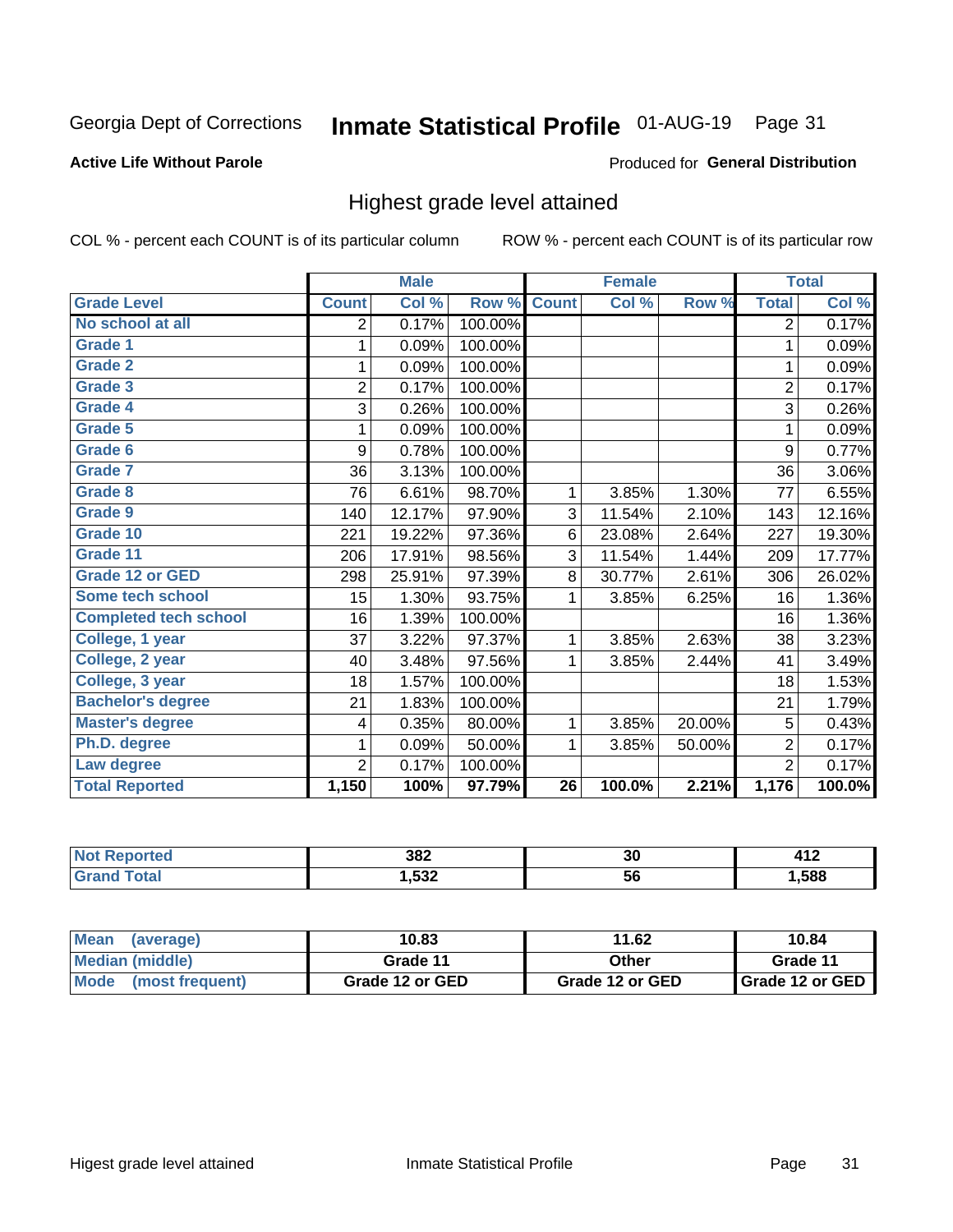# Inmate Statistical Profile 01-AUG-19 Page 32

#### **Active Life Without Parole**

#### **Produced for General Distribution**

### Culture fair IQ scores

COL % - percent each COUNT is of its particular column

|                       |              | <b>Male</b> |                    |                | <b>Female</b> |          |              | <b>Total</b> |
|-----------------------|--------------|-------------|--------------------|----------------|---------------|----------|--------------|--------------|
| <b>IQ Scores</b>      | <b>Count</b> | Col %       | <b>Row % Count</b> |                | Col %         | Row %    | <b>Total</b> | Col %        |
| $60 - 69$             | 43           | 3.27%       | 97.73%             |                | 2.22%         | $2.27\%$ | 44           | 3.24%        |
| $70 - 79$             | 99           | 7.53%       | 97.06%             | 3              | 6.67%         | 2.94%    | 102          | 7.50%        |
| $80 - 89$             | 180          | 13.69%      | 96.26%             | 7              | 15.56%        | 3.74%    | 187          | 13.75%       |
| $90 - 99$             | 340          | 25.86%      | 95.24%             | 17             | 37.78%        | 4.76%    | 357          | 26.25%       |
| $100 - 109$           | 359          | 27.30%      | 97.55%             | 9              | 20.00%        | 2.45%    | 368          | 27.06%       |
| $110 - 119$           | 246          | 18.71%      | 98.01%             | 5              | 11.11%        | 1.99%    | 251          | 18.46%       |
| $120 - 129$           | 46           | 3.50%       | 95.83%             | $\overline{2}$ | 4.44%         | 4.17%    | 48           | 3.53%        |
| $130 - 139$           | 2            | 0.15%       | 66.67%             | 1              | 2.22%         | 33.33%   | 3            | 0.22%        |
| <b>Total Reported</b> | 1,315        | 100%        | 96.69%             | 45             | 100%          | 3.31%    | 1,360        | 100.0%       |

| <b>Not Reported</b>  | 200   |    | 207   |
|----------------------|-------|----|-------|
| Not Valid (under 60) |       |    | n.    |
| <b>Grand Total</b>   | 1,532 | 56 | 1,588 |

| Mean<br>(average)       | 98 | 98  | 98 |
|-------------------------|----|-----|----|
| <b>Median (middle)</b>  | 99 | 96  | 99 |
| Mode<br>(most frequent) | 99 | 102 | 99 |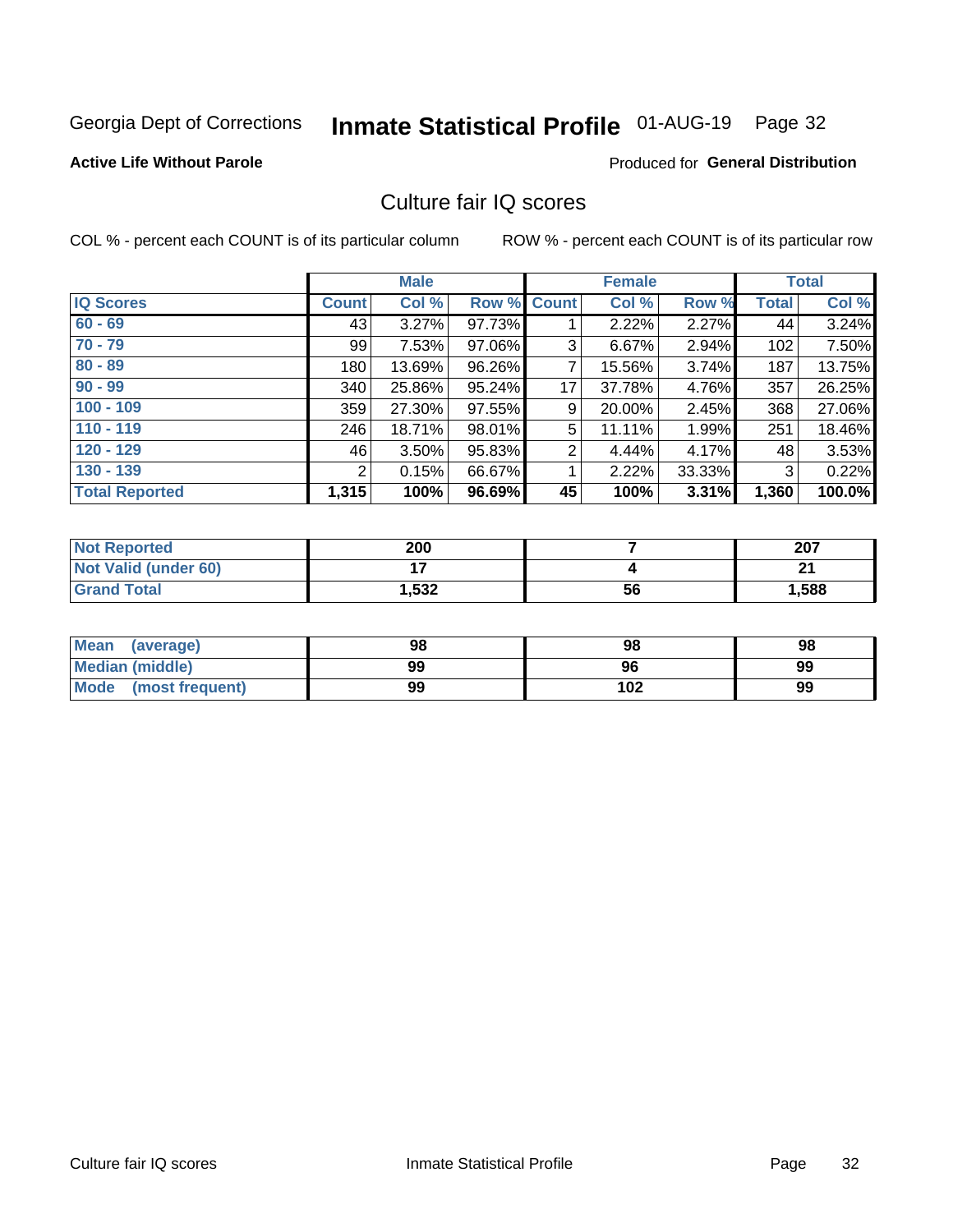# Inmate Statistical Profile 01-AUG-19 Page 33

#### **Active Life Without Parole**

#### Produced for General Distribution

# Wide Range Achievement Test (WRAT) reading score

COL % - percent each COUNT is of its particular column

|                           |                 | <b>Male</b> |         |                | <b>Female</b> |       |              | <b>Total</b> |
|---------------------------|-----------------|-------------|---------|----------------|---------------|-------|--------------|--------------|
| <b>WRAT Reading Score</b> | <b>Count</b>    | Col %       | Row %   | <b>Count</b>   | Col %         | Row % | <b>Total</b> | Col %        |
| $0.1$ to $0.9$            | 26              | 1.85%       | 100.00% |                |               |       | 26           | 1.78%        |
| 1.0 to 1.9                | 20 <sup>2</sup> | 1.42%       | 100.00% |                |               |       | 20           | 1.37%        |
| 2.0 to 2.9                | 47              | 3.34%       | 95.92%  | $\overline{2}$ | 4.08%         | 4.08% | 49           | 3.36%        |
| 3.0 to 3.9                | 85              | 6.03%       | 95.51%  | 4              | 8.16%         | 4.49% | 89           | 6.10%        |
| 4.0 to 4.9                | 109             | 7.74%       | 96.46%  | 4              | 8.16%         | 3.54% | 113          | 7.75%        |
| 5.0 to 5.9                | 134             | 9.51%       | 98.53%  | $\overline{2}$ | 4.08%         | 1.47% | 136          | 9.33%        |
| 6.0 to 6.9                | 117             | 8.30%       | 98.32%  | $\overline{2}$ | 4.08%         | 1.68% | 119          | 8.16%        |
| 7.0 to 7.9                | 42              | 2.98%       | 100.00% |                |               |       | 42           | 2.88%        |
| 8.0 to 8.9                | 116             | 8.23%       | 97.48%  | 3              | 6.12%         | 2.52% | 119          | 8.16%        |
| 9.0 to 9.9                | 74              | 5.25%       | 97.37%  | $\overline{2}$ | 4.08%         | 2.63% | 76           | 5.21%        |
| 10.0 to 10.9              | 83              | 5.89%       | 98.81%  | 1              | 2.04%         | 1.19% | 84           | 5.76%        |
| 11.0 to 11.9              | 135             | 9.58%       | 95.74%  | 6              | 12.24%        | 4.26% | 141          | 9.67%        |
| 12.0 to 12.9              | 368             | 26.12%      | 94.85%  | 20             | 40.82%        | 5.15% | 388          | 26.61%       |
| 13                        | 53              | 3.76%       | 94.64%  | 3              | 6.12%         | 5.36% | 56           | 3.84%        |
| <b>Total Reported</b>     | 1,409           | 100%        | 96.64%  | 49             | 100%          | 3.36% | 1,458        | 100%         |
|                           |                 |             |         |                |               |       |              |              |

| <b>Not Reported</b>   | י ה<br>14J |    | 130  |
|-----------------------|------------|----|------|
| <b>Total</b><br>Grand | .,532      | 56 | ,588 |

| <b>Mean</b><br>(average) | 8.69       | 9.77 | 8.72 |
|--------------------------|------------|------|------|
| Median (middle)          | י ה<br>J.Z | 11.9 | 9.2  |
| Mode<br>(most frequent)  | 12.9       | 12.9 | 12.9 |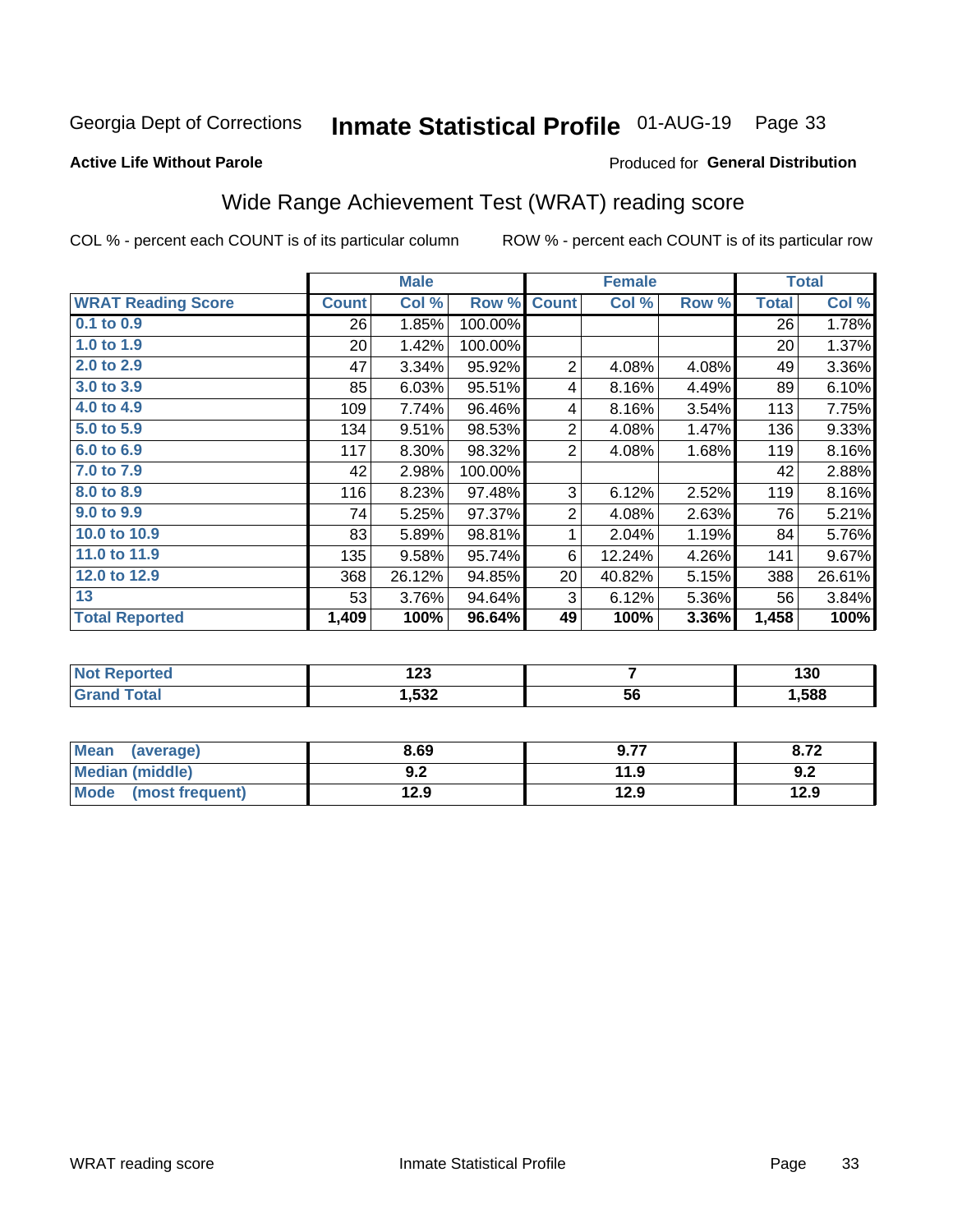# Inmate Statistical Profile 01-AUG-19 Page 34

#### **Active Life Without Parole**

#### Produced for General Distribution

# Wide Range Achievement Test (WRAT) math score

COL % - percent each COUNT is of its particular column

|                              |                 | <b>Male</b> |         |                 | <b>Female</b> |        |              | <b>Total</b> |
|------------------------------|-----------------|-------------|---------|-----------------|---------------|--------|--------------|--------------|
| <b>WRAT Mathematic Score</b> | <b>Count</b>    | Col %       | Row %   | <b>Count</b>    | Col %         | Row %  | <b>Total</b> | Col %        |
| 0.1 to 0.9                   | 3               | 0.21%       | 100.00% |                 |               |        | 3            | 0.21%        |
| 1.0 to 1.9                   | 10 <sup>1</sup> | 0.71%       | 100.00% |                 |               |        | 10           | 0.69%        |
| 2.0 to 2.9                   | 33              | 2.34%       | 97.06%  | 1               | 2.04%         | 2.94%  | 34           | 2.33%        |
| 3.0 to 3.9                   | 75              | 5.32%       | 97.40%  | $\overline{2}$  | 4.08%         | 2.60%  | 77           | 5.28%        |
| 4.0 to 4.9                   | 156             | 11.07%      | 96.89%  | 5               | 10.20%        | 3.11%  | 161          | 11.04%       |
| 5.0 to 5.9                   | 200             | 14.19%      | 98.04%  | 4               | 8.16%         | 1.96%  | 204          | 13.99%       |
| 6.0 to 6.9                   | 302             | 21.43%      | 97.11%  | 9               | 18.37%        | 2.89%  | 311          | 21.33%       |
| 7.0 to 7.9                   | 128             | 9.08%       | 96.24%  | 5               | 10.20%        | 3.76%  | 133          | 9.12%        |
| 8.0 to 8.9                   | 147             | 10.43%      | 98.00%  | 3               | 6.12%         | 2.00%  | 150          | 10.29%       |
| 9.0 to 9.9                   | 104             | 7.38%       | 95.41%  | 5               | 10.20%        | 4.59%  | 109          | 7.48%        |
| 10.0 to 10.9                 | 29              | 2.06%       | 100.00% |                 |               |        | 29           | 1.99%        |
| 11.0 to 11.9                 | 49              | 3.48%       | 96.08%  | 2               | 4.08%         | 3.92%  | 51           | 3.50%        |
| 12.0 to 12.9                 | 167             | 11.85%      | 93.30%  | 12 <sub>1</sub> | 24.49%        | 6.70%  | 179          | 12.28%       |
| 13                           | 6               | 0.43%       | 85.71%  | 1               | 2.04%         | 14.29% | 7            | 0.48%        |
| <b>Total Reported</b>        | 1,409           | 100%        | 96.64%  | 49              | 100%          | 3.36%  | 1,458        | 100.0%       |

| <b>Reported</b><br><b>NO</b> t | ה הו<br>14J |    | 130  |
|--------------------------------|-------------|----|------|
| ota.                           | ,532        | 56 | ,588 |

| Mean (average)         | 7 27<br>וט. ׁ | 8.38 | 7.40 |
|------------------------|---------------|------|------|
| <b>Median (middle)</b> | 6.9           |      | 6.9  |
| Mode (most frequent)   | 12.9          | 12.9 | 12.9 |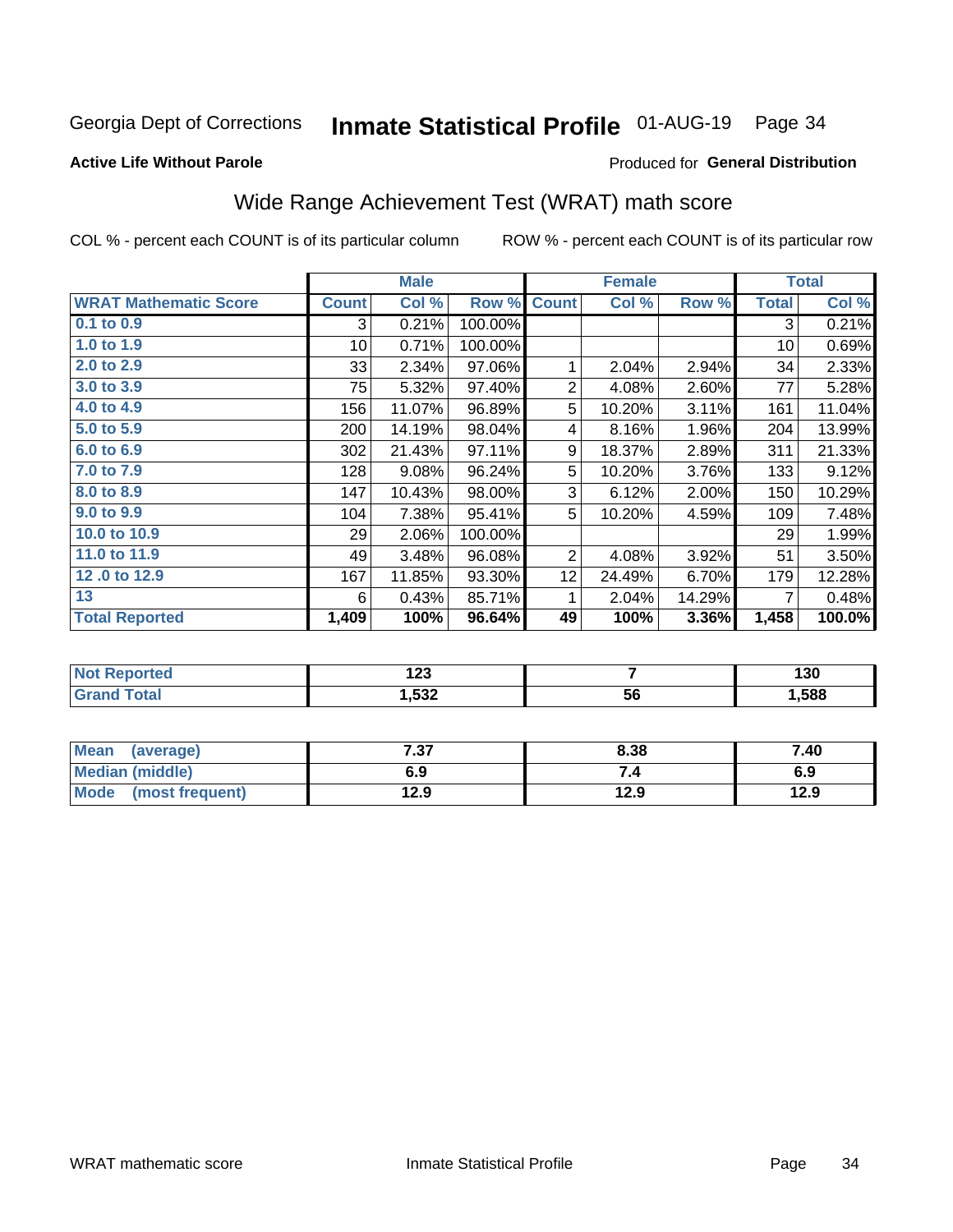#### **Inmate Statistical Profile 01-AUG-19** Page 35

#### **Active Life Without Parole**

#### Produced for General Distribution

### Wide Range Achievement Test (WRAT) spelling score

COL % - percent each COUNT is of its particular column

|                            |                 | <b>Male</b> |         |                | <b>Female</b>            |       |              | <b>Total</b> |
|----------------------------|-----------------|-------------|---------|----------------|--------------------------|-------|--------------|--------------|
| <b>WRAT Spelling Score</b> | <b>Count</b>    | Col %       | Row %   | <b>Count</b>   | Col %                    | Row % | <b>Total</b> | Col %        |
| $0.1$ to $0.9$             | 24              | 1.71%       | 100.00% |                |                          |       | 24           | 1.65%        |
| 1.0 to 1.9                 | 37              | 2.63%       | 100.00% |                |                          |       | 37           | 2.54%        |
| 2.0 to 2.9                 | 59              | 4.19%       | 96.72%  | 2              | 4.08%                    | 3.28% | 61           | 4.19%        |
| 3.0 to 3.9                 | 79              | 5.61%       | 97.53%  | $\overline{2}$ | 4.08%                    | 2.47% | 81           | 5.56%        |
| 4.0 to 4.9                 | 84              | 5.97%       | 97.67%  | 2              | 4.08%                    | 2.33% | 86           | 5.91%        |
| 5.0 to 5.9                 | 151             | 10.73%      | 99.34%  | 1              | 2.04%                    | 0.66% | 152          | 10.44%       |
| 6.0 to 6.9                 | 124             | 8.81%       | 98.41%  | $\overline{2}$ | 4.08%                    | 1.59% | 126          | 8.65%        |
| 7.0 to 7.9                 | 122             | 8.67%       | 97.60%  | 3              | 6.12%                    | 2.40% | 125          | 8.59%        |
| 8.0 to 8.9                 | 122             | 8.67%       | 97.60%  | 3              | 6.12%                    | 2.40% | 125          | 8.59%        |
| 9.0 to 9.9                 | 80              | 5.69%       | 100.00% |                |                          |       | 80           | 5.49%        |
| 10.0 to 10.9               | 72              | 5.12%       | 100.00% |                |                          |       | 72           | 4.95%        |
| 11.0 to 11.9               | 99              | 7.04%       | 93.40%  | 7              | 14.29%                   | 6.60% | 106          | 7.28%        |
| 12.0 to 12.9               | 324             | 23.03%      | 92.57%  | 26             | 53.06%                   | 7.43% | 350          | 24.04%       |
| 13                         | 30 <sup>°</sup> | 2.13%       | 96.77%  | 1              | 2.04%                    | 3.23% | 31           | 2.13%        |
| <b>Total Reported</b>      | 1,407           | 100%        | 96.63%  | 49             | 100%                     | 3.37% | 1,456        | 100.0%       |
|                            |                 |             |         |                |                          |       |              |              |
| Net Denested               |                 | 10E         |         |                | $\overline{\phantom{a}}$ |       |              | 122          |

| ,588<br>,532<br>56<br><b>otal</b> | <b>Reported</b><br><b>NOT</b> | - ה<br>. 23 | ,<br>IJZ |
|-----------------------------------|-------------------------------|-------------|----------|
|                                   |                               |             |          |

| <b>Mean</b><br>(average) | 8.25 | 10.46 | 8.32 |
|--------------------------|------|-------|------|
| <b>Median (middle)</b>   | o.J  | 12.3  | o.J  |
| Mode<br>(most frequent)  | l2.9 | 12.9  | 12.9 |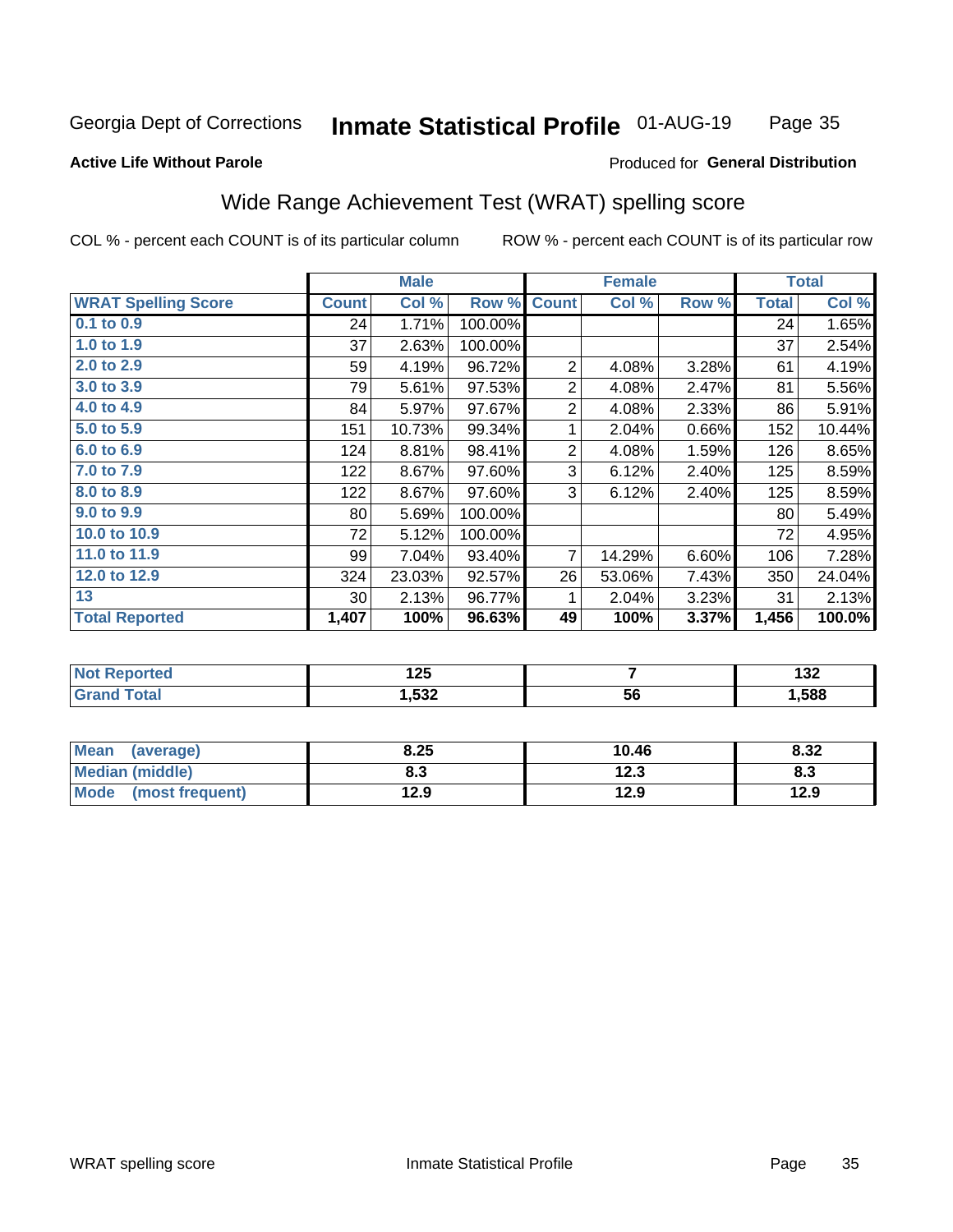# Inmate Statistical Profile 01-AUG-19 Page 36

#### **Active Life Without Parole**

#### Produced for General Distribution

# Current / last mental health treatment level

COL % - percent each COUNT is of its particular column

|                                    |              | <b>Male</b> |         |              | <b>Female</b> |        |              | <b>Total</b> |
|------------------------------------|--------------|-------------|---------|--------------|---------------|--------|--------------|--------------|
| <b>Mental Health Treatment Lev</b> | <b>Count</b> | Col %       | Row %   | <b>Count</b> | Col %         | Row %  | <b>Total</b> | Col %        |
| 1 No problem at current time       | 263          | 39.02%      | 95.99%  | 11           | 22.45%        | 4.01%  | 274          | 37.90%       |
| 2 Receiving outpatient             | 328          | 48.66%      | 89.62%  | 38           | 77.55%        | 10.38% | 366          | 50.62%       |
| <b>Treatment</b>                   |              |             |         |              |               |        |              |              |
| 3 Inpatient, moderate              | 64           | $9.50\%$    | 100.00% |              |               |        | 64           | 8.85%        |
| <b>Treatment</b>                   |              |             |         |              |               |        |              |              |
| 4 Inpatient, intensive             | 17           | 2.52%       | 100.00% |              |               |        | 17           | 2.35%        |
| Treatment                          |              |             |         |              |               |        |              |              |
| <b>5 Undergoing crisis</b>         | 2            | 0.30%       | 100.00% |              |               |        | 2            | 0.28%        |
| <b>Stabilization</b>               |              |             |         |              |               |        |              |              |
| <b>Total Evaluated</b>             | 674          | 100%        | 93.22%  | 49           | 100%          | 6.78%  | 723          | 100%         |

| evaluation<br>Never had MI | 858   |    | 865  |
|----------------------------|-------|----|------|
| int                        | 1,532 | ას | ,588 |

| Median (middle)                | <b>Receiving outpatient</b><br>treatment | <b>Receiving outpatient</b><br>treatment | <b>Receiving</b><br>outpatient<br>treatment |
|--------------------------------|------------------------------------------|------------------------------------------|---------------------------------------------|
| <b>Mode</b><br>(most frequent) | <b>Receiving outpatient</b><br>treatment | <b>Receiving outpatient</b><br>treatment | <b>Receiving</b><br>outpatient<br>treatment |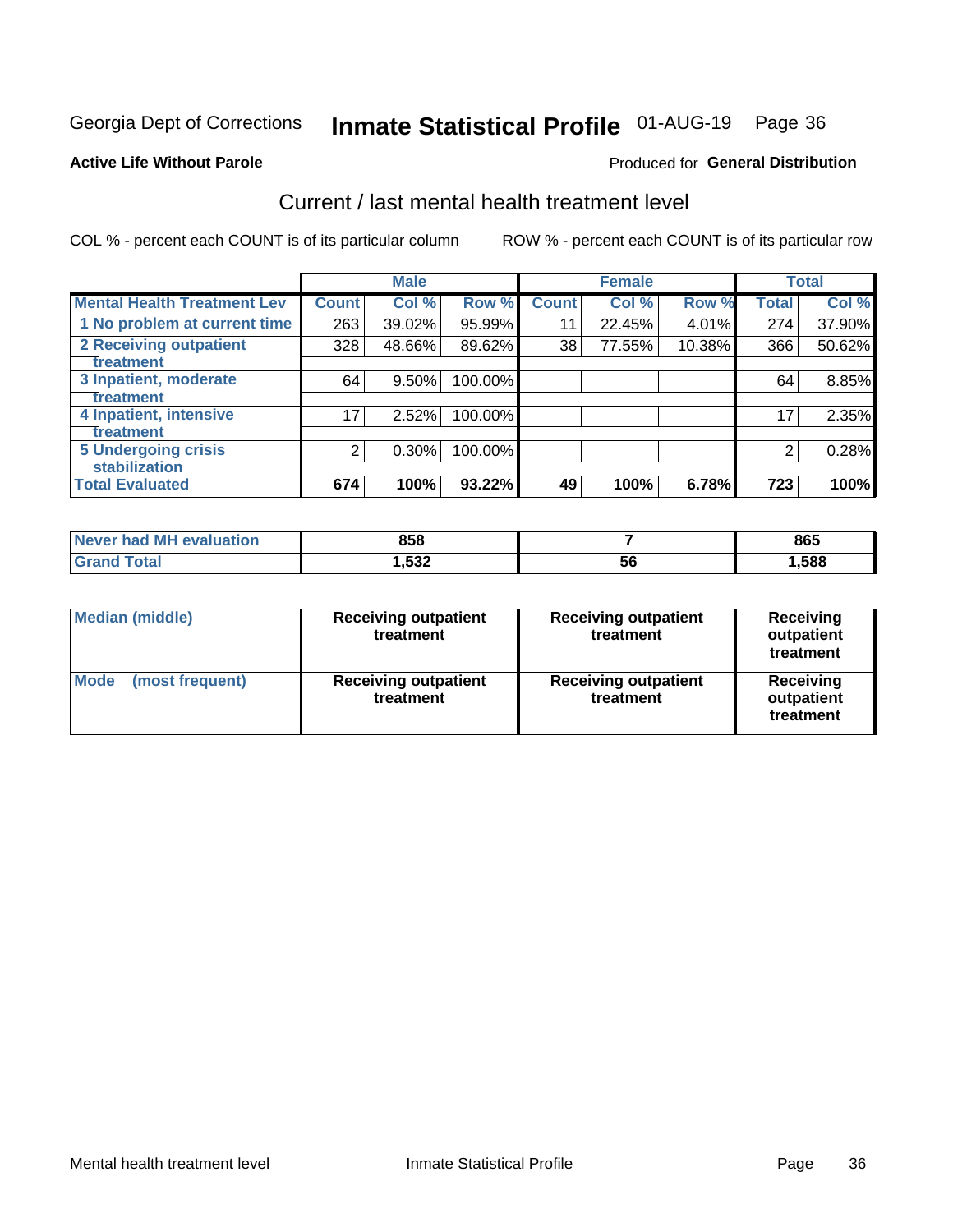#### Inmate Statistical Profile 01-AUG-19 Page 37

#### **Active Life Without Parole**

#### Produced for General Distribution

# PULHESDWIT medical scale - 'P' overall condition ('P'hysical)

COL % - percent each COUNT is of its particular column

|                                  |              | <b>Male</b> |         |              | <b>Female</b> |       |              | <b>Total</b> |
|----------------------------------|--------------|-------------|---------|--------------|---------------|-------|--------------|--------------|
| 'P' Overall Condition            | <b>Count</b> | Col %       | Row %   | <b>Count</b> | Col %         | Row % | <b>Total</b> | Col %        |
| 1 No medical illness             | 1,079        | 77.07%      | 97.12%  | 32           | 57.14%        | 2.88% | 1,111        | 76.30%       |
| 2 Well-controlled chronic        | 290          | 20.71%      | 92.65%  | 23           | 41.07%        | 7.35% | 313          | 21.50%       |
| <b>illness</b>                   |              |             |         |              |               |       |              |              |
| 3 Poorly-controlled chronic      | 28           | $2.00\%$    | 96.55%  |              | 1.79%         | 3.45% | 29           | 1.99%        |
| <b>illness</b>                   |              |             |         |              |               |       |              |              |
| 4 Significant problems requiring | 2            | 0.14%       | 100.00% |              |               |       | 2            | 0.14%        |
| special housing                  |              |             |         |              |               |       |              |              |
| 5 Terminal illness, < 6 months   |              | $0.07\%$    | 100.00% |              |               |       |              | 0.07%        |
| to live                          |              |             |         |              |               |       |              |              |
| <b>Total Reported</b>            | 1,400        | 100%        | 96.15%  | 56           | 100%          | 3.85% | 1,456        | 100%         |

| rteo  | 400           |   | ィっっ   |
|-------|---------------|---|-------|
| .     | IJZ           |   | 1 J Z |
| _____ | よつつ<br>אטר, י | უ | ,588  |

|  |  | Mode (most frequent) | 1 No medical illness | 1 No medical illness | 1 No medical<br>illness |
|--|--|----------------------|----------------------|----------------------|-------------------------|
|--|--|----------------------|----------------------|----------------------|-------------------------|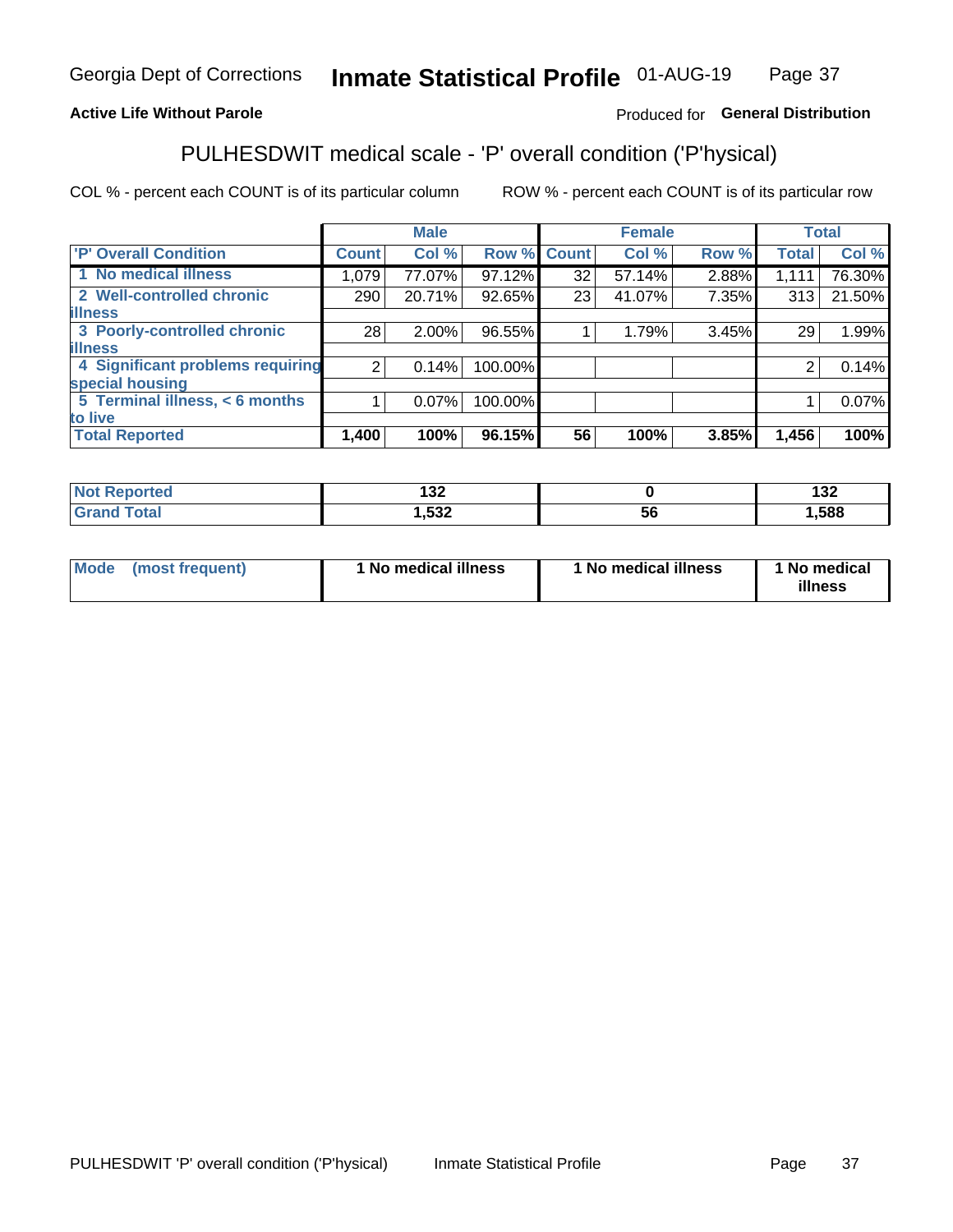#### **Active Life Without Parole**

#### Produced for General Distribution

# PULHESDWIT medical scale - 'U' upper body

COL % - percent each COUNT is of its particular column

|                              |              | <b>Male</b> |         |              | <b>Female</b> |       |              | <b>Total</b> |
|------------------------------|--------------|-------------|---------|--------------|---------------|-------|--------------|--------------|
| <b>'U' Upper Body</b>        | <b>Count</b> | Col %       | Row %   | <b>Count</b> | Col %         | Row % | <b>Total</b> | Col %        |
| 1 Upper bones, joints,       | 1,324        | 94.71%      | 96.22%  | 52           | 92.86%        | 3.78% | 1,376        | 94.64%       |
| muscles all OK               |              |             |         |              |               |       |              |              |
| 2 One or both arms minimally | 64           | 4.58%       | 94.12%  | 4            | 7.14%         | 5.88% | 68           | 4.68%        |
| limited                      |              |             |         |              |               |       |              |              |
| 3 One or both arms           |              | 0.50%       | 100.00% |              |               |       |              | 0.48%        |
| <b>moderately limited</b>    |              |             |         |              |               |       |              |              |
| 4 One arm disabled,          | 3            | 0.21%       | 100.00% |              |               |       | 3            | 0.21%        |
| paralyzed, or amputated      |              |             |         |              |               |       |              |              |
| <b>Total Reported</b>        | 1,398        | 100%        | 96.15%  | 56           | 100%          | 3.85% | 1,454        | 100.0%       |

| <b>Not Reported</b> | 134  |    | 134  |
|---------------------|------|----|------|
| <b>Grand Total</b>  | ,532 | ວເ | ,588 |

| Mode | (most frequent) | l Upper bones, joints,<br>muscles all OK | 1 Upper bones, joints,<br>muscles all OK | 1 Upper bones,<br>ljoints, muscles all<br>ОK |
|------|-----------------|------------------------------------------|------------------------------------------|----------------------------------------------|
|------|-----------------|------------------------------------------|------------------------------------------|----------------------------------------------|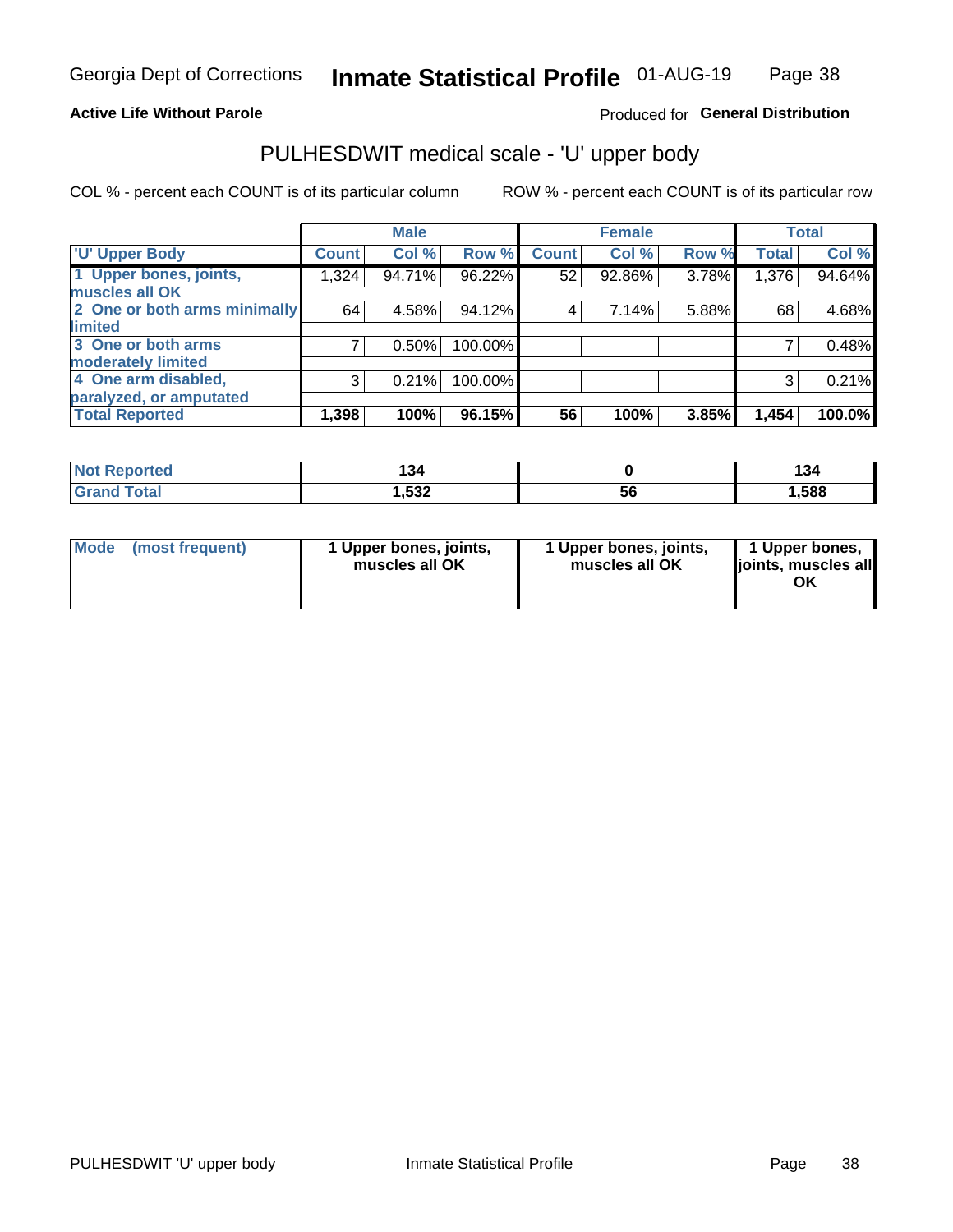#### **Active Life Without Parole**

#### Produced for General Distribution

### PULHESDWIT medical scale - 'L' lower body

COL % - percent each COUNT is of its particular column

|                                |                 | <b>Male</b> |         |              | <b>Female</b> |       |              | <b>Total</b> |
|--------------------------------|-----------------|-------------|---------|--------------|---------------|-------|--------------|--------------|
| 'L' Lower Body                 | <b>Count</b>    | Col %       | Row %   | <b>Count</b> | Col %         | Row % | <b>Total</b> | Col %        |
| 1 Lower bones, joints,         | 1,219           | 87.20%      | 96.21%  | 48           | 85.71%        | 3.79% | 1,267        | 87.14%       |
| muscles all OK                 |                 |             |         |              |               |       |              |              |
| 2 One or both legs minimally   | 157             | 11.23%      | 95.15%  | 8            | 14.29%        | 4.85% | 165          | 11.35%       |
| limited                        |                 |             |         |              |               |       |              |              |
| 3 One or both legs             | 16 <sub>1</sub> | 1.14%       | 100.00% |              |               |       | 16           | 1.10%        |
| moderately limited             |                 |             |         |              |               |       |              |              |
| 4 One leg disabled, paralyzed, | 6               | 0.43%       | 100.00% |              |               |       | 6            | 0.41%        |
| or amputated                   |                 |             |         |              |               |       |              |              |
| <b>Total Reported</b>          | 1,398           | 100%        | 96.15%  | 56           | 100%          | 3.85% | 1,454        | 100%         |

| <b>Not Reported</b> | 134  |    | 134  |
|---------------------|------|----|------|
| <b>Grand Total</b>  | ,532 | ວເ | ,588 |

| Mode | (most frequent) | 1 Lower bones, joints,<br>muscles all OK | 1 Lower bones, joints,<br>muscles all OK | 1 Lower bones,<br>ljoints, muscles all<br>ΟK |
|------|-----------------|------------------------------------------|------------------------------------------|----------------------------------------------|
|------|-----------------|------------------------------------------|------------------------------------------|----------------------------------------------|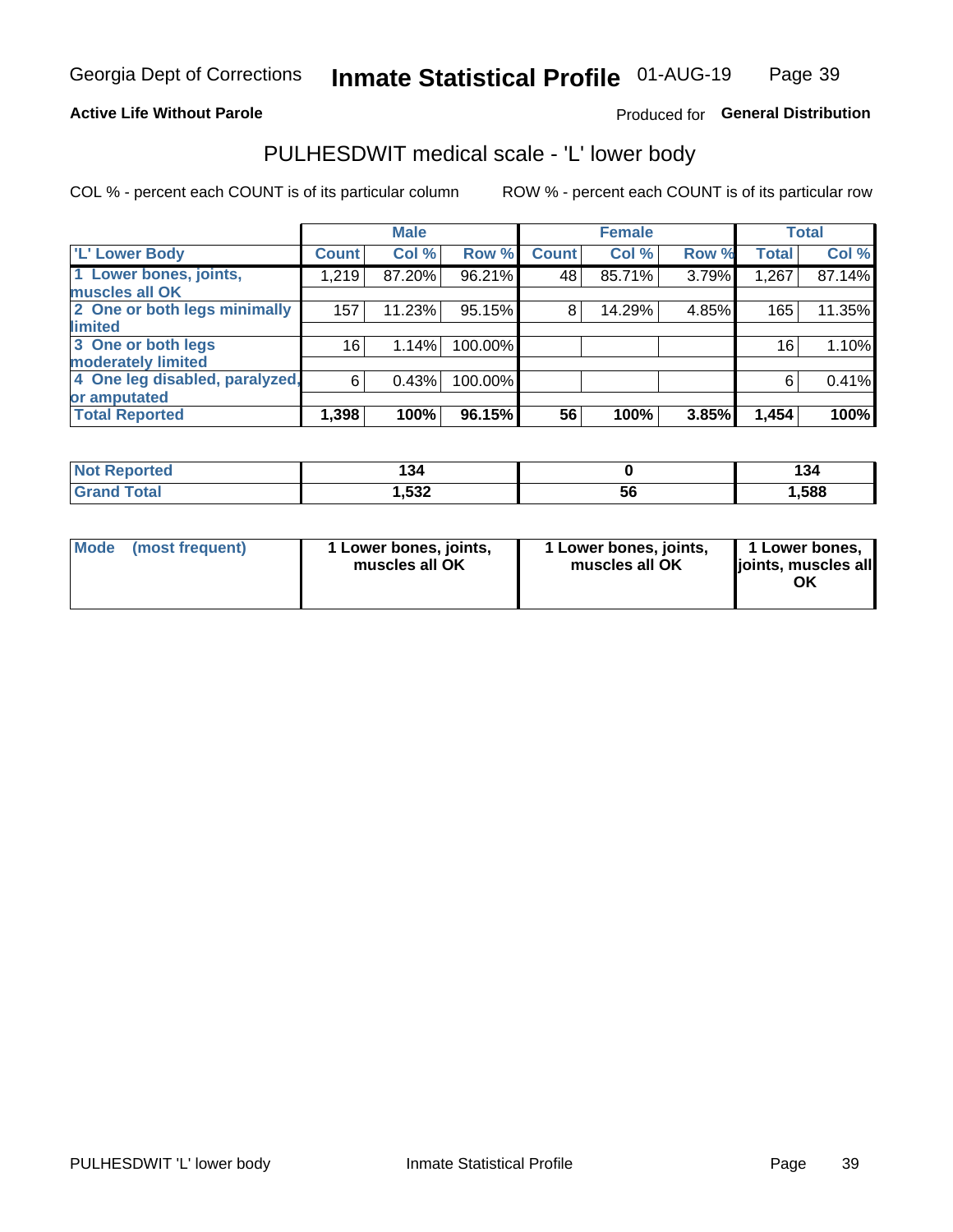#### **Active Life Without Parole**

Produced for General Distribution

### PULHESDWIT medical scale - 'H' hearing

COL % - percent each COUNT is of its particular column

|                                |              | <b>Male</b> |                    |    | <b>Female</b> |       | <b>Total</b> |        |
|--------------------------------|--------------|-------------|--------------------|----|---------------|-------|--------------|--------|
| <b>H' Hearing</b>              | <b>Count</b> | Col %       | <b>Row % Count</b> |    | Col %         | Row % | <b>Total</b> | Col %  |
| 1 Normal hearing both ears     | 1,381        | 98.85%      | 96.17%             | 55 | 100.00%       | 3.83% | 1,436        | 98.90% |
| 2 Some loss in one ear with    | 11           | 0.79%       | 100.00%            |    |               |       | 11           | 0.76%  |
| other OK, or mild loss in both |              |             |                    |    |               |       |              |        |
| 3 Total loss in one ear with   | 4            | 0.29%       | 100.00%            |    |               |       | 4            | 0.28%  |
| mild loss in other             |              |             |                    |    |               |       |              |        |
| 4 Severe loss in both ears     |              | $0.07\%$    | 100.00%            |    |               |       |              | 0.07%  |
| <b>Total Reported</b>          | 1,397        | 100%        | 96.21%             | 55 | 100%          | 3.79% | 1,452        | 100.0% |

| <b>Not Reported</b> | 125<br>טטו |    | 136    |
|---------------------|------------|----|--------|
| `otal               | ,532       | 56 | 588, ا |

| Mode (most frequent) | 1 Normal hearing both ears 1 Normal hearing both ears 1 Normal hearing | both ears |
|----------------------|------------------------------------------------------------------------|-----------|
|                      |                                                                        |           |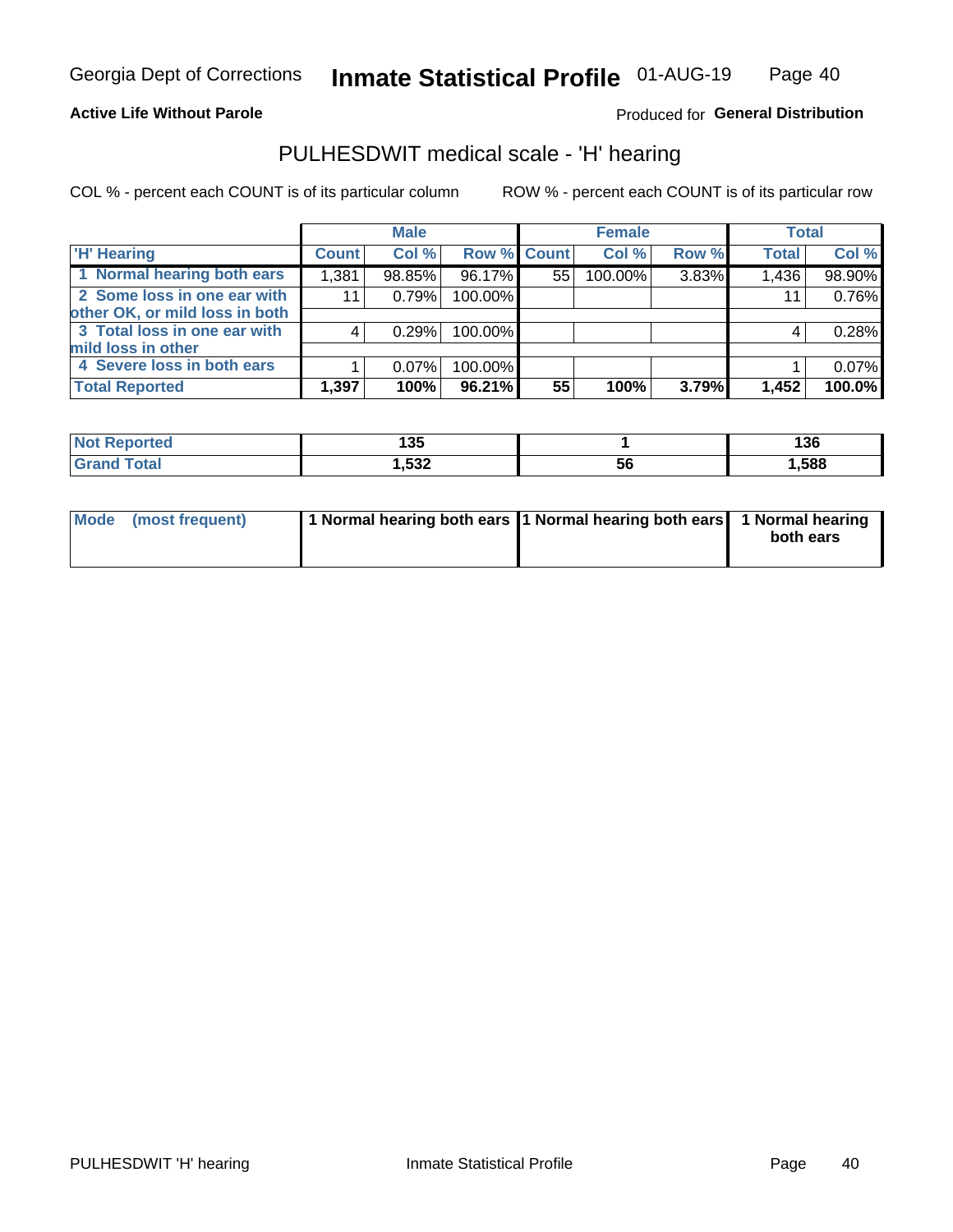#### **Active Life Without Parole**

#### Produced for General Distribution

### PULHESDWIT medical scale - 'E' vision

COL % - percent each COUNT is of its particular column

|                                 |              | <b>Male</b> |         |              | <b>Female</b> |       |              | <b>Total</b> |
|---------------------------------|--------------|-------------|---------|--------------|---------------|-------|--------------|--------------|
| 'E' Vision                      | <b>Count</b> | Col %       | Row %   | <b>Count</b> | Col %         | Row % | <b>Total</b> | Col %        |
| 1 Correctable to 20/40 in both  | 1,036        | 76.51%      | 97.28%  | 29           | 54.72%        | 2.72% | 1,065        | 75.69%       |
| eyes                            |              |             |         |              |               |       |              |              |
| 2 Correctable to 20/70 in one   | 284          | 20.97%      | 92.21%  | 24           | 45.28%        | 7.79% | 308          | 21.89%       |
| eye, may be blind in other      |              |             |         |              |               |       |              |              |
| 3 Correctable to 20/200 in one  | 29           | 2.14%       | 100.00% |              |               |       | 29           | 2.06%        |
| eye, may be blind in other      |              |             |         |              |               |       |              |              |
| 4 One eye not correctable to    | 4            | $0.30\%$    | 100.00% |              |               |       | 4            | 0.28%        |
| 20/200, other may be blind      |              |             |         |              |               |       |              |              |
| 5 Blind in both eyes, requiring |              | 0.07%       | 100.00% |              |               |       |              | 0.07%        |
| special housing                 |              |             |         |              |               |       |              |              |
| <b>Total Reported</b>           | 1,354        | 100%        | 96.23%  | 53           | 100%          | 3.77% | 1,407        | 100%         |

| <b>Reported</b><br>NOT | 470<br>. . v |    | 181  |
|------------------------|--------------|----|------|
| <b>Total</b>           | 1,532        | 56 | ,588 |

| Mode (most frequent) | 1 Correctable to 20/40 in both<br>eves | 1 Correctable to 20/40 in   1 Correctable to  <br>both eves | 20/40 in both eyes |
|----------------------|----------------------------------------|-------------------------------------------------------------|--------------------|
|                      |                                        |                                                             |                    |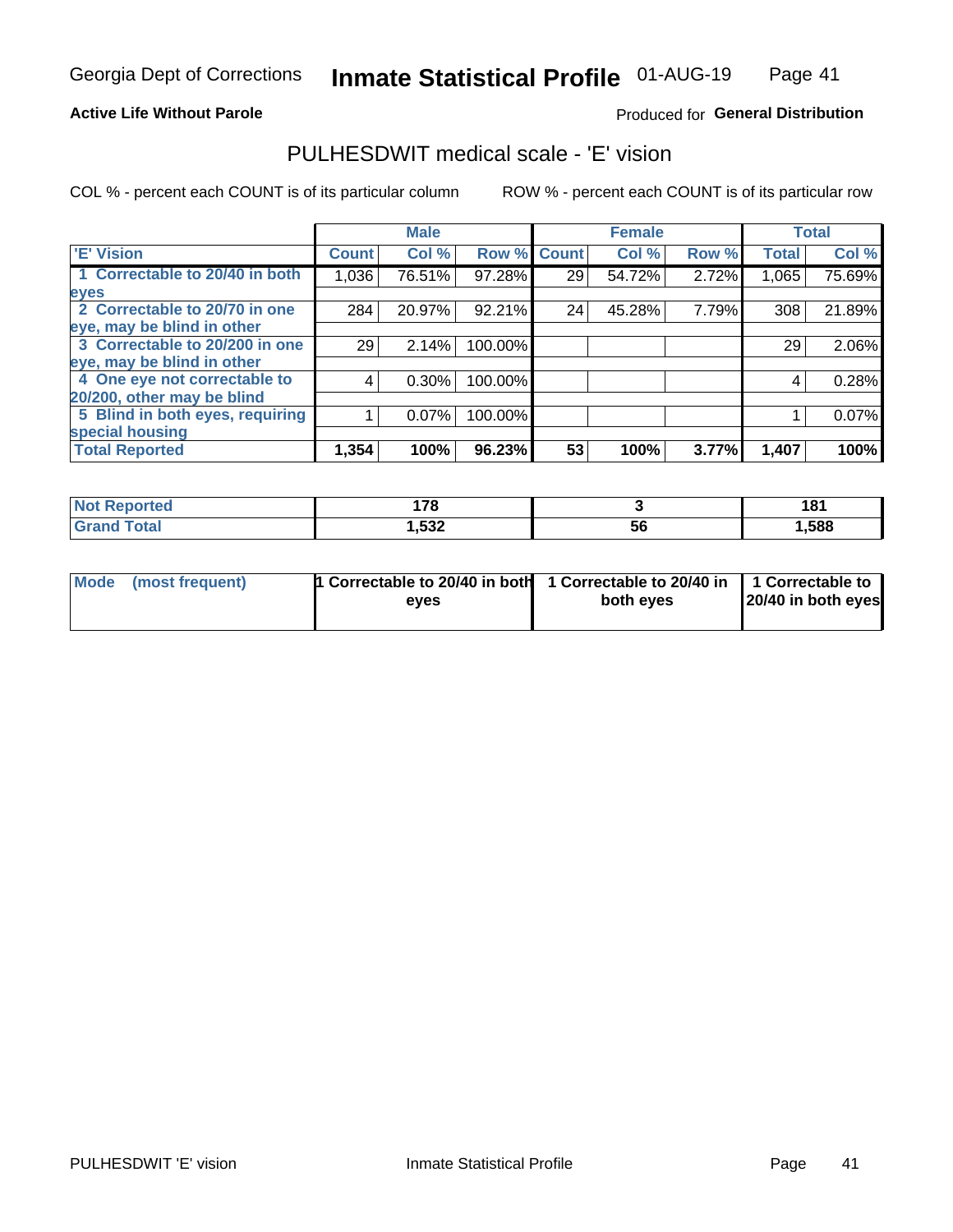#### **Active Life Without Parole**

#### Produced for General Distribution

# PULHESDWIT medical scale - 'S' pSychiatric

COL % - percent each COUNT is of its particular column

|                                        |              | <b>Male</b> |         |             | <b>Female</b> |        |              | <b>Total</b> |
|----------------------------------------|--------------|-------------|---------|-------------|---------------|--------|--------------|--------------|
| 'S' pSychiatric                        | <b>Count</b> | Col %       |         | Row % Count | Col %         | Row %  | <b>Total</b> | Col %        |
| 1 No impairment or disorders           | 1,190        | 82.98%      | 98.84%  | 14          | 30.43%        | 1.16%  | 1,204        | 81.35%       |
| 2 Stable, or in remission, or          | 186          | 12.97%      | 85.71%  | 31          | 67.39%        | 14.29% | 217          | 14.66%       |
| mild impairment or retardation         |              |             |         |             |               |        |              |              |
| 3 Requires moderate inpatient          | 48           | 3.35%       | 97.96%  |             | 2.17%         | 2.04%  | 49           | 3.31%        |
| treatment                              |              |             |         |             |               |        |              |              |
| 4 Requires intensive inpatient         | 9            | 0.63%       | 100.00% |             |               |        | 9            | 0.61%        |
| treatment                              |              |             |         |             |               |        |              |              |
| <b>5 Requires Crisis Stabilization</b> |              | 0.07%       | 100.00% |             |               |        |              | $0.07\%$     |
| Unit (CSU) inpatient care              |              |             |         |             |               |        |              |              |
| <b>Total Reported</b>                  | 1,434        | 100%        | 96.89%  | 46          | 100%          | 3.11%  | 1,480        | 100%         |

| <b>Not Reported</b> | 98   |    | 108   |
|---------------------|------|----|-------|
| <b>Grand Total</b>  | ,532 | วง | 1,588 |

| Mode (most frequent) | <b>1 No impairment or disorders 2 Stable, or in remission, 1 No impairment or</b> |                       |           |
|----------------------|-----------------------------------------------------------------------------------|-----------------------|-----------|
|                      |                                                                                   | or mild impairment or | disorders |
|                      |                                                                                   | retardation           |           |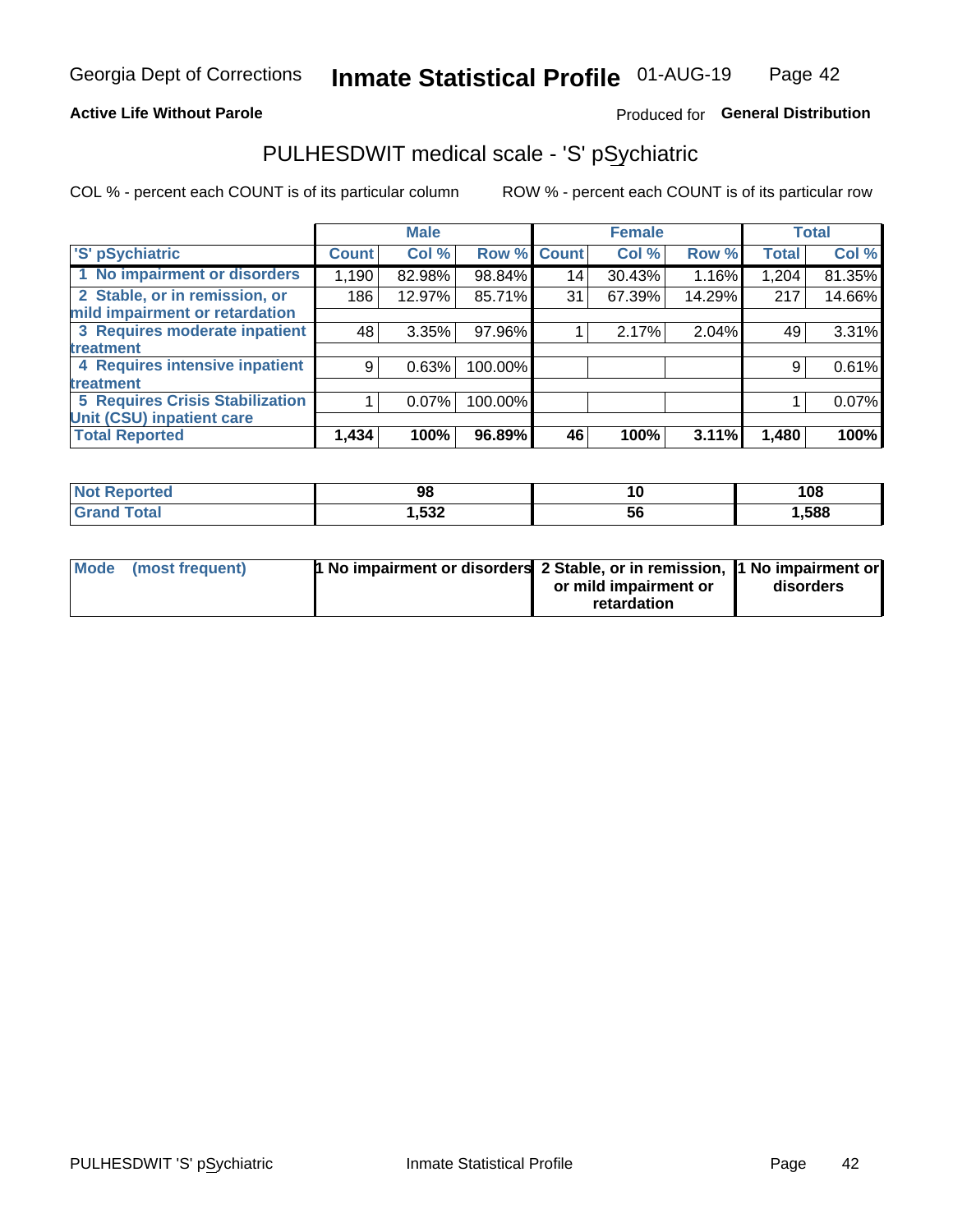#### **Active Life Without Parole**

#### Produced for General Distribution

# PULHESDWIT medical scale - 'D' dental

COL % - percent each COUNT is of its particular column

|                                 |              | <b>Male</b> |         |              | <b>Female</b> |       |              | <b>Total</b> |
|---------------------------------|--------------|-------------|---------|--------------|---------------|-------|--------------|--------------|
| <b>D'</b> Dental                | <b>Count</b> | Col %       | Row %   | <b>Count</b> | Col %         | Row % | <b>Total</b> | Col %        |
| 1 Minimal routine dental health | 984          | 74.32%      | 95.44%  | 47           | 92.16%        | 4.56% | 1,031        | 74.98%       |
| <b>needs</b>                    |              |             |         |              |               |       |              |              |
| 2 Moderate cavities and/or gum  | 289          | 21.83%      | 99.31%  |              | 3.92%         | 0.69% | 291          | 21.16%       |
| disease                         |              |             |         |              |               |       |              |              |
| 3 Extensive gum disease         | 50           | 3.78%       | 96.15%  | 2            | 3.92%         | 3.85% | 52           | 3.78%        |
| and/or widespread decay         |              |             |         |              |               |       |              |              |
| 4 Urgent need for dental        |              | 0.08%       | 100.00% |              |               |       |              | 0.07%        |
| <b>services</b>                 |              |             |         |              |               |       |              |              |
| <b>Total Reported</b>           | 1,324        | 100%        | 96.29%  | 51           | 100%          | 3.71% | 1,375        | 100%         |

| <b>Not Repo</b><br>orted<br>. | 208          |    | 245<br>4 I J |
|-------------------------------|--------------|----|--------------|
| Total                         | よつつ<br>גט, י | 56 | ,588         |

| <b>Mode</b> | (most frequent) | <b>Minimal routine dental</b><br>health needs | 1 Minimal routine dental   1 Minimal routine  <br>health needs | dental health<br>needs |
|-------------|-----------------|-----------------------------------------------|----------------------------------------------------------------|------------------------|
|-------------|-----------------|-----------------------------------------------|----------------------------------------------------------------|------------------------|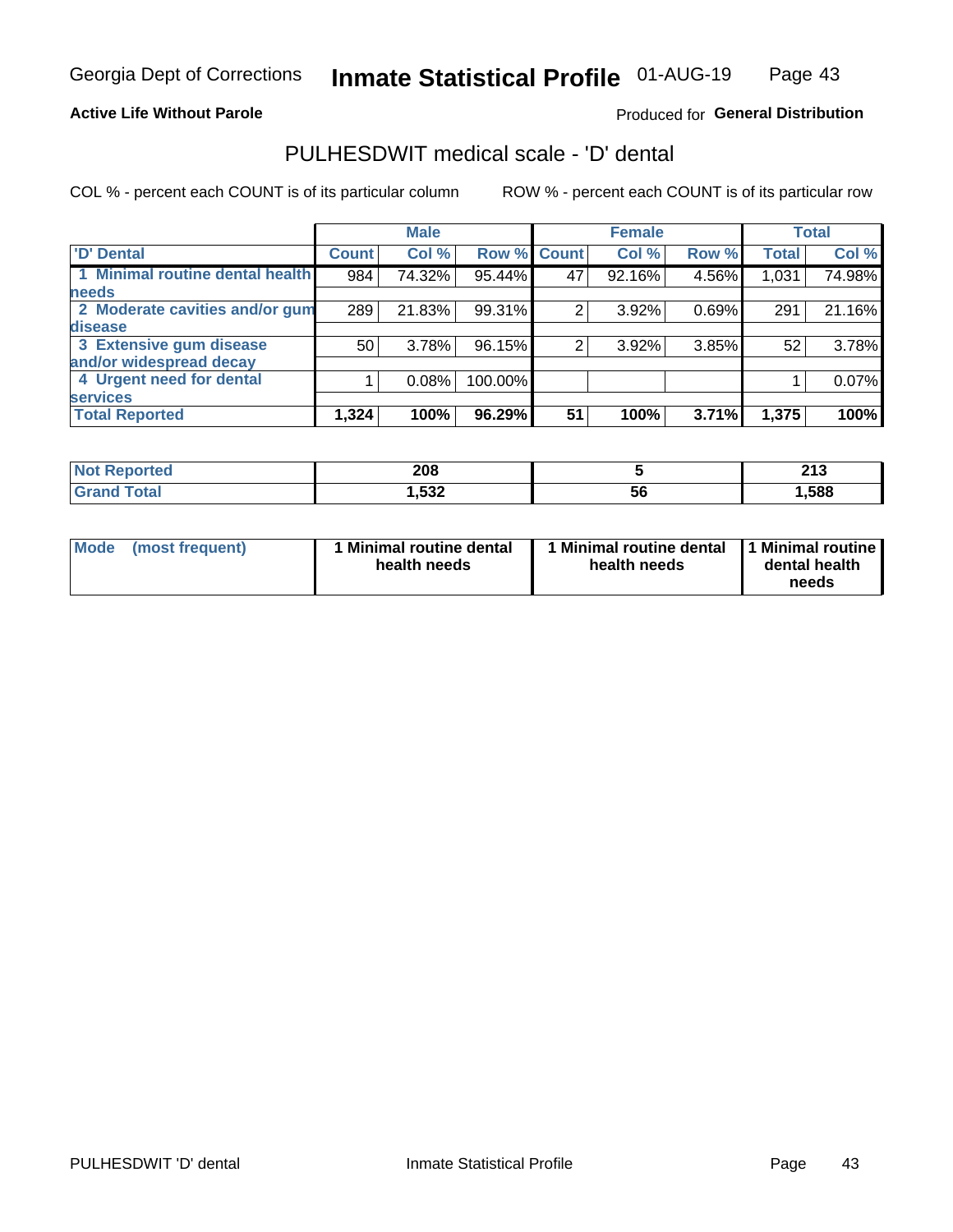#### **Active Life Without Parole**

#### Produced for General Distribution

### PULHESDWIT medical scale - 'W' work ability

COL % - percent each COUNT is of its particular column

|                                 |              | <b>Male</b> |         |             | <b>Female</b> |       |              | <b>Total</b> |
|---------------------------------|--------------|-------------|---------|-------------|---------------|-------|--------------|--------------|
| <b>W' work ability</b>          | <b>Count</b> | Col %       |         | Row % Count | Col %         | Row % | <b>Total</b> | Col %        |
| 1 Unrestricted work or activity | 1,179        | 84.33%      | 96.72%  | 40          | 71.43%        | 3.28% | 1,219        | 83.84%       |
| 2 Minor restrictions on type of | 171          | 12.23%      | 91.44%  | 16          | 28.57%        | 8.56% | 187          | 12.86%       |
| <b>work</b>                     |              |             |         |             |               |       |              |              |
| 3 Moderate restrictions on type | 29           | 2.07%       | 100.00% |             |               |       | 29           | 1.99%        |
| lof work                        |              |             |         |             |               |       |              |              |
| 4 Major restrictions on type of | 13           | 0.93%       | 100.00% |             |               |       | 13           | 0.89%        |
| <b>work</b>                     |              |             |         |             |               |       |              |              |
| 5 Cannot work under any         | 6            | 0.43%       | 100.00% |             |               |       | 6            | 0.41%        |
| <b>circumstances</b>            |              |             |         |             |               |       |              |              |
| <b>Total Reported</b>           | 1,398        | 100%        | 96.15%  | 56          | 100%          | 3.85% | 1,454        | 100%         |

| 'Not Reported        | 134   |          | דיו  |
|----------------------|-------|----------|------|
| <b>Total</b><br>Cron | 1,532 | <b>b</b> | ,588 |

| Mode (most frequent) | 1 Unrestricted work or | 1 Unrestricted work or | 1 Unrestricted   |
|----------------------|------------------------|------------------------|------------------|
|                      | activity               | activity               | work or activity |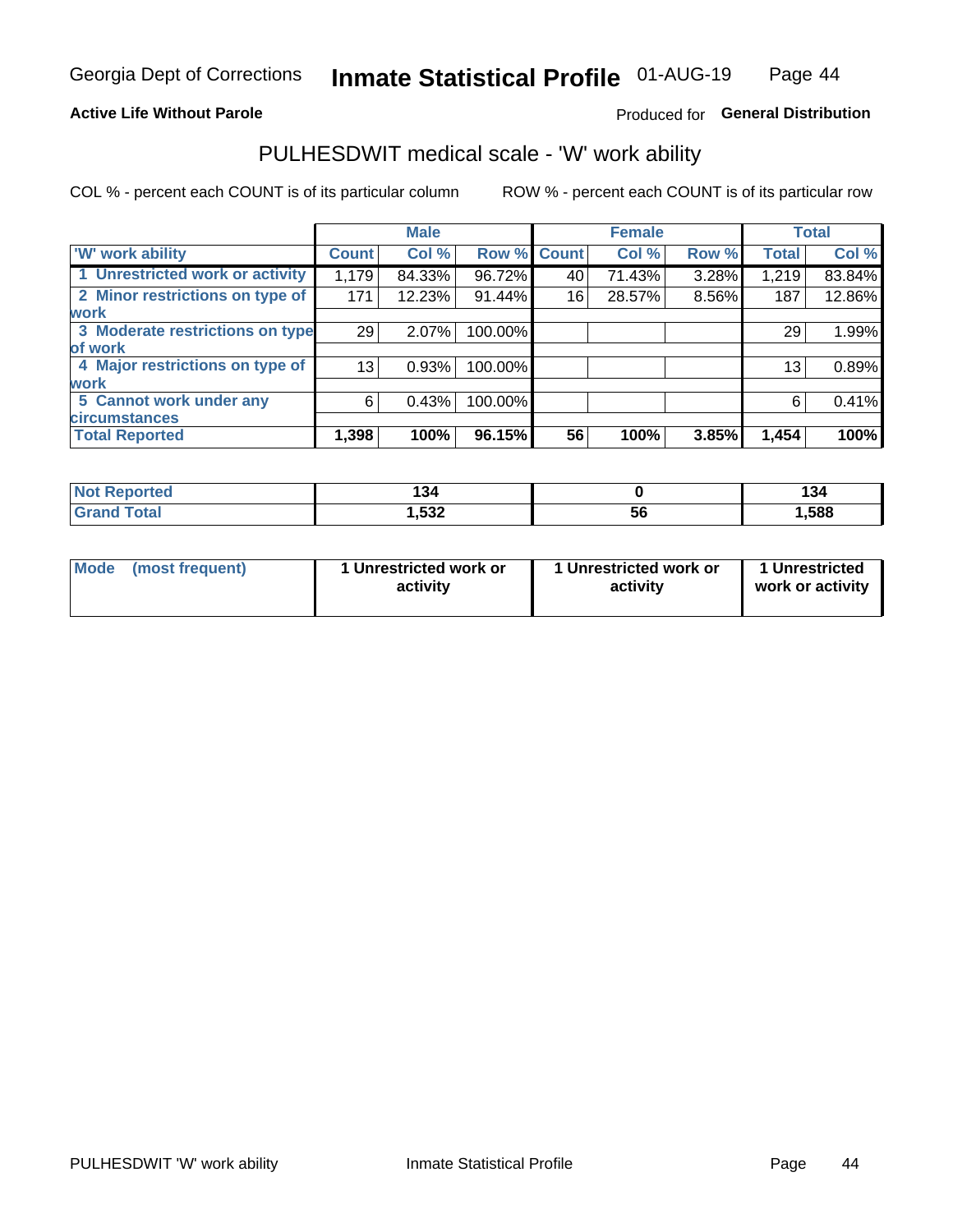#### **Active Life Without Parole**

#### Produced for General Distribution

# PULHESDWIT medical scale - 'I' impairment

COL % - percent each COUNT is of its particular column ROW % - percent each COUNT is of its particular row

|                                   |              | <b>Male</b> |             |    | <b>Female</b> |       |              | <b>Total</b> |
|-----------------------------------|--------------|-------------|-------------|----|---------------|-------|--------------|--------------|
| <b>T' Impairment</b>              | <b>Count</b> | Col %       | Row % Count |    | Col %         | Row % | <b>Total</b> | Col %        |
| 1 No impairments or               | 1,375        | 98.50%      | 96.09%      | 56 | 100.00%       | 3.91% | 1,431        | 98.55%       |
| <b>disabilities</b>               |              |             |             |    |               |       |              |              |
| 2 Wheelchair-bound but            | 11           | 0.79%       | 100.00%     |    |               |       | 11           | 0.76%        |
| otherwise OK                      |              |             |             |    |               |       |              |              |
| <b>3 Needs low-level Assisted</b> | 3            | 0.21%       | 100.00%     |    |               |       | 3            | 0.21%        |
| Living (level I)                  |              |             |             |    |               |       |              |              |
| 4 Needs moderate Assisted         |              | 0.07%       | 100.00%     |    |               |       |              | 0.07%        |
| Living (level II)                 |              |             |             |    |               |       |              |              |
| <b>5 Needs maximal Assisted</b>   | 6            | 0.43%       | 100.00%     |    |               |       | 6            | 0.41%        |
| <b>Living (level III)</b>         |              |             |             |    |               |       |              |              |
| <b>Total Reported</b>             | 1,396        | 100%        | 96.14%      | 56 | 100%          | 3.86% | 1,452        | 100%         |

| orted       | 136    |           | 136   |
|-------------|--------|-----------|-------|
| <b>otal</b> | 532, ا | . .<br>ჂႩ | 1,588 |

| Mode | (most frequent) | 1 No impairments or<br>disabilities | 1 No impairments or<br>disabilities | 1 No impairments<br>or disabilities |
|------|-----------------|-------------------------------------|-------------------------------------|-------------------------------------|
|------|-----------------|-------------------------------------|-------------------------------------|-------------------------------------|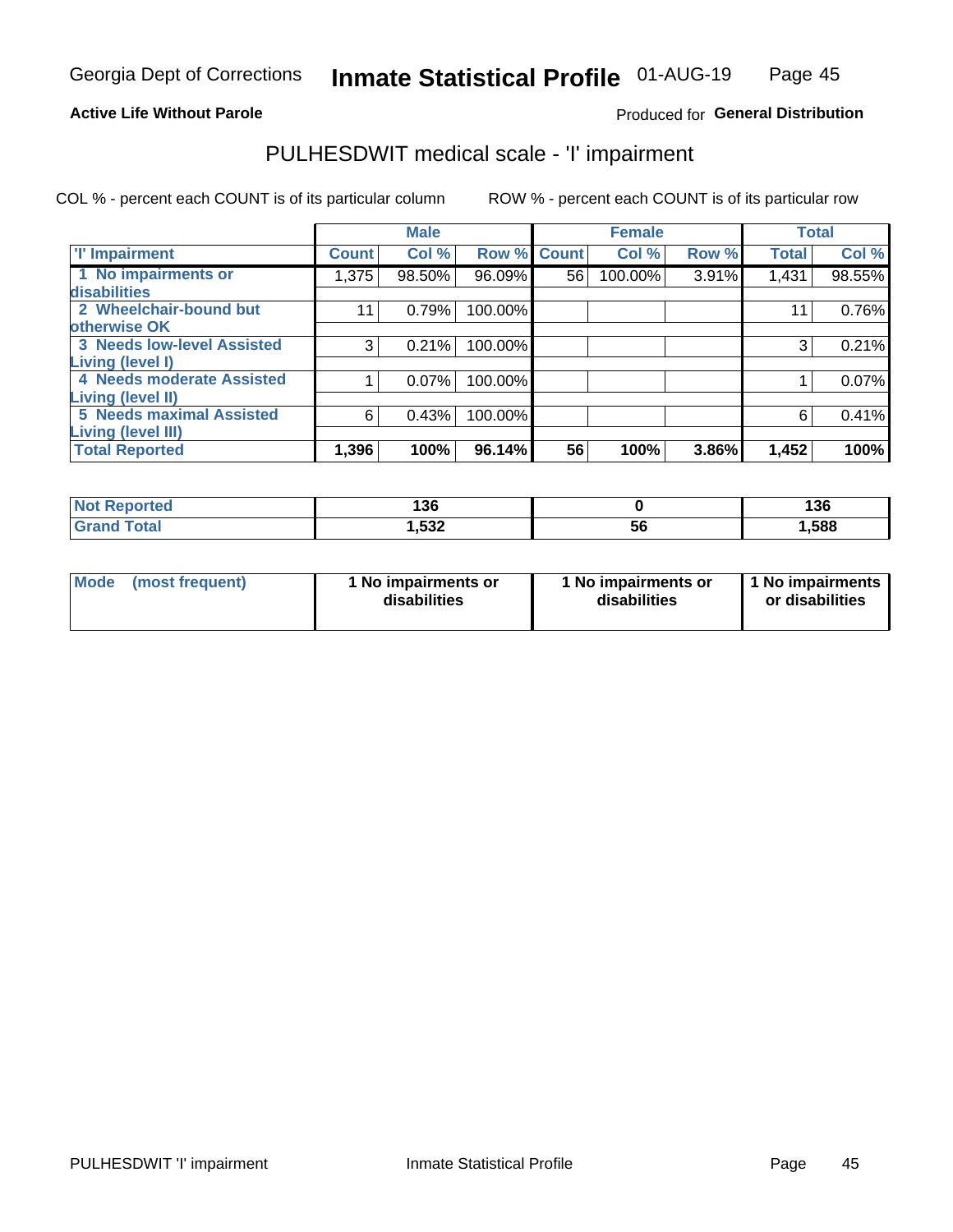#### **Active Life Without Parole**

#### Produced fo General Distribution

# PULHESDWIT medical scale - 'T' transportability

COL % - percent each COUNT is of its particular column

|                             |              | <b>Male</b> |             |    | <b>Female</b> |       |              | <b>Total</b> |
|-----------------------------|--------------|-------------|-------------|----|---------------|-------|--------------|--------------|
| <b>T' Transportability</b>  | <b>Count</b> | Col %       | Row % Count |    | Col %         | Row % | <b>Total</b> | Col %        |
| 1 Can be transported in any | 1,390        | 99.07%      | 96.19%      | 55 | 100.00%       | 3.81% | 1,445        | 99.11%       |
| ordinary approved vehicle   |              |             |             |    |               |       |              |              |
| 2 Wheelchair-bound, not     |              | $0.36\%$    | 100.00%     |    |               |       |              | 0.34%        |
| needing special vehicle     |              |             |             |    |               |       |              |              |
| 5 Requires ambulance        |              | 0.57%       | 100.00%     |    |               |       |              | 0.55%        |
| transport                   |              |             |             |    |               |       |              |              |
| <b>Total Reported</b>       | 1,403        | 100%        | 96.23%      | 55 | 100%          | 3.77% | 1,458        | 100%         |

| orteo       | 2C<br>173 |    | 130   |
|-------------|-----------|----|-------|
| <b>otal</b> | .532      | ჂႩ | 1,588 |

| Mode (most frequent) | 1 Can be transported in any 1 Can be transported in any | ordinary approved vehicle   ordinary approved vehicle   transported in any | 1 Can be<br>ordinary approved<br>vehicle |
|----------------------|---------------------------------------------------------|----------------------------------------------------------------------------|------------------------------------------|
|                      |                                                         |                                                                            |                                          |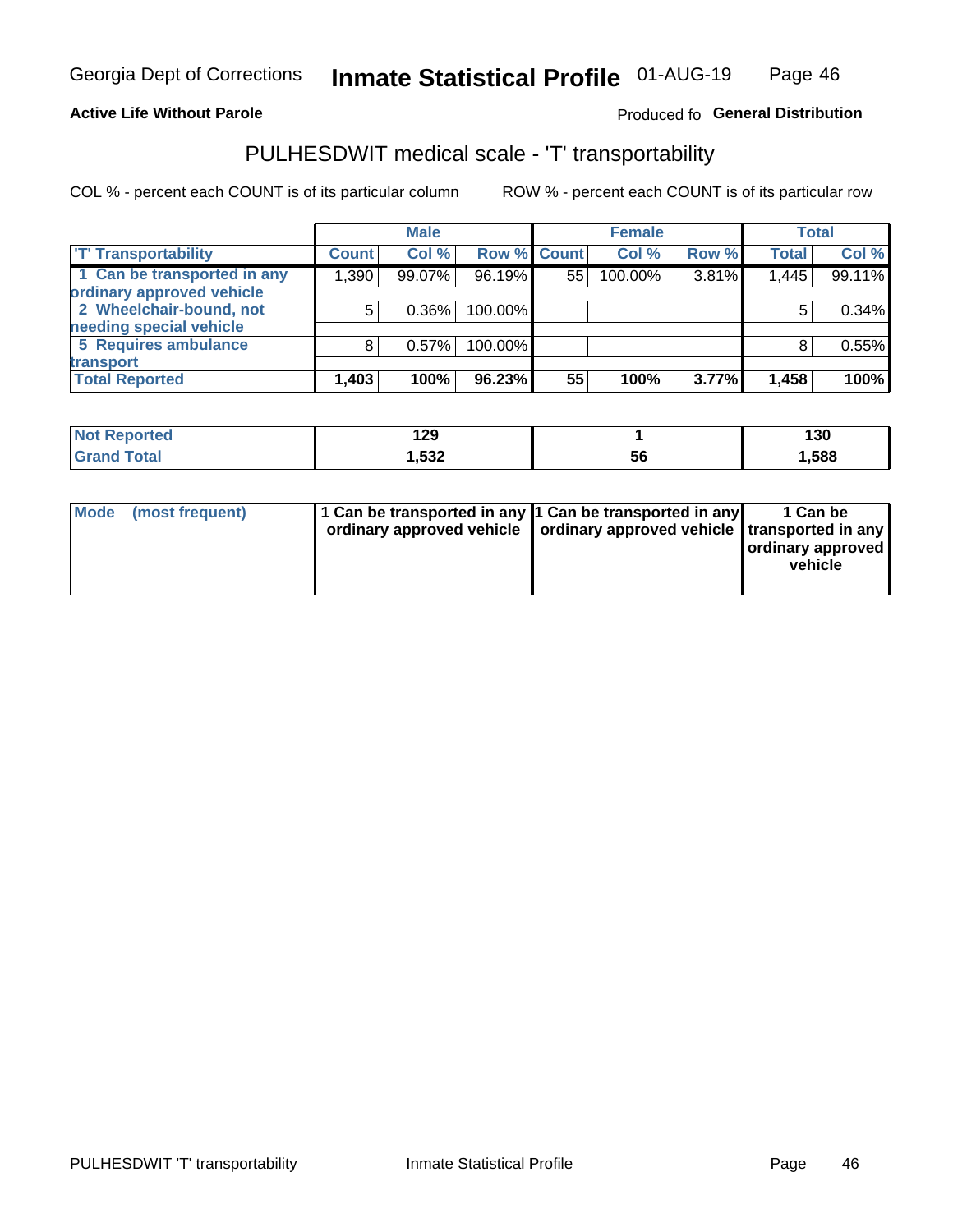# Inmate Statistical Profile 01-AUG-19 Page 47

#### **Active Life Without Parole**

#### **Produced for General Distribution**

### Number of prior Georgia incarcerations

COL % - percent each COUNT is of its particular column

|                                       |       | <b>Male</b> |             |    | <b>Female</b> |       |       | <b>Total</b> |
|---------------------------------------|-------|-------------|-------------|----|---------------|-------|-------|--------------|
| <b>Num of Prior GA Incarcerations</b> | Count | Col %       | Row % Count |    | Col %         | Row % | Total | Col %        |
|                                       | 779   | 50.85%      | $94.54\%$   | 45 | 80.36%        | 5.46% | 824   | 51.89%       |
|                                       | 303   | 19.78%      | 98.06%      | 6  | 10.71%        | 1.94% | 309   | 19.46%       |
|                                       | 192   | 12.53%      | 98.97%      | 2  | 3.57%         | 1.03% | 194   | 12.22%       |
| 3                                     | 125   | 8.16%       | 98.43%      | 2  | 3.57%         | 1.57% | 127   | 8.00%        |
| 4                                     | 61    | 3.98%       | 100.00%     |    |               |       | 61    | 3.84%        |
| 5                                     | 40 l  | 2.61%       | 100.00%     |    |               |       | 40    | 2.52%        |
| <b>More Than 5</b>                    | 32    | 2.09%       | 96.97%      |    | 1.79%         | 3.03% | 33    | 2.08%        |
| <b>Total Reported</b>                 | 1,532 | 100%        | 96.47%      | 56 | 100%          | 3.53% | 1,588 | 100.0%       |

| <b>orteo</b><br>NG |                      |    |      |
|--------------------|----------------------|----|------|
| <b>Total</b>       | <b>F00</b><br>∡دכ, ו | эt | .588 |

| Mean (average)       | 1 1 J | 1.10 |
|----------------------|-------|------|
| Median (middle)      |       |      |
| Mode (most frequent) |       |      |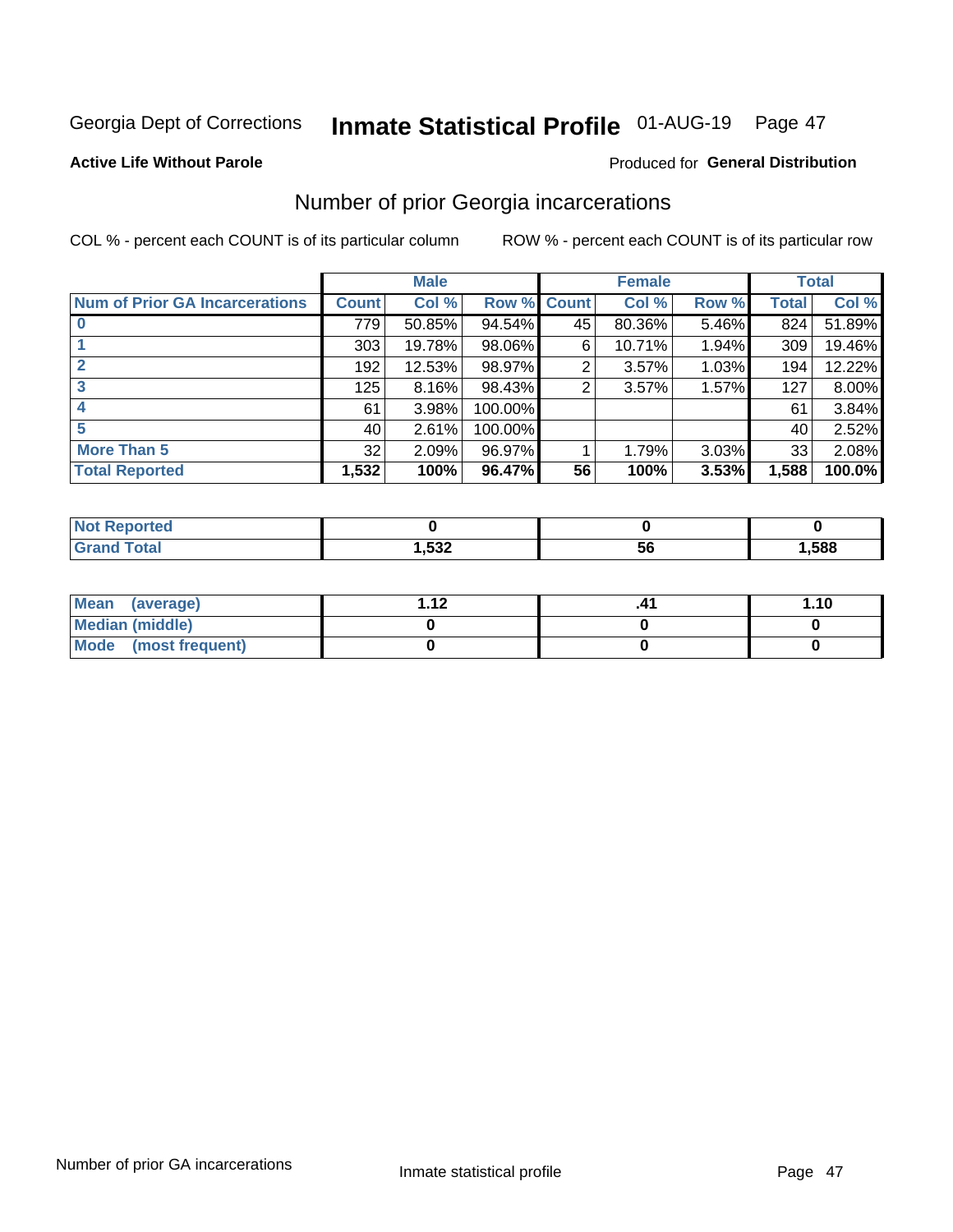# Inmate Statistical Profile 01-AUG-19 Page 48

**Active Life Without Parole** 

Produced for General Distribution

### Prison sentence in years

COL % - percent each COUNT is of its particular column

ROW % - percent each COUNT is of its particular row

|                                 |              | <b>Male</b> |                    |    | <b>Female</b> |          |             | Total    |
|---------------------------------|--------------|-------------|--------------------|----|---------------|----------|-------------|----------|
| <b>Prison Sentence In Years</b> | <b>Count</b> | Col %       | <b>Row % Count</b> |    | Col %         | Row %    | $\tau$ otal | Col %    |
| <b>Life Without Parole</b>      | 1,531        | 99.93%      | 96.47%             | 56 | 100.00%       | $3.53\%$ | .587        | 99.94%   |
| <b>Death</b>                    |              | 0.07%       | 100.00%            |    |               |          |             | $0.06\%$ |
| <b>Total Reported</b>           | 1,532        | 100%        | 96.47%             | 56 | 100%          | 3.53%    | ا 588. ا    | 100%     |

| portea       |       |    |       |
|--------------|-------|----|-------|
| <b>cotal</b> | 1,532 | ວບ | 1,588 |

#### **Determinate (numeric) sentences only**

| ' Mea<br><b>Service</b> A<br>ЯМА. |  |  |  |
|-----------------------------------|--|--|--|
|                                   |  |  |  |

All sentences (including determinate), with life, life without parole, and death sentences figured at 45 years

| l Mea<br>חר<br> | ᠇៶<br>$\sim$ | $\sim$ | ╌ |
|-----------------|--------------|--------|---|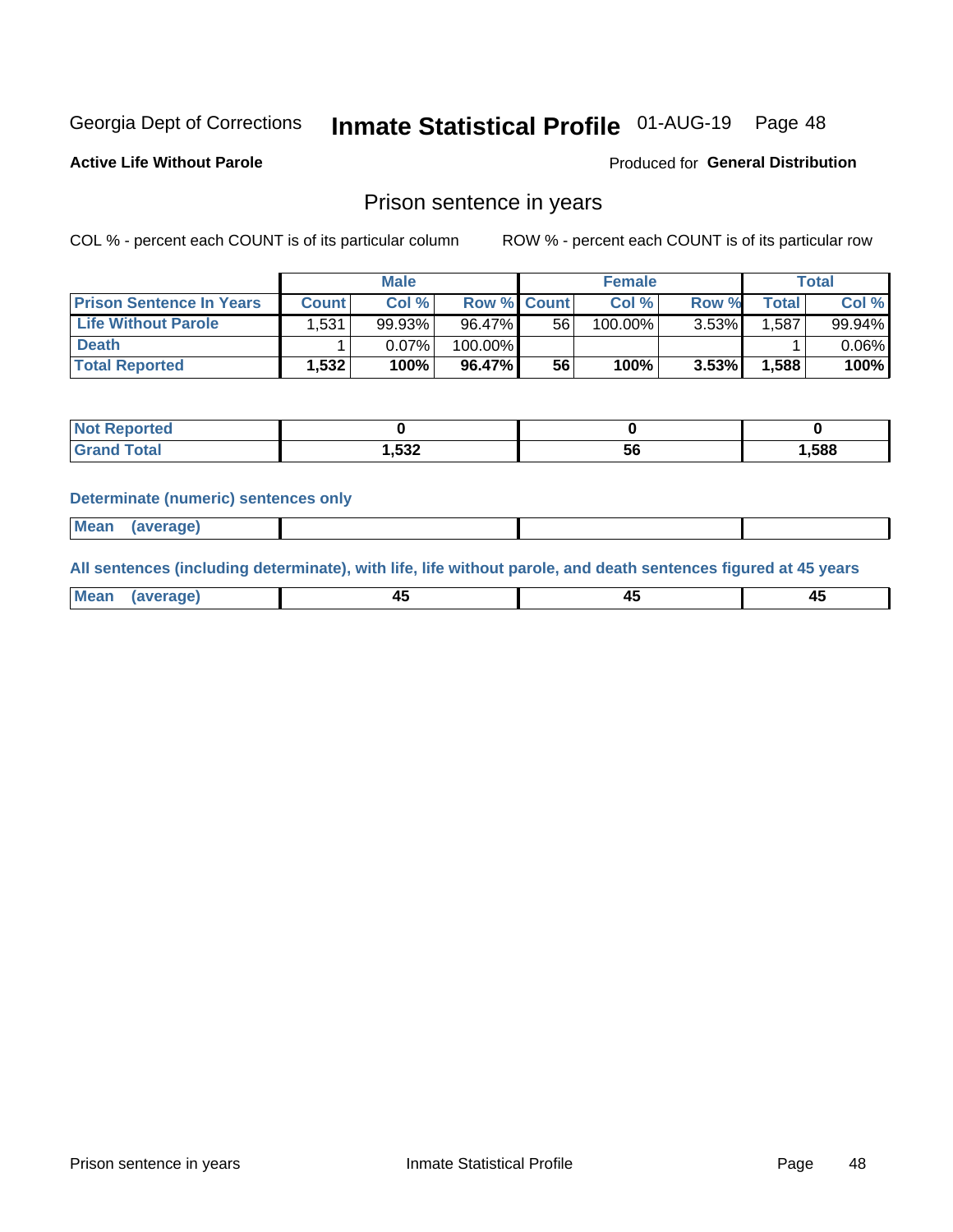#### Georgia Dept of Corrections Inmate Statistical Profile 01-AUG-19 Page 49

#### **Active Life Without Parole**

#### Produced for General Distribution

### Primary offense, broken out into felonies vs misdemeanors

COL % - percent each COUNT is of its particular column

|                                  |              | <b>Male</b> |                    |      | <b>Female</b> |       |                    | Total   |
|----------------------------------|--------------|-------------|--------------------|------|---------------|-------|--------------------|---------|
| <b>Felonies and Misdemeanors</b> | <b>Count</b> | Col%        | <b>Row % Count</b> |      | Col%          | Row % | Total <sub>1</sub> | Col %   |
| <b>Felonies</b>                  | 1.524        | 100.00%     | 96.58%             | 54 I | 100.00%       | 3.42% | 1.578              | 100.00% |
| <b>Total Reported</b>            | .524         | 100%        | 96.58%             | 54   | $100\%$       | 3.42% | 1.578              | 100%    |

| <b>Not Reported</b>          |       |      | 10   |
|------------------------------|-------|------|------|
| <b>Fotal</b><br>Grand<br>uuu | 1,532 | ,526 | ,588 |

| Mode (most frequent)<br>elonies | Felonies | Felonies |
|---------------------------------|----------|----------|
|---------------------------------|----------|----------|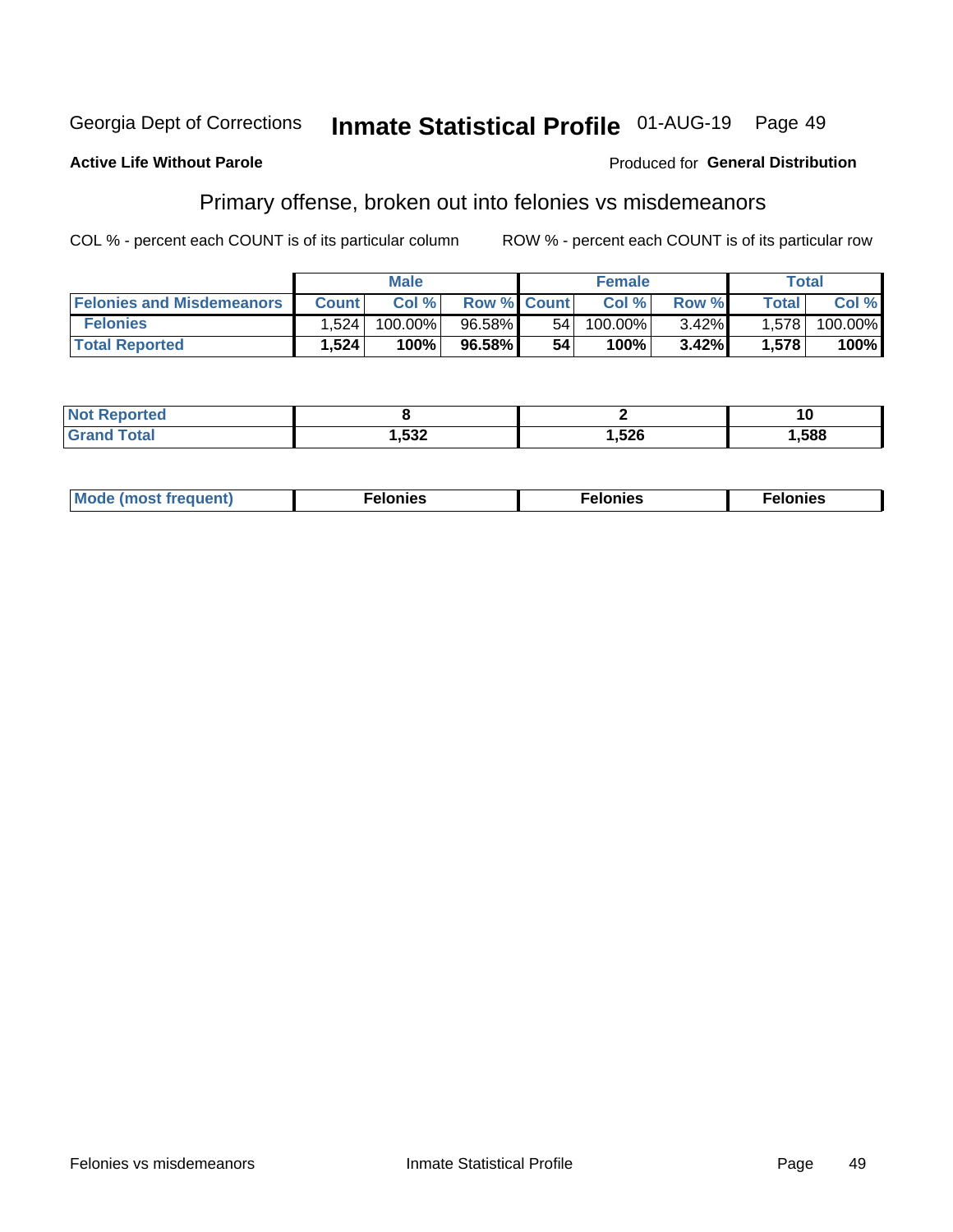# Inmate Statistical Profile 01-AUG-19 Page 50

#### **Active Life Without Parole**

#### Produced for General Distribution

### Primary offense, broken out into six broad crime categories

COL % - percent each COUNT is of its particular column

|                         |              | <b>Male</b> |           |                    | <b>Female</b> |          |              | <b>Total</b> |
|-------------------------|--------------|-------------|-----------|--------------------|---------------|----------|--------------|--------------|
| <b>Crime Categories</b> | <b>Count</b> | Col %       |           | <b>Row % Count</b> | Col %         | Row %    | <b>Total</b> | Col %        |
| <b>Violent</b>          | 1,319        | 86.21%      | 96.00%    | 55                 | 98.21%        | $4.00\%$ | 1,374        | 86.63%       |
| <b>Sex Crime</b><br>2   | 203          | 13.27%      | $99.51\%$ |                    | 1.79%         | .49%     | 204          | 12.86%       |
| <b>Drug</b><br>4        | 7            | $.46\%$     | 100.00%   |                    | .00%          |          |              | .44%         |
| <b>Other</b><br>6       |              | $.07\%$     | 100.00%   |                    | .00%          |          |              | $.06\%$      |
| <b>Total Reported</b>   | 1,530        | 100%        | 96.47%    | 56                 | 100%          | $3.53\%$ | 1,586        | 100%         |

| prtea<br><b>NOT REPO</b> |              |     |      |
|--------------------------|--------------|-----|------|
| <b>Total</b>             | よつつ<br>∍ ∟כה | ้วเ | ,588 |

| <b>Mode (most frequent)</b> | <br>'iolent | Violent | --<br><b>Violent</b> |
|-----------------------------|-------------|---------|----------------------|
|                             |             |         |                      |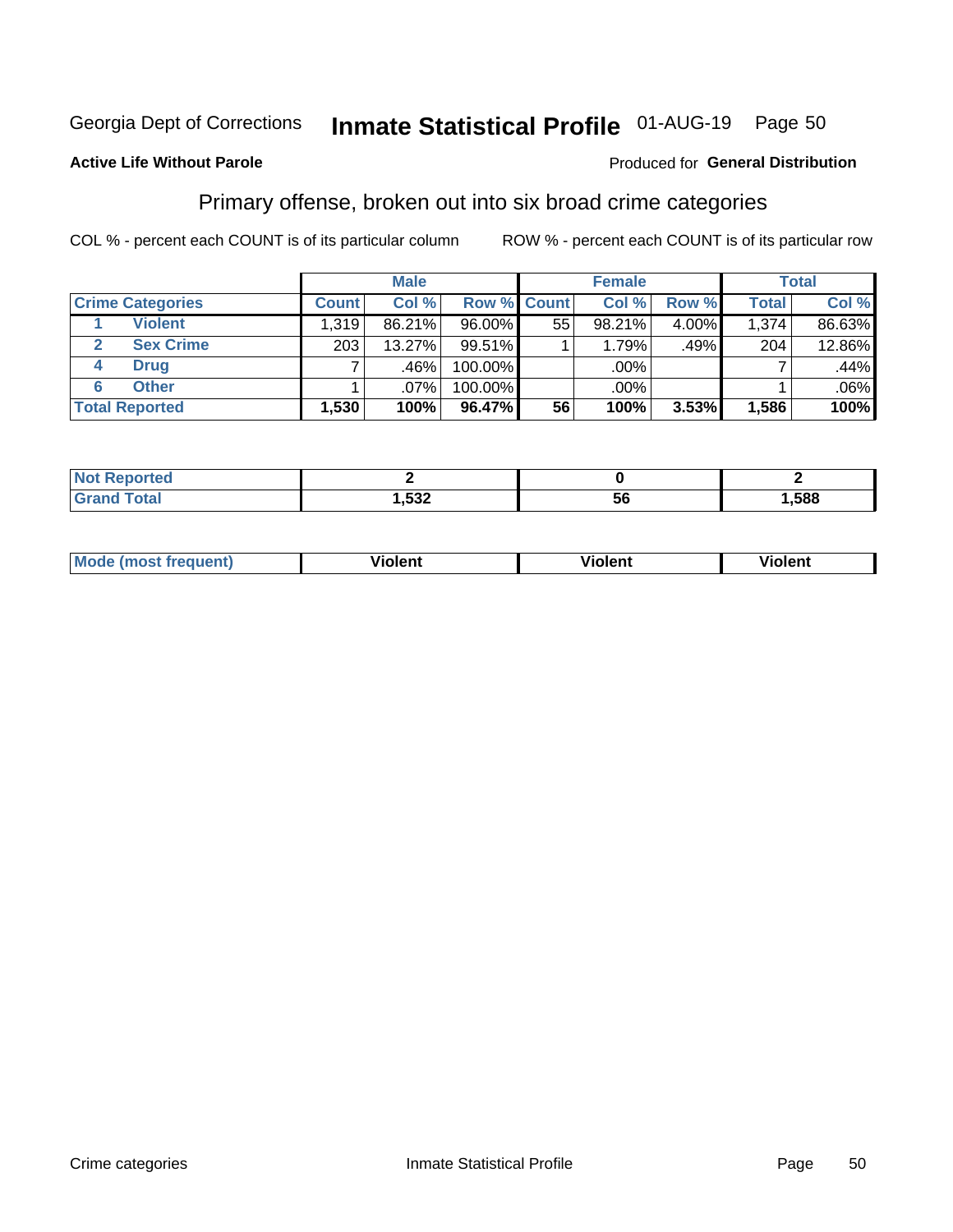# Inmate Statistical Profile 01-AUG-19 Page 51

#### **Active Life Without Parole**

#### Produced for General Distribution

# Primary offense, detailed offense code

COL % - percent each COUNT is of its particular column

|                                            |                | <b>Male</b> |         | <b>Female</b>   |        |        |                | <b>Total</b> |
|--------------------------------------------|----------------|-------------|---------|-----------------|--------|--------|----------------|--------------|
| <b>Primary Offense</b>                     | <b>Count</b>   | Col %       | Row %   | <b>Count</b>    | Col %  | Row %  | <b>Total</b>   | Col %        |
| <b>Agg Sex Battery Atmpt (2099)</b>        | 1              | .07%        | 100.00% |                 |        |        | 1              | $.06\%$      |
| <b>Aggrav Assault (1302)</b>               | 1              | .07%        | 50.00%  | 1               | 1.79%  | 50.00% | $\overline{2}$ | .13%         |
| <b>Aggrav Battery (1305)</b>               | 1              | .07%        | 100.00% |                 |        |        | 1              | $.06\%$      |
| <b>Aggrav Child Molestation (2021)</b>     | 29             | 1.90%       | 100.00% |                 |        |        | 29             | 1.83%        |
| <b>Aggrav Sexual Battery (2009)</b>        | 7              | .46%        | 100.00% |                 |        |        | 7              | .44%         |
| <b>Aggrav Sodomy (2003)</b>                | 11             | .72%        | 100.00% |                 |        |        | 11             | .69%         |
| <b>Armed Robbery (1902)</b>                | 157            | 10.26%      | 99.37%  | $\mathbf{1}$    | 1.79%  | .63%   | 158            | 9.96%        |
| <b>Child Molestation (2019)</b>            | 5              | .33%        | 100.00% |                 |        |        | 5              | .32%         |
| <b>False Imprisonment (1308)</b>           | 1              | .07%        | 100.00% |                 |        |        | 1              | $.06\%$      |
| <b>Hijacking Motor Vehicle (1911)</b>      | 1              | .07%        | 100.00% |                 |        |        | 1              | $.06\%$      |
| Kidnapping (1311)                          | 96             | 6.27%       | 100.00% |                 |        |        | 96             | 6.05%        |
| <b>Murder (1101)</b>                       | 1,059          | 69.22%      | 95.23%  | 53              | 94.64% | 4.77%  | 1,112          | 70.11%       |
| <b>Poss Firearm Convct Felon</b>           | 1.             | .07%        | 100.00% |                 |        |        |                | $.06\%$      |
| (2914)                                     |                |             |         |                 |        |        |                |              |
| <b>Poss Of Firearm Dur Crime</b><br>(2910) | $\overline{2}$ | .13%        | 100.00% |                 |        |        | $\overline{2}$ | .13%         |
| Poss W Int Dist Cocaine (4050)             |                | .07%        | 100.00% |                 |        |        |                | $.06\%$      |
| Rape (2001)                                | 150            | 9.80%       | 99.34%  | $\mathbf{1}$    | 1.79%  | .66%   | 151            | 9.52%        |
| S/D Cocaine (4021)                         | 1              | .07%        | 100.00% |                 |        |        | 1              | $.06\%$      |
| S/D Cont Sub Public (4017)                 | 1              | .07%        | 100.00% |                 |        |        | 1              | $.06\%$      |
| S/D Cont Sub School (4018)                 | 1              | .07%        | 100.00% |                 |        |        | 1              | $.06\%$      |
| <b>Traf Cocaine 401+ Gm (4103)</b>         | $\overline{2}$ | .13%        | 100.00% |                 |        |        | $\overline{2}$ | .13%         |
| <b>Traf Methamph 28-199 Gm</b>             | 1              | .07%        | 100.00% |                 |        |        | 1              | .06%         |
| (4140)                                     |                |             |         |                 |        |        |                |              |
| <b>Traffick Sexual Servitude (1331)</b>    | 1              | .07%        | 100.00% |                 |        |        |                | $.06\%$      |
| <b>Total Rported</b>                       | 1,530          | 100%        | 96.47%  | $\overline{56}$ | 100%   | 3.53%  | 1,586          | 100%         |

| NI.<br>porteg |             |    |      |
|---------------|-------------|----|------|
|               | よつつ<br>,טט, | эt | ,588 |

| <b>Mode (most frequent)</b> | 1101 Murder | 1101 Murder | 1101 Murder |
|-----------------------------|-------------|-------------|-------------|
|                             |             |             |             |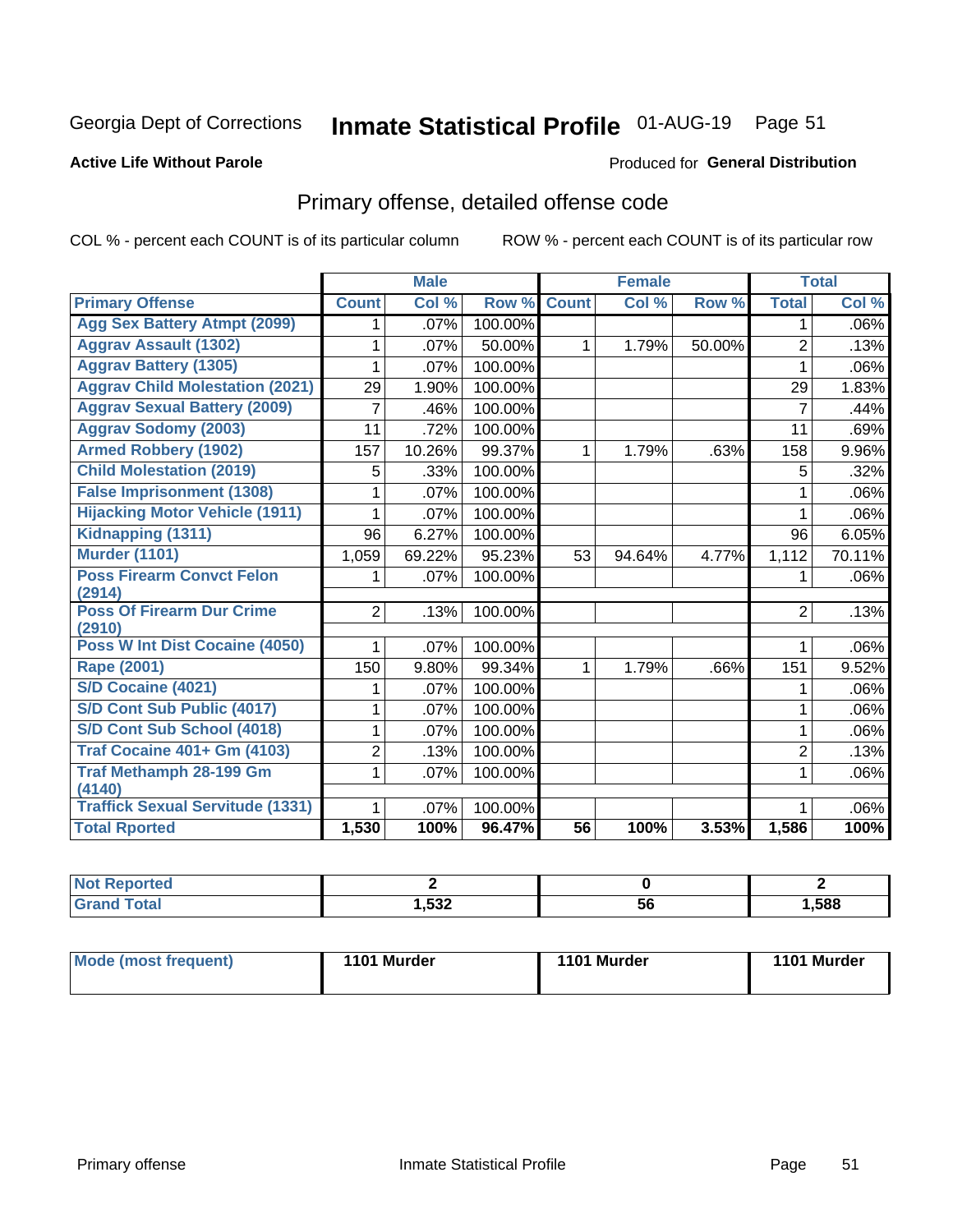# Inmate Statistical Profile 01-AUG-19 Page 52

#### **Active Life Without Parole**

#### **Produced for General Distribution**

# County of conviction of primary offense

COL % - percent each COUNT is of its particular column

|                                |                  | <b>Male</b> |         | <b>Female</b>  |       |        | <b>Total</b>            |       |
|--------------------------------|------------------|-------------|---------|----------------|-------|--------|-------------------------|-------|
| <b>County of Conviction</b>    | <b>Count</b>     | Col %       | Row %   | <b>Count</b>   | Col % | Row %  | <b>Total</b>            | Col % |
| 000<br><b>Unknown</b>          | 8                | .52%        | 80.00%  | 2              | 3.57% | 20.00% | 10                      | .63%  |
| <b>Appling County</b><br>001   | 4                | .26%        | 100.00% |                |       |        | $\overline{\mathbf{4}}$ | .25%  |
| <b>Atkinson County</b><br>002  | 4                | .26%        | 100.00% |                |       |        | 4                       | .25%  |
| <b>Bacon County</b><br>003     | 5                | .33%        | 100.00% |                |       |        | 5                       | .31%  |
| <b>Baker County</b><br>004     | 1                | .07%        | 100.00% |                |       |        | 1                       | .06%  |
| <b>Baldwin County</b><br>005   | 5                | .33%        | 100.00% |                |       |        | 5                       | .31%  |
| <b>Banks County</b><br>006     | 3                | .20%        | 100.00% |                |       |        | 3                       | .19%  |
| <b>Barrow County</b><br>007    | $\overline{7}$   | .46%        | 100.00% |                |       |        | $\overline{7}$          | .44%  |
| <b>Bartow County</b><br>008    | 9                | .59%        | 90.00%  | 1              | 1.79% | 10.00% | 10                      | .63%  |
| <b>Ben Hill County</b><br>009  | $\overline{7}$   | .46%        | 100.00% |                |       |        | 7                       | .44%  |
| <b>Berrien County</b><br>010   | $\overline{c}$   | .13%        | 100.00% |                |       |        | $\overline{c}$          | .13%  |
| <b>Bibb County</b><br>011      | 46               | 3.00%       | 95.83%  | $\overline{2}$ | 3.57% | 4.17%  | 48                      | 3.02% |
| <b>Bleckley County</b><br>012  | 1                | .07%        | 100.00% |                |       |        | $\mathbf{1}$            | .06%  |
| <b>Brantley County</b><br>013  | $\overline{2}$   | .13%        | 100.00% |                |       |        | $\overline{2}$          | .13%  |
| <b>Brooks County</b><br>014    | $\overline{c}$   | .13%        | 100.00% |                |       |        | $\overline{c}$          | .13%  |
| <b>Bryan County</b><br>015     | 1                | .07%        | 100.00% |                |       |        | $\mathbf{1}$            | .06%  |
| <b>Bulloch County</b><br>016   | 8                | .52%        | 88.89%  | 1              | 1.79% | 11.11% | 9                       | .57%  |
| <b>Burke County</b><br>017     | 13               | .85%        | 100.00% |                |       |        | 13                      | .82%  |
| <b>Butts County</b><br>018     | 5                | .33%        | 100.00% |                |       |        | $\overline{5}$          | .31%  |
| <b>Calhoun County</b><br>019   | $\overline{3}$   | .20%        | 100.00% |                |       |        | $\overline{3}$          | .19%  |
| <b>Camden County</b><br>020    | 6                | .39%        | 100.00% |                |       |        | $\,6\,$                 | .38%  |
| <b>Candler County</b><br>021   | 3                | .20%        | 100.00% |                |       |        | 3                       | .19%  |
| <b>Carroll County</b><br>022   | 5                | .33%        | 100.00% |                |       |        | 5                       | .31%  |
| <b>Catoosa County</b><br>023   | 4                | .26%        | 80.00%  | 1              | 1.79% | 20.00% | 5                       | .31%  |
| <b>Chatham County</b><br>025   | 63               | 4.11%       | 96.92%  | $\overline{2}$ | 3.57% | 3.08%  | 65                      | 4.09% |
| <b>Chattooga County</b><br>027 | $\overline{2}$   | .13%        | 100.00% |                |       |        | $\overline{2}$          | .13%  |
| <b>Cherokee County</b><br>028  | $\boldsymbol{9}$ | .59%        | 100.00% |                |       |        | $9\,$                   | .57%  |
| <b>Clarke County</b><br>029    | 25               | 1.63%       | 96.15%  | 1              | 1.79% | 3.85%  | 26                      | 1.64% |
| <b>Clay County</b><br>030      | $\mathbf 1$      | .07%        | 100.00% |                |       |        | $\mathbf{1}$            | .06%  |
| <b>Clayton County</b><br>031   | 70               | 4.57%       | 93.33%  | 5              | 8.93% | 6.67%  | 75                      | 4.72% |
| <b>Clinch County</b><br>032    | 1                | .07%        | 100.00% |                |       |        | 1                       | .06%  |
| <b>Cobb County</b><br>033      | 72               | 4.70%       | 97.30%  | 2              | 3.57% | 2.70%  | 74                      | 4.66% |
| <b>Coffee County</b><br>034    | 9                | .59%        | 90.00%  | 1              | 1.79% | 10.00% | 10                      | .63%  |
| <b>Colquitt County</b><br>035  | 3                | .20%        | 100.00% |                |       |        | $\mathbf{3}$            | .19%  |
| <b>Columbia County</b><br>036  | $\boldsymbol{9}$ | .59%        | 81.82%  | $\overline{2}$ | 3.57% | 18.18% | 11                      | .69%  |
| <b>Cook County</b><br>037      | 5                | .33%        | 100.00% |                |       |        | $\sqrt{5}$              | .31%  |
| <b>Coweta County</b><br>038    | 9                | .59%        | 100.00% |                |       |        | 9                       | .57%  |
| <b>Crisp County</b><br>040     | $\overline{7}$   | .46%        | 100.00% |                |       |        | $\overline{7}$          | .44%  |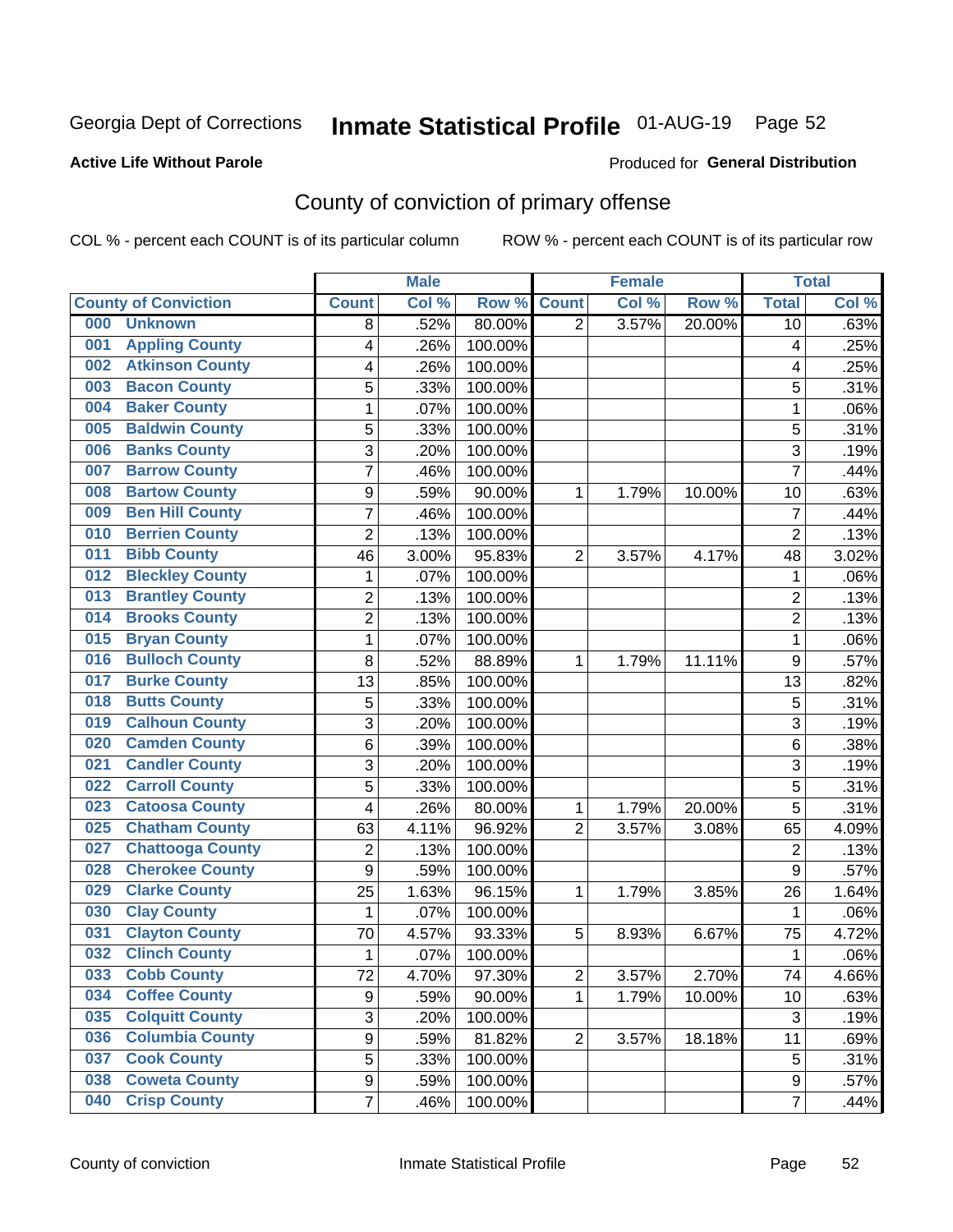# Inmate Statistical Profile 01-AUG-19 Page 53

#### **Active Life Without Parole**

#### Produced for General Distribution

# County of conviction of primary offense

COL % - percent each COUNT is of its particular column

|     |                             |                         | <b>Male</b> |         |                | <b>Female</b> |        |                | <b>Total</b> |
|-----|-----------------------------|-------------------------|-------------|---------|----------------|---------------|--------|----------------|--------------|
|     | <b>County of Conviction</b> | <b>Count</b>            | Col %       | Row %   | <b>Count</b>   | Col %         | Row %  | <b>Total</b>   | Col %        |
| 041 | <b>Dade County</b>          | 1                       | .07%        | 100.00% |                |               |        | 1              | .06%         |
| 042 | <b>Dawson County</b>        | $\overline{2}$          | .13%        | 100.00% |                |               |        | $\overline{2}$ | .13%         |
| 043 | <b>Decatur County</b>       | 6                       | .39%        | 100.00% |                |               |        | 6              | .38%         |
| 044 | <b>Dekalb County</b>        | 136                     | 8.88%       | 97.14%  | 4              | 7.14%         | 2.86%  | 140            | 8.82%        |
| 046 | <b>Dooly County</b>         | $\overline{2}$          | .13%        | 100.00% |                |               |        | $\overline{2}$ | .13%         |
| 047 | <b>Dougherty County</b>     | 28                      | 1.83%       | 96.55%  | 1              | 1.79%         | 3.45%  | 29             | 1.83%        |
| 048 | <b>Douglas County</b>       | 38                      | 2.48%       | 95.00%  | $\overline{2}$ | 3.57%         | 5.00%  | 40             | 2.52%        |
| 049 | <b>Early County</b>         | $\mathbf 2$             | .13%        | 100.00% |                |               |        | $\overline{2}$ | .13%         |
| 051 | <b>Effingham County</b>     | 6                       | .39%        | 100.00% |                |               |        | 6              | .38%         |
| 052 | <b>Elbert County</b>        | 3                       | .20%        | 100.00% |                |               |        | 3              | .19%         |
| 053 | <b>Emanuel County</b>       | 11                      | .72%        | 100.00% |                |               |        | 11             | .69%         |
| 056 | <b>Fayette County</b>       | 8                       | .52%        | 100.00% |                |               |        | 8              | .50%         |
| 057 | <b>Floyd County</b>         | 34                      | 2.22%       | 97.14%  | $\mathbf{1}$   | 1.79%         | 2.86%  | 35             | 2.20%        |
| 058 | <b>Forsyth County</b>       | 4                       | .26%        | 80.00%  | 1              | 1.79%         | 20.00% | 5              | .31%         |
| 059 | <b>Franklin County</b>      | 6                       | .39%        | 85.71%  | 1              | 1.79%         | 14.29% | $\overline{7}$ | .44%         |
| 060 | <b>Fulton County</b>        | 208                     | 13.58%      | 98.58%  | 3              | 5.36%         | 1.42%  | 211            | 13.29%       |
| 061 | <b>Gilmer County</b>        | $\overline{2}$          | .13%        | 100.00% |                |               |        | $\overline{2}$ | .13%         |
| 063 | <b>Glynn County</b>         | 20                      | 1.31%       | 100.00% |                |               |        | 20             | 1.26%        |
| 064 | <b>Gordon County</b>        | $\overline{7}$          | .46%        | 100.00% |                |               |        | $\overline{7}$ | .44%         |
| 065 | <b>Grady County</b>         | 3                       | .20%        | 100.00% |                |               |        | $\overline{3}$ | .19%         |
| 066 | <b>Greene County</b>        | $\overline{2}$          | .13%        | 100.00% |                |               |        | $\overline{2}$ | .13%         |
| 067 | <b>Gwinnett County</b>      | 68                      | 4.44%       | 94.44%  | 4              | 7.14%         | 5.56%  | 72             | 4.53%        |
| 068 | <b>Habersham County</b>     | 3                       | .20%        | 100.00% |                |               |        | 3              | .19%         |
| 069 | <b>Hall County</b>          | 22                      | 1.44%       | 84.62%  | 4              | 7.14%         | 15.38% | 26             | 1.64%        |
| 071 | <b>Haralson County</b>      | 5                       | .33%        | 100.00% |                |               |        | 5              | .31%         |
| 072 | <b>Harris County</b>        | $\overline{2}$          | .13%        | 100.00% |                |               |        | $\overline{2}$ | .13%         |
| 073 | <b>Hart County</b>          | 3                       | .20%        | 100.00% |                |               |        | $\overline{3}$ | .19%         |
| 075 | <b>Henry County</b>         | 19                      | 1.24%       | 95.00%  | 1              | 1.79%         | 5.00%  | 20             | 1.26%        |
| 076 | <b>Houston County</b>       | 26                      | 1.70%       | 100.00% |                |               |        | 26             | 1.64%        |
| 077 | <b>Irwin County</b>         | $\overline{2}$          | .13%        | 100.00% |                |               |        | $\overline{2}$ | .13%         |
| 078 | <b>Jackson County</b>       | 11                      | .72%        | 100.00% |                |               |        | 11             | .69%         |
| 079 | <b>Jasper County</b>        | 1                       | .07%        | 100.00% |                |               |        | 1              | .06%         |
| 080 | <b>Jeff Davis County</b>    | 1                       | .07%        | 100.00% |                |               |        | $\mathbf{1}$   | .06%         |
| 081 | <b>Jefferson County</b>     | 6                       | .39%        | 100.00% |                |               |        | 6              | .38%         |
| 082 | <b>Jenkins County</b>       | $\overline{\mathbf{c}}$ | .13%        | 100.00% |                |               |        | $\overline{2}$ | .13%         |
| 083 | <b>Johnson County</b>       | 1                       | .07%        | 100.00% |                |               |        | $\mathbf{1}$   | .06%         |
| 084 | <b>Jones County</b>         | 1                       | .07%        | 50.00%  | $\mathbf{1}$   | 1.79%         | 50.00% | $\overline{c}$ | .13%         |
| 085 | <b>Lamar County</b>         | $\mathbf 1$             | .07%        | 100.00% |                |               |        | $\mathbf 1$    | .06%         |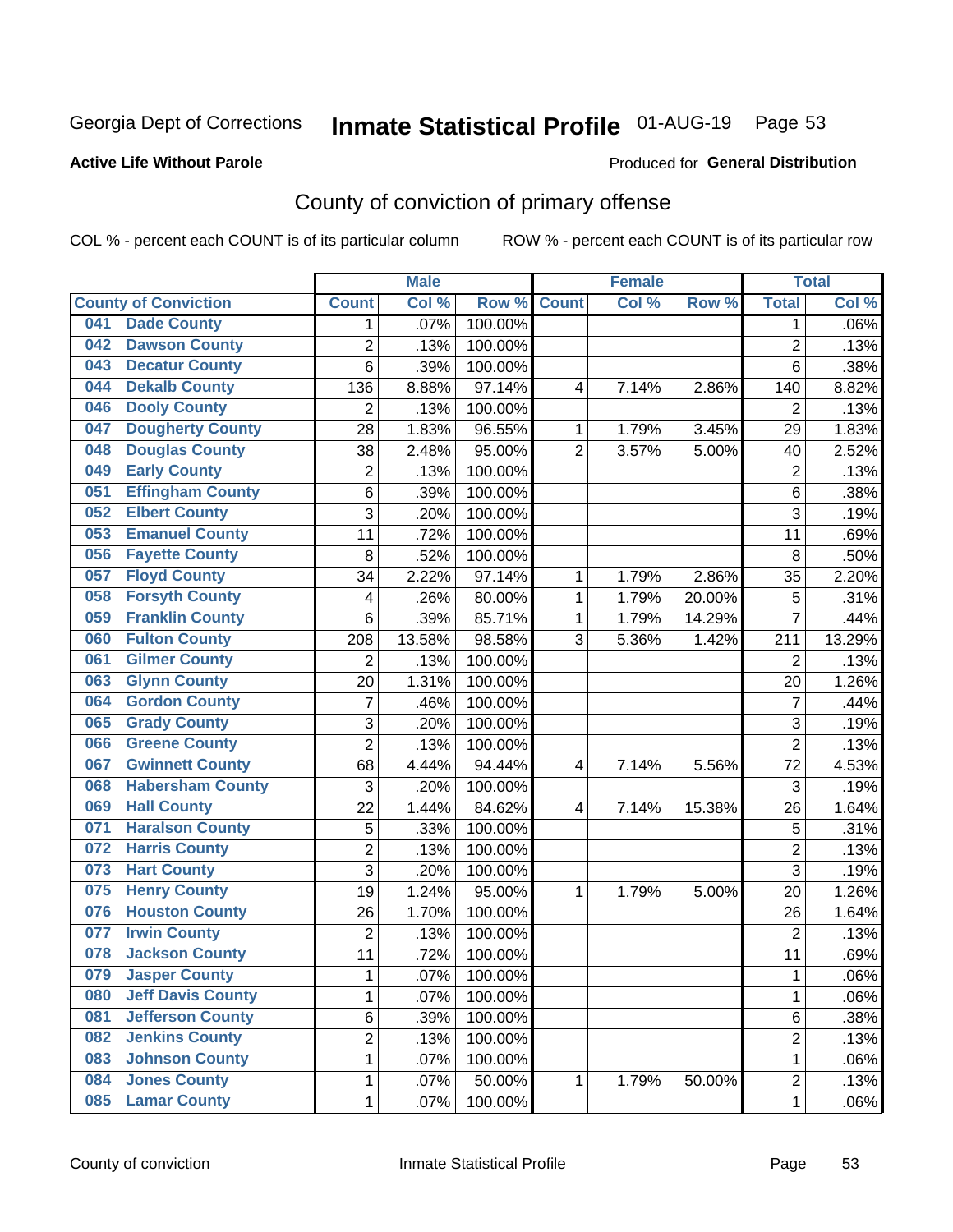# Inmate Statistical Profile 01-AUG-19 Page 54

#### **Active Life Without Parole**

#### Produced for General Distribution

# County of conviction of primary offense

COL % - percent each COUNT is of its particular column

|                  |                             |                | <b>Male</b> |                  | <b>Female</b>  |       |        | <b>Total</b>    |       |
|------------------|-----------------------------|----------------|-------------|------------------|----------------|-------|--------|-----------------|-------|
|                  | <b>County of Conviction</b> | <b>Count</b>   | Col %       | Row <sup>%</sup> | <b>Count</b>   | Col % | Row %  | <b>Total</b>    | Col%  |
| 086              | <b>Lanier County</b>        | 2              | .13%        | 100.00%          |                |       |        | 2               | .13%  |
| 087              | <b>Laurens County</b>       | 4              | .26%        | 100.00%          |                |       |        | 4               | .25%  |
| 088              | <b>Lee County</b>           | 4              | .26%        | 100.00%          |                |       |        | 4               | .25%  |
| 089              | <b>Liberty County</b>       | $\overline{7}$ | .46%        | 100.00%          |                |       |        | $\overline{7}$  | .44%  |
| 091              | <b>Long County</b>          | 5              | .33%        | 100.00%          |                |       |        | 5               | .31%  |
| 092              | <b>Lowndes County</b>       | 7              | .46%        | 100.00%          |                |       |        | $\overline{7}$  | .44%  |
| 093              | <b>Lumpkin County</b>       | 1              | .07%        | 100.00%          |                |       |        | 1               | .06%  |
| 095              | <b>Madison County</b>       | 3              | .20%        | 100.00%          |                |       |        | 3               | .19%  |
| 096              | <b>Marion County</b>        | 1              | .07%        | 100.00%          |                |       |        | 1               | .06%  |
| 097              | <b>Mcduffie County</b>      | 3              | .20%        | 100.00%          |                |       |        | 3               | .19%  |
| 099              | <b>Meriwether County</b>    | $\overline{2}$ | .13%        | 100.00%          |                |       |        | $\overline{2}$  | .13%  |
| 100              | <b>Miller County</b>        | 1              | .07%        | 100.00%          |                |       |        | $\mathbf{1}$    | .06%  |
| 101              | <b>Mitchell County</b>      | 1              | .07%        | 100.00%          |                |       |        | 1               | .06%  |
| 102              | <b>Monroe County</b>        | $\overline{7}$ | .46%        | 100.00%          |                |       |        | $\overline{7}$  | .44%  |
| 104              | <b>Morgan County</b>        | 1              | .07%        | 100.00%          |                |       |        | 1               | .06%  |
| 105              | <b>Murray County</b>        | 3              | .20%        | 100.00%          |                |       |        | 3               | .19%  |
| 106              | <b>Muscogee County</b>      | 45             | 2.94%       | 97.83%           | 1              | 1.79% | 2.17%  | 46              | 2.90% |
| 107              | <b>Newton County</b>        | 13             | .85%        | 86.67%           | $\overline{2}$ | 3.57% | 13.33% | 15              | .94%  |
| 108              | <b>Oconee County</b>        | 1              | .07%        | 100.00%          |                |       |        | 1               | .06%  |
| 109              | <b>Oglethorpe County</b>    | 1              | .07%        | 100.00%          |                |       |        | 1               | .06%  |
| 110              | <b>Paulding County</b>      | 3              | .20%        | 100.00%          |                |       |        | 3               | .19%  |
| 111              | <b>Peach County</b>         | 4              | .26%        | 100.00%          |                |       |        | 4               | .25%  |
| $\overline{112}$ | <b>Pickens County</b>       | $\overline{2}$ | .13%        | 100.00%          |                |       |        | $\overline{2}$  | .13%  |
| $\overline{113}$ | <b>Pierce County</b>        | $\overline{2}$ | .13%        | 100.00%          |                |       |        | $\overline{2}$  | .13%  |
| 114              | <b>Pike County</b>          | 3              | .20%        | 60.00%           | $\overline{2}$ | 3.57% | 40.00% | 5               | .31%  |
| $\overline{115}$ | <b>Polk County</b>          | 5              | .33%        | 100.00%          |                |       |        | 5               | .31%  |
| $\overline{116}$ | <b>Pulaski County</b>       | 1              | .07%        | 100.00%          |                |       |        | 1               | .06%  |
| 117              | <b>Putnam County</b>        | $\overline{7}$ | .46%        | 100.00%          |                |       |        | $\overline{7}$  | .44%  |
| 119              | <b>Rabun County</b>         | 1              | .07%        | 100.00%          |                |       |        | 1               | .06%  |
| 120              | <b>Randolph County</b>      | $\overline{2}$ | .13%        | 100.00%          |                |       |        | $\overline{2}$  | .13%  |
| 121              | <b>Richmond County</b>      | 75             | 4.90%       | 96.15%           | 3              | 5.36% | 3.85%  | 78              | 4.91% |
| 122              | <b>Rockdale County</b>      | 11             | .72%        | 100.00%          |                |       |        | $\overline{11}$ | .69%  |
| 125              | <b>Seminole County</b>      | $\overline{2}$ | .13%        | 100.00%          |                |       |        | $\overline{2}$  | .13%  |
| 126              | <b>Spalding County</b>      | 14             | .91%        | 100.00%          |                |       |        | 14              | .88%  |
| 127              | <b>Stephens County</b>      | 3              | .20%        | 100.00%          |                |       |        | 3               | .19%  |
| 128              | <b>Stewart County</b>       | 1              | .07%        | 100.00%          |                |       |        | $\mathbf{1}$    | .06%  |
| 129              | <b>Sumter County</b>        | 4              | .26%        | 100.00%          |                |       |        | 4               | .25%  |
| $\overline{131}$ | <b>Taliaferro County</b>    | 1              | .07%        | 100.00%          |                |       |        | 1               | .06%  |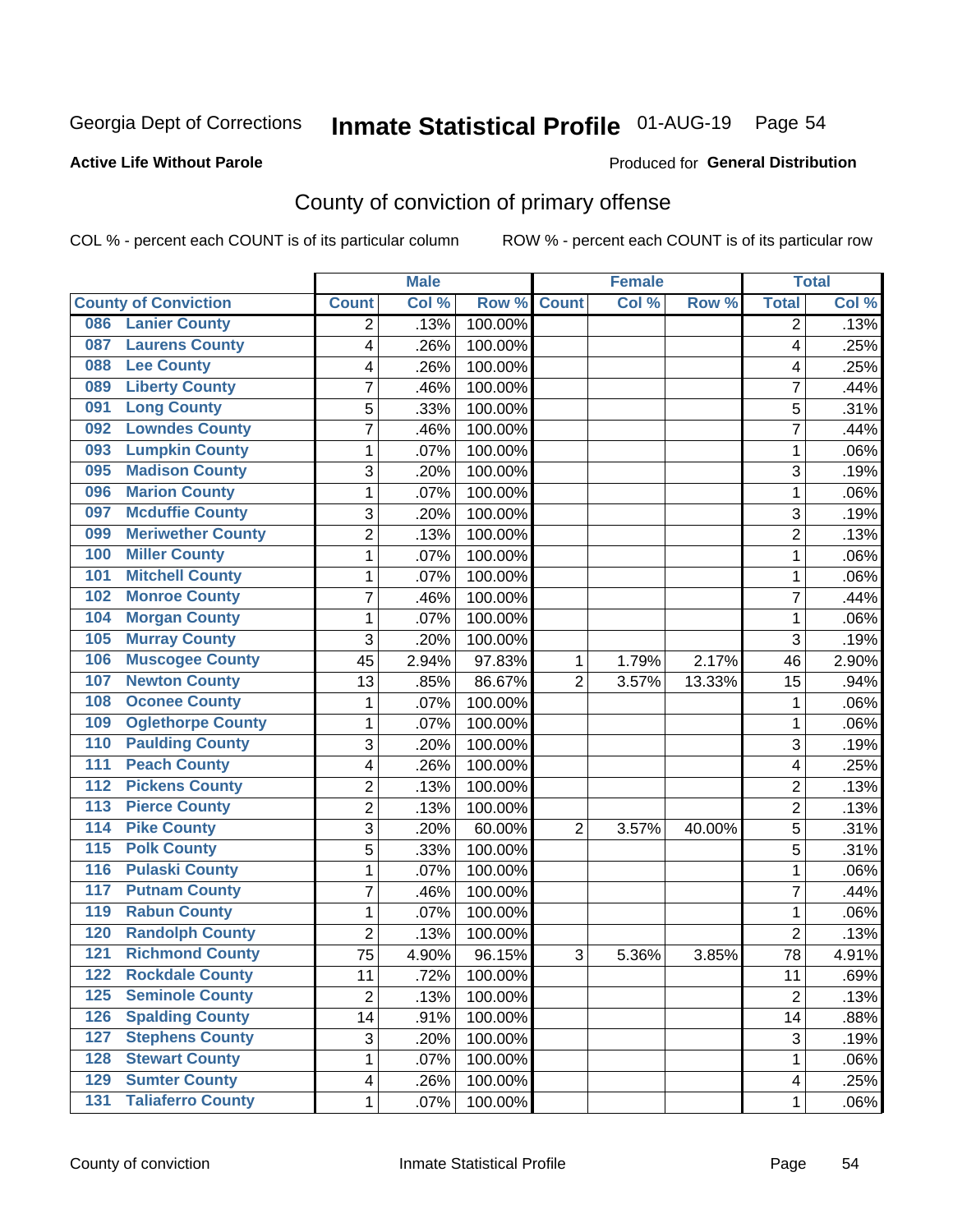# Inmate Statistical Profile 01-AUG-19 Page 55

#### **Active Life Without Parole**

#### Produced for General Distribution

# County of conviction of primary offense

COL % - percent each COUNT is of its particular column

|                                 |                | <b>Male</b> |         |                 | <b>Female</b> |        |                | <b>Total</b> |  |
|---------------------------------|----------------|-------------|---------|-----------------|---------------|--------|----------------|--------------|--|
| <b>County of Conviction</b>     | <b>Count</b>   | Col %       | Row %   | <b>Count</b>    | Col %         | Row %  | <b>Total</b>   | Col %        |  |
| <b>Tattnall County</b><br>132   | 3              | .20%        | 75.00%  | 1               | 1.79%         | 25.00% | 4              | .25%         |  |
| <b>Taylor County</b><br>133     | 1              | .07%        | 100.00% |                 |               |        | 1              | .06%         |  |
| <b>Terrell County</b><br>135    | $\overline{2}$ | .13%        | 100.00% |                 |               |        | $\overline{2}$ | .13%         |  |
| <b>Thomas County</b><br>136     | 6              | .39%        | 100.00% |                 |               |        | 6              | .38%         |  |
| <b>Tift County</b><br>137       | 10             | .65%        | 100.00% |                 |               |        | 10             | .63%         |  |
| <b>Toombs County</b><br>138     | 11             | .72%        | 100.00% |                 |               |        | 11             | .69%         |  |
| <b>Towns County</b><br>139      |                | .07%        | 100.00% |                 |               |        | 1              | .06%         |  |
| <b>Treutlen County</b><br>140   | 5              | .33%        | 100.00% |                 |               |        | 5              | .31%         |  |
| <b>Troup County</b><br>141      | 10             | .65%        | 90.91%  | 1               | 1.79%         | 9.09%  | 11             | .69%         |  |
| <b>Turner County</b><br>142     | $\overline{2}$ | .13%        | 100.00% |                 |               |        | $\overline{2}$ | .13%         |  |
| <b>Twiggs County</b><br>143     | 1              | .07%        | 100.00% |                 |               |        | 1              | .06%         |  |
| <b>Upson County</b><br>145      | 5              | .33%        | 100.00% |                 |               |        | 5              | .31%         |  |
| <b>Walker County</b><br>146     | 11             | .72%        | 91.67%  | 1               | 1.79%         | 8.33%  | 12             | .76%         |  |
| <b>Walton County</b><br>147     | 19             | 1.24%       | 100.00% |                 |               |        | 19             | 1.20%        |  |
| <b>Ware County</b><br>148       | 14             | .91%        | 100.00% |                 |               |        | 14             | .88%         |  |
| <b>Warren County</b><br>149     | 3              | .20%        | 75.00%  | 1               | 1.79%         | 25.00% | 4              | .25%         |  |
| <b>Washington County</b><br>150 | 6              | .39%        | 100.00% |                 |               |        | 6              | .38%         |  |
| <b>Wayne County</b><br>151      | 12             | .78%        | 100.00% |                 |               |        | 12             | .76%         |  |
| <b>Whitfield County</b><br>155  | 12             | .78%        | 92.31%  | 1               | 1.79%         | 7.69%  | 13             | .82%         |  |
| <b>Wilkes County</b><br>157     | 2              | .13%        | 100.00% |                 |               |        | $\overline{2}$ | .13%         |  |
| <b>Worth County</b><br>159      | 1              | .07%        | 100.00% |                 |               |        | 1              | .06%         |  |
| <b>Total Rported</b>            | 1,532          | 100%        | 96.47%  | $\overline{56}$ | 100%          | 3.53%  | 1,588          | 100%         |  |

| <b>o</b> rteo                   |       |     |      |
|---------------------------------|-------|-----|------|
| <b>otal</b><br>$\mathbf{v}$ and | 1,532 | ่วเ | ,588 |

| Mode (most frequent) | <b>Fulton County</b> | <b>IClayton County</b> | <b>Fulton County</b> |
|----------------------|----------------------|------------------------|----------------------|
|----------------------|----------------------|------------------------|----------------------|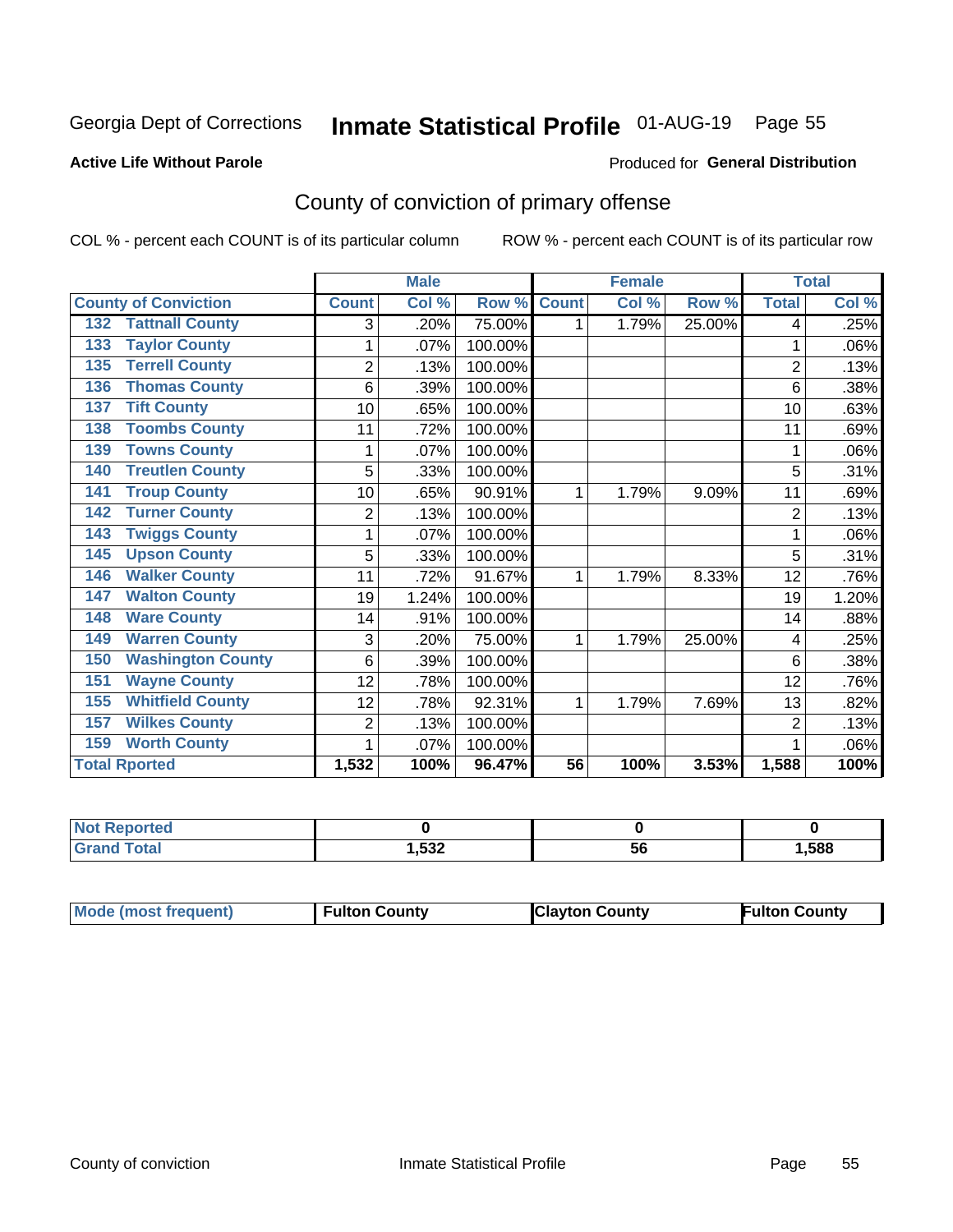### Georgia Dept of Corrections **Active Life Without Parole**

# Inmate Statistical Profile 01-AUG-19 Page 56

Produced for General Distribution

# Circuit of conviction of primary offense

COL % - percent each COUNT is of its particular column ROW % - percent each COUNT is of its particular row

|                         |                                 |                | <b>Male</b> |         |                | <b>Female</b> |        |                  | <b>Total</b> |
|-------------------------|---------------------------------|----------------|-------------|---------|----------------|---------------|--------|------------------|--------------|
|                         | <b>Circuit of Conviction</b>    | <b>Count</b>   | Col %       | Row %   | <b>Count</b>   | Col %         | Row %  | <b>Total</b>     | Col %        |
| 1                       | <b>Alapaha Circuit</b>          | 14             | .92%        | 100.00% |                |               |        | 14               | .89%         |
| $\overline{2}$          | <b>Alcovy Circuit</b>           | 32             | 2.10%       | 94.12%  | $\overline{2}$ | 3.70%         | 5.88%  | 34               | 2.15%        |
| $\overline{\mathbf{3}}$ | <b>Atlanta Circuit</b>          | 208            | 13.65%      | 98.58%  | 3              | 5.56%         | 1.42%  | 211              | 13.37%       |
| 4                       | <b>Atlantic Circuit</b>         | 16             | 1.05%       | 94.12%  | $\mathbf{1}$   | 1.85%         | 5.88%  | 17               | 1.08%        |
| $\overline{5}$          | <b>Augusta Circuit</b>          | 97             | 6.36%       | 95.10%  | 5              | 9.26%         | 4.90%  | 102              | 6.46%        |
| $\overline{6}$          | <b>Blue Ridge Circuit</b>       | 9              | .59%        | 100.00% |                |               |        | $\boldsymbol{9}$ | .57%         |
| 7                       | <b>Brunswick Circuit</b>        | 43             | 2.82%       | 100.00% |                |               |        | 43               | 2.72%        |
| 8                       | <b>Chattahoochee Circuit</b>    | 49             | 3.22%       | 98.00%  | 1              | 1.85%         | 2.00%  | 50               | 3.17%        |
| $\overline{9}$          | <b>Cherokee Circuit</b>         | 16             | 1.05%       | 94.12%  | 1              | 1.85%         | 5.88%  | 17               | 1.08%        |
| 10                      | <b>Clayton Circuit</b>          | 70             | 4.59%       | 93.33%  | 5              | 9.26%         | 6.67%  | 75               | 4.75%        |
| $\overline{11}$         | <b>Cobb Circuit</b>             | 72             | 4.72%       | 97.30%  | $\overline{2}$ | 3.70%         | 2.70%  | 74               | 4.69%        |
| $\overline{12}$         | <b>Conasauga Circuit</b>        | 15             | .98%        | 93.75%  | $\mathbf{1}$   | 1.85%         | 6.25%  | 16               | 1.01%        |
| $\overline{13}$         | <b>Cordele Circuit</b>          | 16             | 1.05%       | 100.00% |                |               |        | 16               | 1.01%        |
| $\overline{14}$         | <b>Coweta Circuit</b>           | 26             | 1.71%       | 96.30%  | $\mathbf{1}$   | 1.85%         | 3.70%  | 27               | 1.71%        |
| $\overline{15}$         | <b>Dougherty Circuit</b>        | 28             | 1.84%       | 96.55%  | $\mathbf{1}$   | 1.85%         | 3.45%  | 29               | 1.84%        |
| 16                      | <b>Dublin Circuit</b>           | 11             | .72%        | 100.00% |                |               |        | 11               | .70%         |
| $\overline{17}$         | <b>Eastern Circuit</b>          | 63             | 4.13%       | 96.92%  | $\overline{2}$ | 3.70%         | 3.08%  | 65               | 4.12%        |
| $\overline{18}$         | <b>Flint Circuit</b>            | 19             | 1.25%       | 95.00%  | $\mathbf{1}$   | 1.85%         | 5.00%  | 20               | 1.27%        |
| 19                      | <b>Griffin Circuit</b>          | 30             | 1.97%       | 93.75%  | $\overline{2}$ | 3.70%         | 6.25%  | 32               | 2.03%        |
| 20                      | <b>Gwinnett Circuit</b>         | 68             | 4.46%       | 94.44%  | $\overline{4}$ | 7.41%         | 5.56%  | 72               | 4.56%        |
| $\overline{21}$         | <b>Houston Circuit</b>          | 26             | 1.71%       | 100.00% |                |               |        | 26               | 1.65%        |
| $\overline{22}$         | <b>Lookout Mountain Circuit</b> | 18             | 1.18%       | 90.00%  | $\overline{2}$ | 3.70%         | 10.00% | 20               | 1.27%        |
| 23                      | <b>Macon Circuit</b>            | 50             | 3.28%       | 96.15%  | $\overline{2}$ | 3.70%         | 3.85%  | 52               | 3.30%        |
| 24                      | <b>Middle Circuit</b>           | 37             | 2.43%       | 100.00% |                |               |        | 37               | 2.34%        |
| $\overline{25}$         | <b>Mountain Circuit</b>         | $\overline{7}$ | .46%        | 100.00% |                |               |        | $\overline{7}$   | .44%         |
| 26                      | <b>Northeastern Circuit</b>     | 24             | 1.57%       | 85.71%  | $\overline{4}$ | 7.41%         | 14.29% | 28               | 1.77%        |
| $\overline{27}$         | <b>Northern Circuit</b>         | 16             | 1.05%       | 94.12%  | 1              | 1.85%         | 5.88%  | 17               | 1.08%        |
| 28                      | <b>Ocmulgee Circuit</b>         | 17             | 1.12%       | 94.44%  | 1              | 1.85%         | 5.56%  | 18               | 1.14%        |
| 29                      | <b>Oconee Circuit</b>           | $\overline{2}$ | .13%        | 100.00% |                |               |        | $\overline{2}$   | .13%         |
| 30                      | <b>Ogeechee Circuit</b>         | 16             | 1.05%       | 94.12%  | $\mathbf{1}$   | 1.85%         | 5.88%  | 17               | 1.08%        |
| $\overline{31}$         | <b>Pataula Circuit</b>          | 10             | .66%        | 100.00% |                |               |        | 10               | .63%         |
| 32                      | <b>Piedmont Circuit</b>         | 21             | 1.38%       | 100.00% |                |               |        | 21               | 1.33%        |
| 33                      | <b>Rome Circuit</b>             | 34             | 2.23%       | 97.14%  | $\mathbf 1$    | 1.85%         | 2.86%  | 35               | 2.22%        |
| 34                      | <b>South Georgia Circuit</b>    | 14             | .92%        | 100.00% |                |               |        | 14               | .89%         |
| 35                      | <b>Southern Circuit</b>         | 18             | 1.18%       | 100.00% |                |               |        | 18               | 1.14%        |
| 36                      | <b>Southwestern Circuit</b>     | 9              | .59%        | 100.00% |                |               |        | 9                | .57%         |
| 37                      | <b>Stone Mountain Circuit</b>   | 136            | 8.92%       | 97.14%  | 4              | 7.41%         | 2.86%  | 140              | 8.87%        |
| 38                      | <b>Tallapoosa Circuit</b>       | 10             | .66%        | 100.00% |                |               |        | 10               | .63%         |
| 39                      | <b>Tifton Circuit</b>           | 15             | .98%        | 100.00% |                |               |        | 15               | .95%         |
| 40                      | <b>Toombs Circuit</b>           | 9              | .59%        | 90.00%  | $\mathbf{1}$   | 1.85%         | 10.00% | 10 <sup>1</sup>  | .63%         |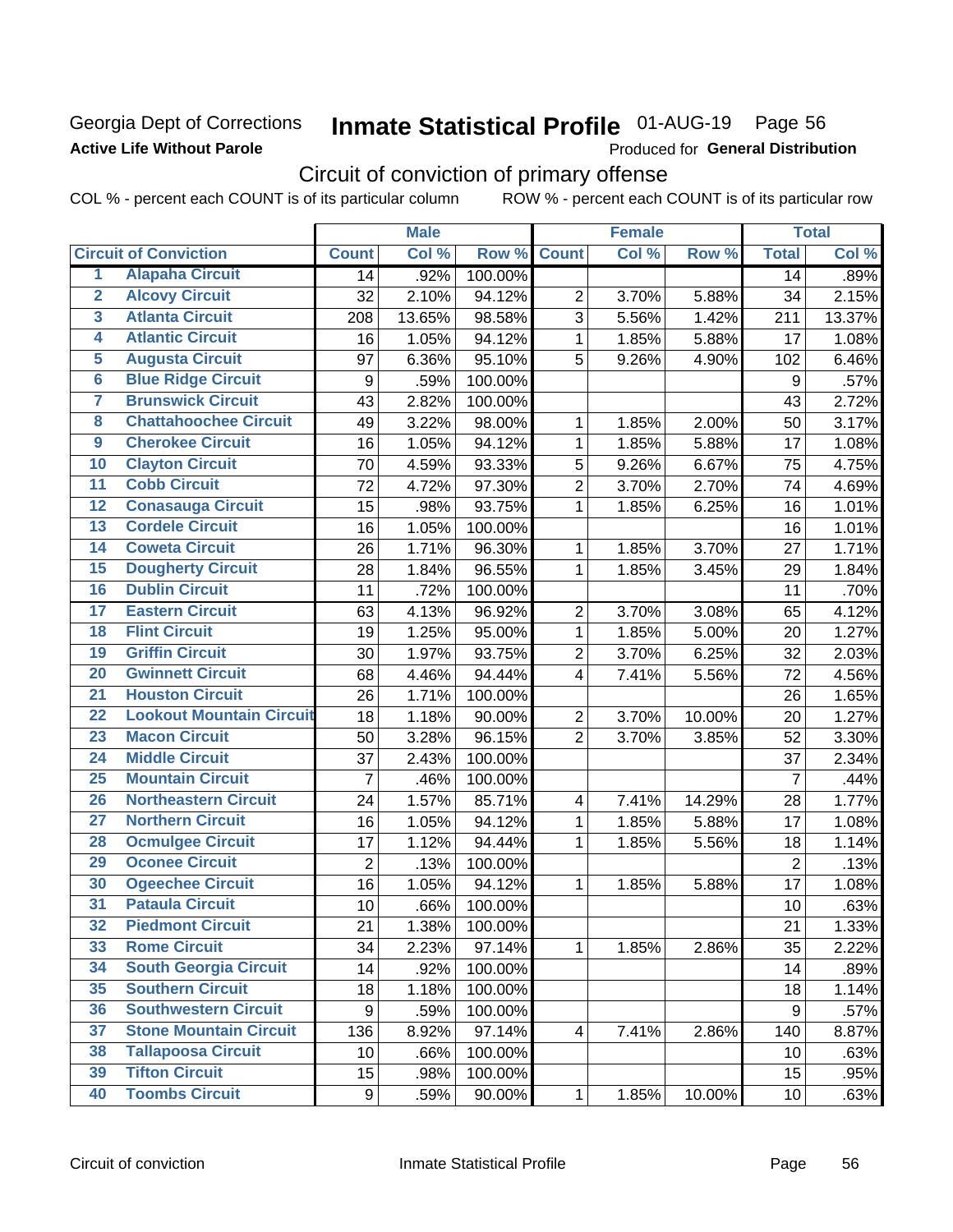### Georgia Dept of Corrections **Active Life Without Parole**

# Inmate Statistical Profile 01-AUG-19 Page 57

Produced for General Distribution

# Circuit of conviction of primary offense

COL % - percent each COUNT is of its particular column ROW % - percent each COUNT is of its particular row

|    |                                  |              | <b>Male</b>    |         |              | <b>Female</b> |        |                | <b>Total</b>   |
|----|----------------------------------|--------------|----------------|---------|--------------|---------------|--------|----------------|----------------|
|    | <b>Circuit of Conviction</b>     | <b>Count</b> | Col %          | Row %   | <b>Count</b> | Col %         | Row %  | <b>Total</b>   | Col %          |
| 41 | <b>Waycross Circuit</b>          | 32           | 2.10%          | 96.97%  |              | 1.85%         | 3.03%  | 33             | 2.09%          |
| 42 | <b>Western Circuit</b>           | 26           | 1.71%          | 96.30%  |              | 1.85%         | 3.70%  | 27             | 1.71%          |
| 43 | <b>Rockdale Circuit</b>          | 11           | .72%           | 100.00% |              |               |        | 11             | .70%           |
| 44 | <b>Douglas Circuit</b>           | 38           | 2.49%          | 95.00%  | 2            | 3.70%         | 5.00%  | 40             | 2.53%          |
| 45 | <b>Appalachian Circuit</b>       | 4            | .26%           | 100.00% |              |               |        | 4              | .25%           |
| 46 | <b>Enotah Circuit</b>            | 2            | .13%           | 100.00% |              |               |        | $\overline{2}$ | .13%           |
| 47 | <b>Bell-Forsyth J.C.</b>         | 4            | .26%           | 80.00%  |              | 1.85%         | 20.00% | 5              | .32%           |
| 48 | <b>Towaliga Judicial Circuit</b> | 13           | .85%           | 100.00% |              |               |        | 13             | .82%           |
| 49 | <b>Paulding Circuit</b>          | 3            | .20%           | 100.00% |              |               |        | 3              | .19%           |
|    | <b>Total Rported</b>             | 1,524        | 100%           | 96.58%  | 54           | 100%          | 3.42%  | 1,578          | 100%           |
|    | <b>Not Reported</b>              |              | 8              |         |              | $\mathbf{2}$  |        |                | 10             |
|    | <b>Grand Total</b>               |              | 56<br>1,532    |         |              | 1,588         |        |                |                |
|    | <b>Mode (most frequent)</b>      |              | <b>Atlanta</b> |         |              | Augusta       |        |                | <b>Atlanta</b> |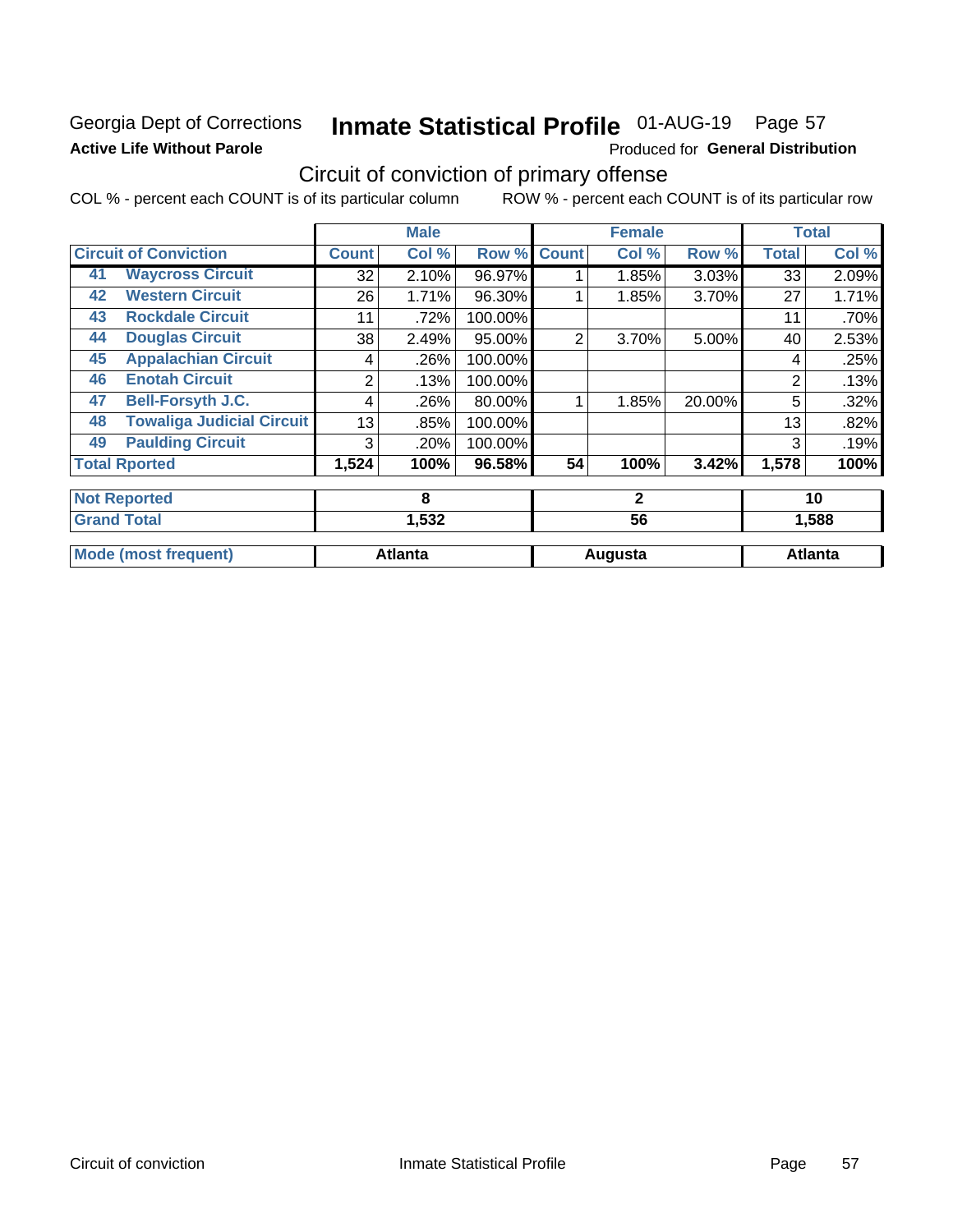#### **Active Life Without Parole**

#### Produced for General Distribution

### Years served (jail + prison) in this incarceration

COL % - percent each COUNT is of its particular column

|                       |                 | <b>Male</b> |         |                 | <b>Female</b> |       |                 | <b>Total</b> |
|-----------------------|-----------------|-------------|---------|-----------------|---------------|-------|-----------------|--------------|
| <b>Years Served</b>   | <b>Count</b>    | Col %       | Row %   | <b>Count</b>    | Col %         | Row % | <b>Total</b>    | Col %        |
| Less than one year    | 41              | 2.68%       | 97.62%  | 1               | 1.79%         | 2.38% | $\overline{42}$ | 2.65%        |
| 1 to 1.99 years       | 69              | 4.51%       | 95.83%  | 3               | 5.36%         | 4.17% | 72              | 4.54%        |
| 2 to 2.99 years       | 88              | 5.75%       | 97.78%  | 2               | 3.57%         | 2.22% | 90              | 5.67%        |
| 3 to 3.99 years       | 122             | 7.97%       | 95.31%  | 6               | 10.71%        | 4.69% | 128             | 8.07%        |
| 4 to 4.99 years       | 112             | 7.32%       | 94.92%  | 6               | 10.71%        | 5.08% | 118             | 7.44%        |
| 5 to 5.99 years       | 111             | 7.25%       | 94.87%  | 6               | 10.71%        | 5.13% | 117             | 7.38%        |
| 6 to 6.99 years       | 124             | 8.10%       | 93.94%  | 8               | 14.29%        | 6.06% | 132             | 8.32%        |
| 7 to 7.99 years       | 87              | 5.69%       | 94.57%  | 5               | 8.93%         | 5.43% | 92              | 5.80%        |
| 8 to 8.99 years       | 97              | 6.34%       | 96.04%  | 4               | 7.14%         | 3.96% | 101             | 6.37%        |
| 9 to 9.99 years       | 59              | 3.86%       | 95.16%  | 3               | 5.36%         | 4.84% | 62              | 3.91%        |
| 10 to 10.99 years     | 47              | 3.07%       | 97.92%  | 1               | 1.79%         | 2.08% | 48              | 3.03%        |
| 11 to 11.99 years     | 51              | 3.33%       | 98.08%  | 1               | 1.79%         | 1.92% | 52              | 3.28%        |
| 12 to 12.99 years     | 36              | 2.35%       | 97.30%  | 1               | 1.79%         | 2.70% | 37              | 2.33%        |
| 13 to 13.99 years     | 22              | 1.44%       | 91.67%  | 2               | 3.57%         | 8.33% | 24              | 1.51%        |
| 14 to 14.99 years     | 34              | 2.22%       | 100.00% |                 |               |       | 34              | 2.14%        |
| 15 to 15.99 years     | 38              | 2.48%       | 100.00% |                 |               |       | 38              | 2.40%        |
| 16 to 16.99 years     | 38              | 2.48%       | 90.48%  | 4               | 7.14%         | 9.52% | 42              | 2.65%        |
| 17 to 17.99 years     | 41              | 2.68%       | 97.62%  | 1               | 1.79%         | 2.38% | 42              | 2.65%        |
| 18 to 18.99 years     | 39              | 2.55%       | 100.00% |                 |               |       | 39              | 2.46%        |
| 19 to 19.99 years     | 42              | 2.75%       | 100.00% |                 |               |       | 42              | 2.65%        |
| 20 to 20.99 years     | 28              | 1.83%       | 96.55%  | 1               | 1.79%         | 3.45% | 29              | 1.83%        |
| 21 to 21.99 years     | 43              | 2.81%       | 100.00% |                 |               |       | 43              | 2.71%        |
| 22 to 22.99 years     | 44              | 2.88%       | 97.78%  | 1               | 1.79%         | 2.22% | 45              | 2.84%        |
| 23 to 23.99 years     | 31              | 2.03%       | 100.00% |                 |               |       | 31              | 1.95%        |
| 24 to 24.99 years     | 25              | 1.63%       | 100.00% |                 |               |       | 25              | 1.58%        |
| 25 to 25.99 years     | 20              | 1.31%       | 100.00% |                 |               |       | 20              | 1.26%        |
| 26 to 26.99 years     | 10              | 0.65%       | 100.00% |                 |               |       | 10              | 0.63%        |
| 27 to 27.99 years     | 4               | 0.26%       | 100.00% |                 |               |       | 4               | 0.25%        |
| 28 to 28.99 years     | 4               | 0.26%       | 100.00% |                 |               |       | 4               | 0.25%        |
| 29 to 29.99 years     | $\overline{2}$  | 0.13%       | 100.00% |                 |               |       | $\overline{2}$  | 0.13%        |
| Thirty + years        | $\overline{21}$ | 1.37%       | 100.00% |                 |               |       | 21              | 1.32%        |
| <b>Total Reported</b> | 1,530           | 100%        | 96.47%  | $\overline{56}$ | 100%          | 3.53% | 1,586           | 100%         |

| <b>EOO</b><br>אטטי | JU | 1,588 |
|--------------------|----|-------|

| <b>Mean</b><br>(average) | 10.54             | 7.68            | 10.44             |
|--------------------------|-------------------|-----------------|-------------------|
| Median (middle)          | 8.08              | 6.46            | 8.005             |
| Mode (most frequent)     | $6$ to 6.99 years | 9 to 9.99 years | $6$ to 6.99 years |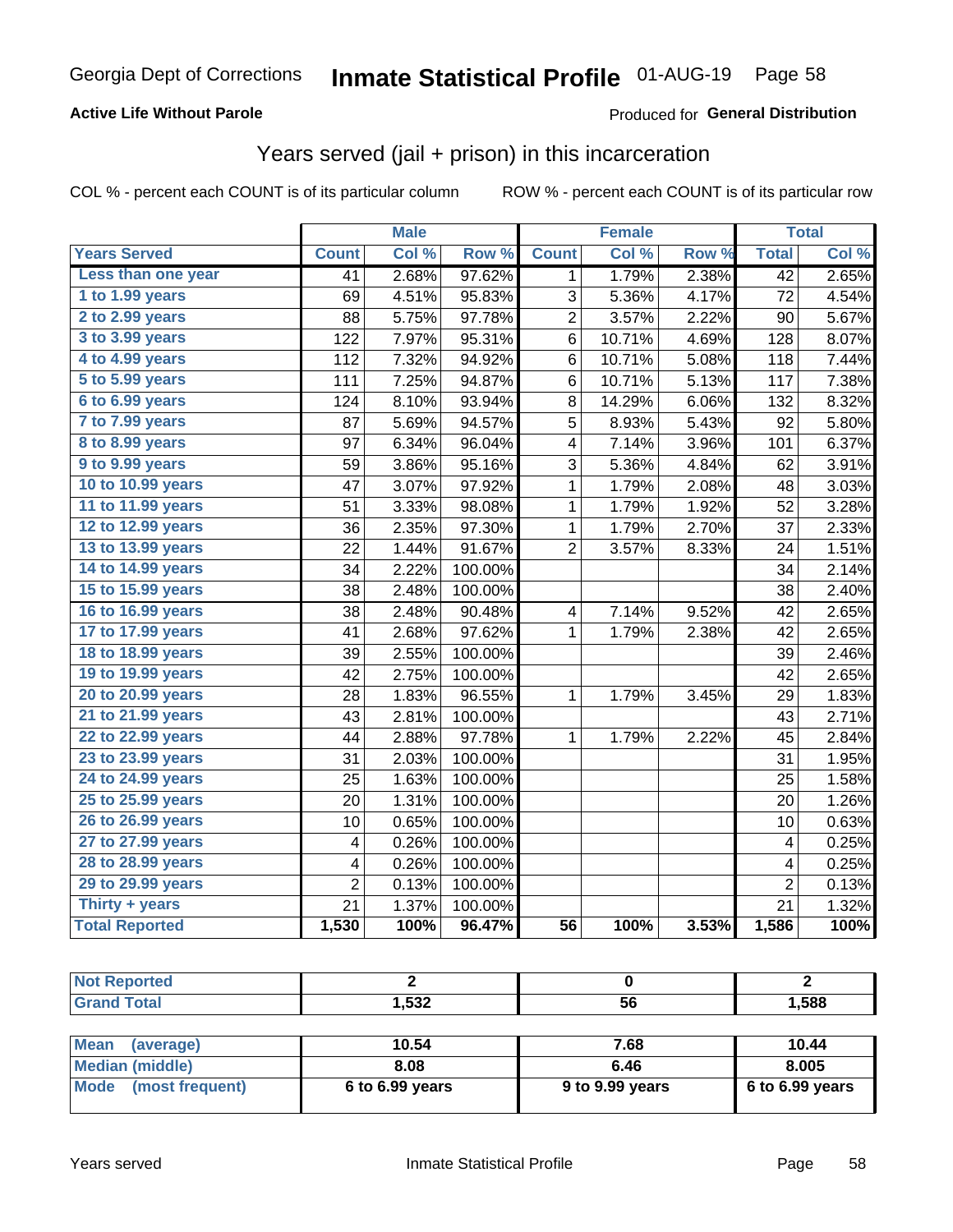# Inmate Statistical Profile 01-AUG-19 Page 59

#### **Active Life Without Parole**

Produced for General Distribution

### Results of most recent HIV tests

COL % - percent each COUNT is of its particular column

|                         | <b>Male</b>  |        |        | <b>Female</b> |           |          | Total |        |
|-------------------------|--------------|--------|--------|---------------|-----------|----------|-------|--------|
| <b>HIV Test Results</b> | <b>Count</b> | Col %  | Row %I | <b>Count</b>  | Col %     | Row %    | Total | Col %  |
| <b>Positive</b>         | 12           | 0.82%  | 92.31% |               | .89%      | 7.69%    | 13    | 0.85%  |
| <b>Negative</b>         | .456         | 99.18% | 96.55% | 52            | $98.11\%$ | $3.45\%$ | .508  | 99.15% |
| <b>Total Reported</b>   | .468         | 100%   | 96.52% | 53            | 100%      | 3.48%    | 1,521 | 100%   |

| <b>Not Reported</b> | o٤   |    | ^-<br>U I |
|---------------------|------|----|-----------|
| Total               | .532 | ວບ | ,588      |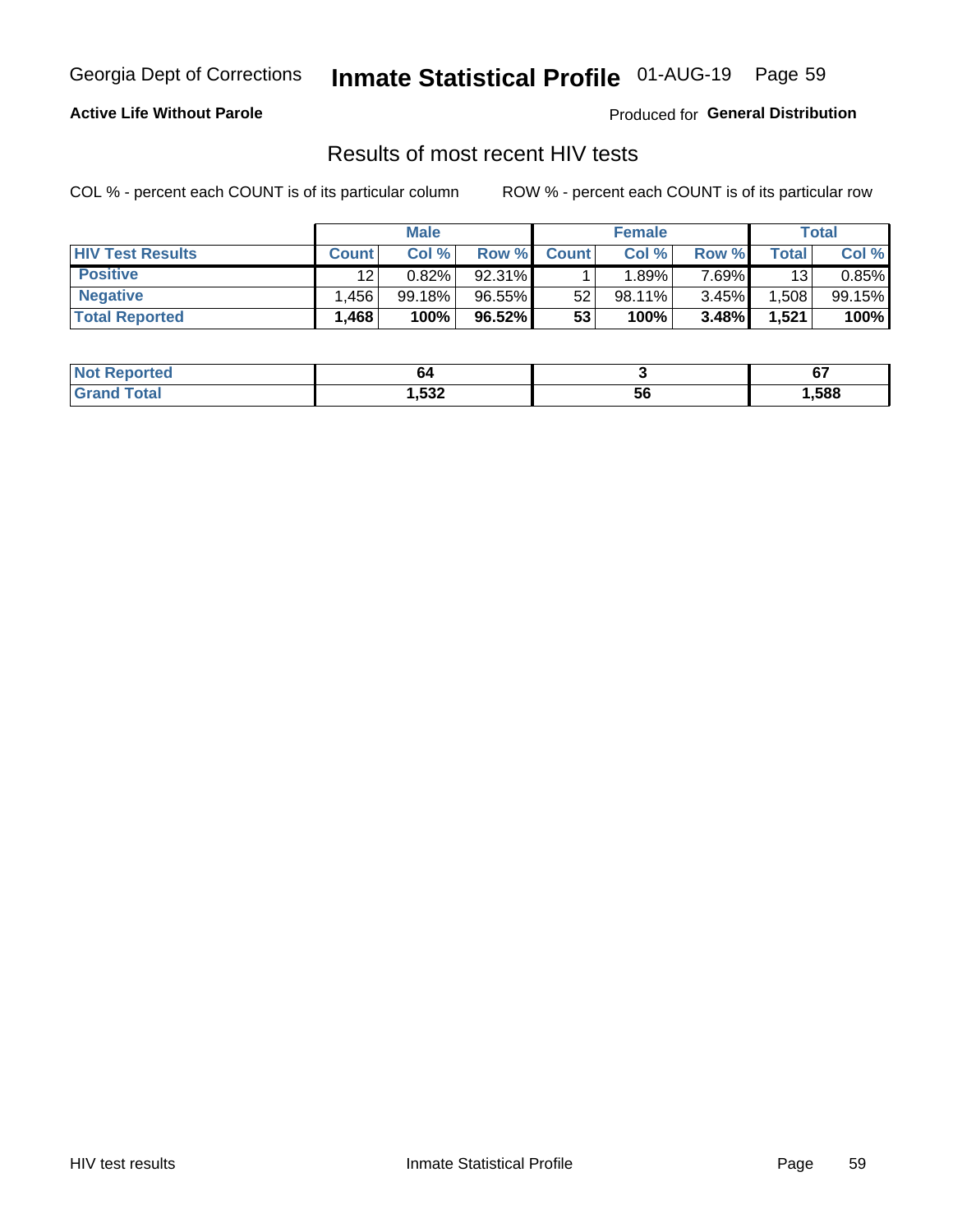# Georgia Dept of Corrections **Inmate Statistical Profile** 01-AUG-19 Page 60

#### **Active Life Without Parole**

Produced for **General Distribution**

### Results of most recent tuberculosis test

COL % - percent each COUNT is of its particular column ROW % - percent each COUNT is of its particular row

|                                  | <b>Male</b>  |           |        | <b>Female</b> |        |          | Total        |        |
|----------------------------------|--------------|-----------|--------|---------------|--------|----------|--------------|--------|
| <b>Tuberculosis Test Results</b> | <b>Count</b> | Col %     | Row %I | <b>Count</b>  | Col %  | Row %    | <b>Total</b> | Col %  |
| <b>Positive on current test</b>  | 287          | $18.98\%$ | 99.31% |               | 3.70%  | $0.69\%$ | 289          | 18.45% |
| <b>Negative</b>                  | 225. ا       | $81.02\%$ | 95.93% | 52            | 96.30% | $4.07\%$ | 1,277        | 81.55% |
| <b>Total Reported</b>            | 1,512        | 100%      | 96.55% | 54            | 100%   | 3.45%    | .566         | 100%   |

| <b>Not Reported</b> | nr<br>ZU |    | n,<br>-- |
|---------------------|----------|----|----------|
| `otal               | ,532     | วง | 588, ا   |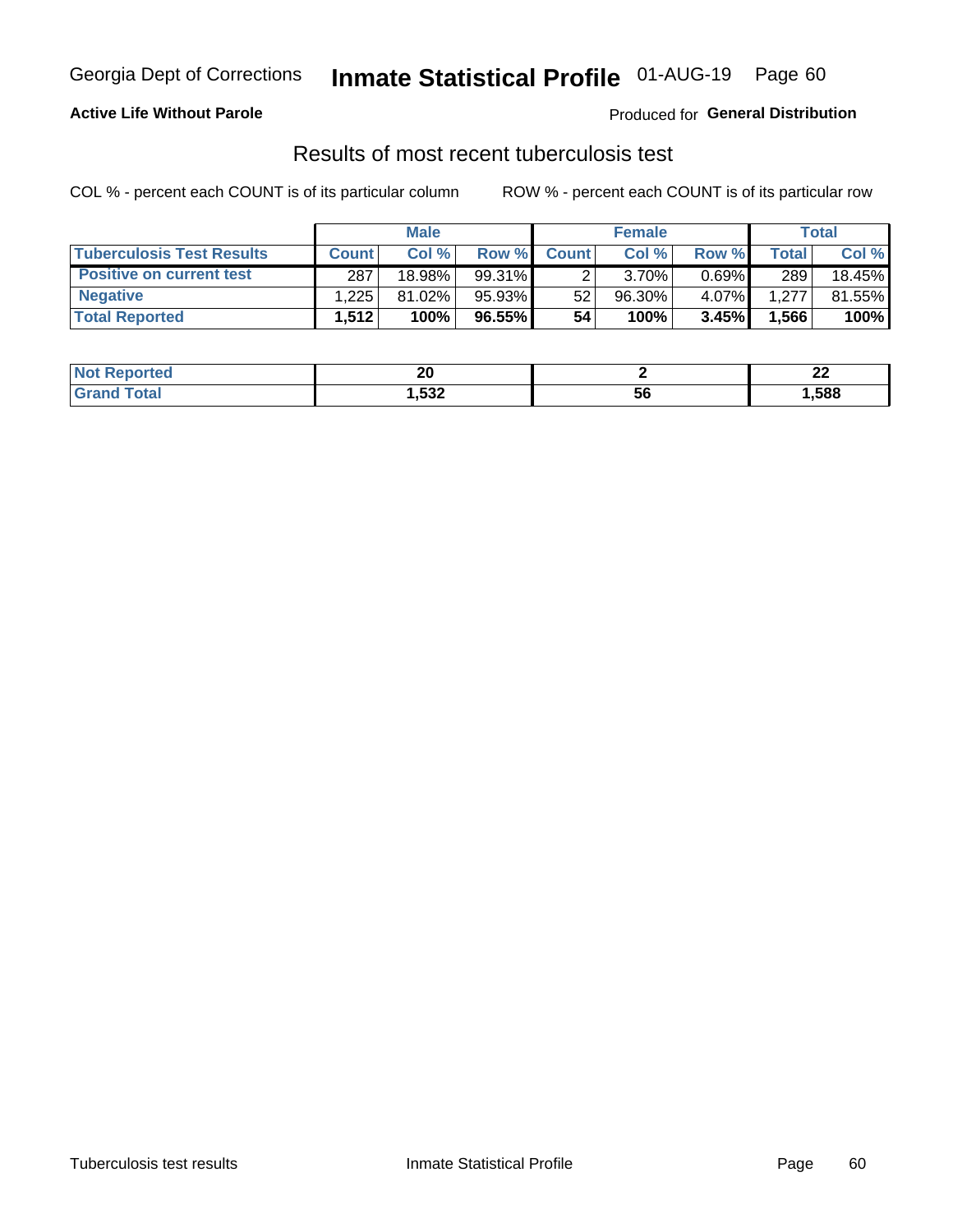# Georgia Dept of Corrections **Inmate Statistical Profile** 01-AUG-19 Page 61

#### **Active Life Without Parole**

Produced for **General Distribution**

### Results of most recent syphilis test

COL % - percent each COUNT is of its particular column ROW % - percent each COUNT is of its particular row

|                                 | <b>Male</b>  |           |           | <b>Female</b> |           |          | Total |        |
|---------------------------------|--------------|-----------|-----------|---------------|-----------|----------|-------|--------|
| <b>Syphilis Test Results</b>    | <b>Count</b> | Col%      | Row %I    | <b>Count</b>  | Col %     | Row %I   | Total | Col %  |
| <b>Positive on current test</b> | 16           | 2.70%     | $94.12\%$ |               | 9.09%     | 5.88%    | 17    | 2.82%  |
| <b>Negative</b>                 | 576          | $97.30\%$ | 98.29%    | 10            | $90.91\%$ | $1.71\%$ | 586   | 97.18% |
| <b>Total Reported</b>           | 592          | 100%      | 98.18%    | 11            | 100%      | $1.82\%$ | 603   | 100%   |

| <b>Not Reported</b> | 940  | −™ | 985  |
|---------------------|------|----|------|
| <b>Total</b>        | ,532 | ჂႩ | ,588 |